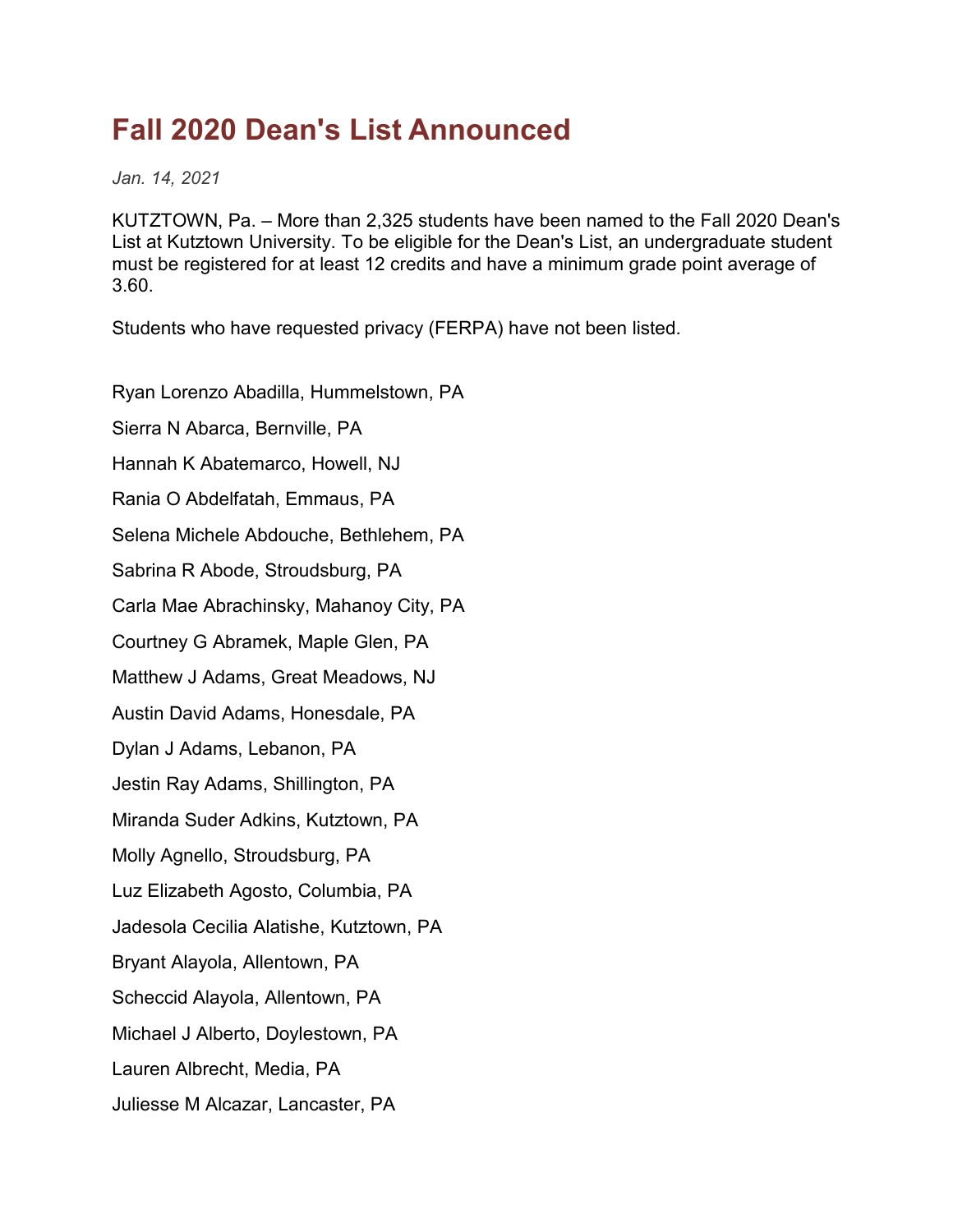Stephen L Allen, Califon, NJ Milah R Allison, Mohnton, PA Taylor A Althouse, Fleetwood, PA Elena G Altmiller, Elmhurst Township, PA Madeline Alvarado, Bethlehem, PA Natalie D Alvarez, Whitehall, PA Jordan G Amaguin, Kempton, PA Ian T Anderson, Harleysville, PA Dante Andriulli, Breinigsville, PA Austin Charles Anema, Bangor, PA Madeline J Anemone, West Caldwell, NJ Charles J Angelella, Emmaus, PA Maria Del Carmen N Angeles-Molinelli, Hawthorne, NJ Evan Angell, South Windsor, CT Julia Anskis, Blackwood, NJ Kelsey Marie Anthony, Alburtis, PA Lindsay Rhiannon Applebach, Quakertown, PA Keri Mackenzie Appleman, Bethlehem, PA Payton L Aquila, Whitehall, PA Facundo Arens, Bahia Blanca, Argentina Brittany C Arentz, Mount Wolf, PA Kayla C Argen, Cresco, PA Sebastian Arizpe Vilana, Puebla, Mexico Alexa C Artmont, Pittston, PA Gabriella N Asencio, Northampton, PA Kelly N Askins, Galloway, NJ Page Athey, Selbyville, DE Taylor A Atiyeh, Northampton, PA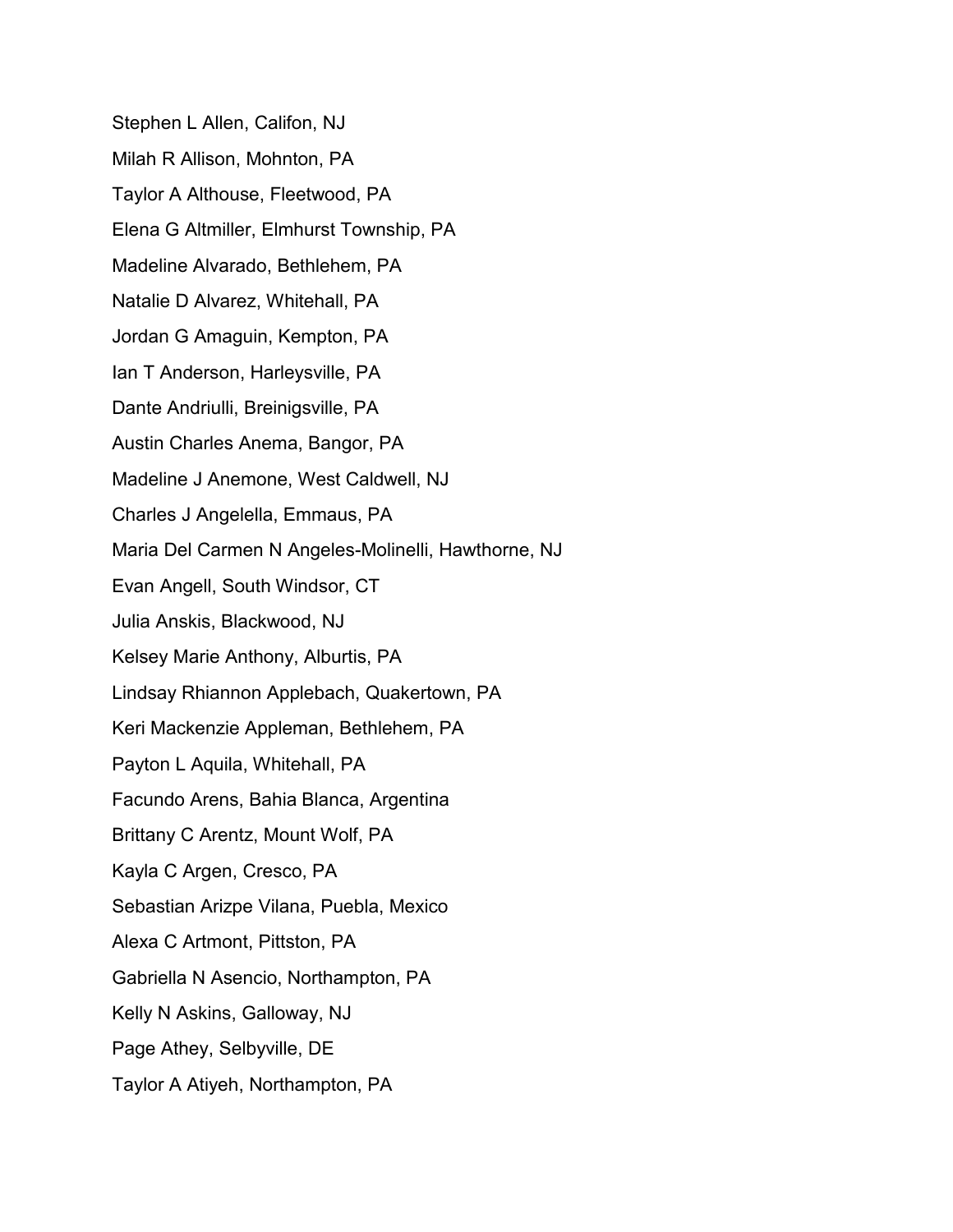Parker Christian Atkinson, Yardley, PA Nina S Aungst, Lancaster, PA Jada Lynn Avery, Bethlehem, PA Italina I Ayala, Plymouth Mtng, PA Donna Rachel Ayers, West Caldwell, NJ Alana R Ayres, Spring City, PA Megan R Babinsky, Barnesville, PA Sydney M Bachert, Zionsville, PA Andrea K Bacich, Landing, NJ Jaime R Baker, Bear, DE Christina Maria Baker, Dover, NJ Bethany E Baker, Carlisle, PA Corrie Jo Baker, Elizabethtown, PA Lauren E Baker, York, PA Ashley Balbuena, Allentown, PA Brittney Baldwin, Lansdale, PA Jenna E Ballek, Bethlehem, PA Paige Balshy, Hummelstown, PA Matthew D Bandy, Akron, PA Sydney A Bankert, Hanover, PA Kellie A Banks, Schwenksville, PA Leah Elizabeth Banzhof, Pequea, PA Blake Barbarics, Alburtis, PA Hannah E Barber, Northampton, PA Erika E Barbera, Beach Haven, NJ Courtney Alexis Barger, Reading, PA Julia Nicole Afonso Barker, Dartmouth, MA Braden Patrick Barker, Palmyra, PA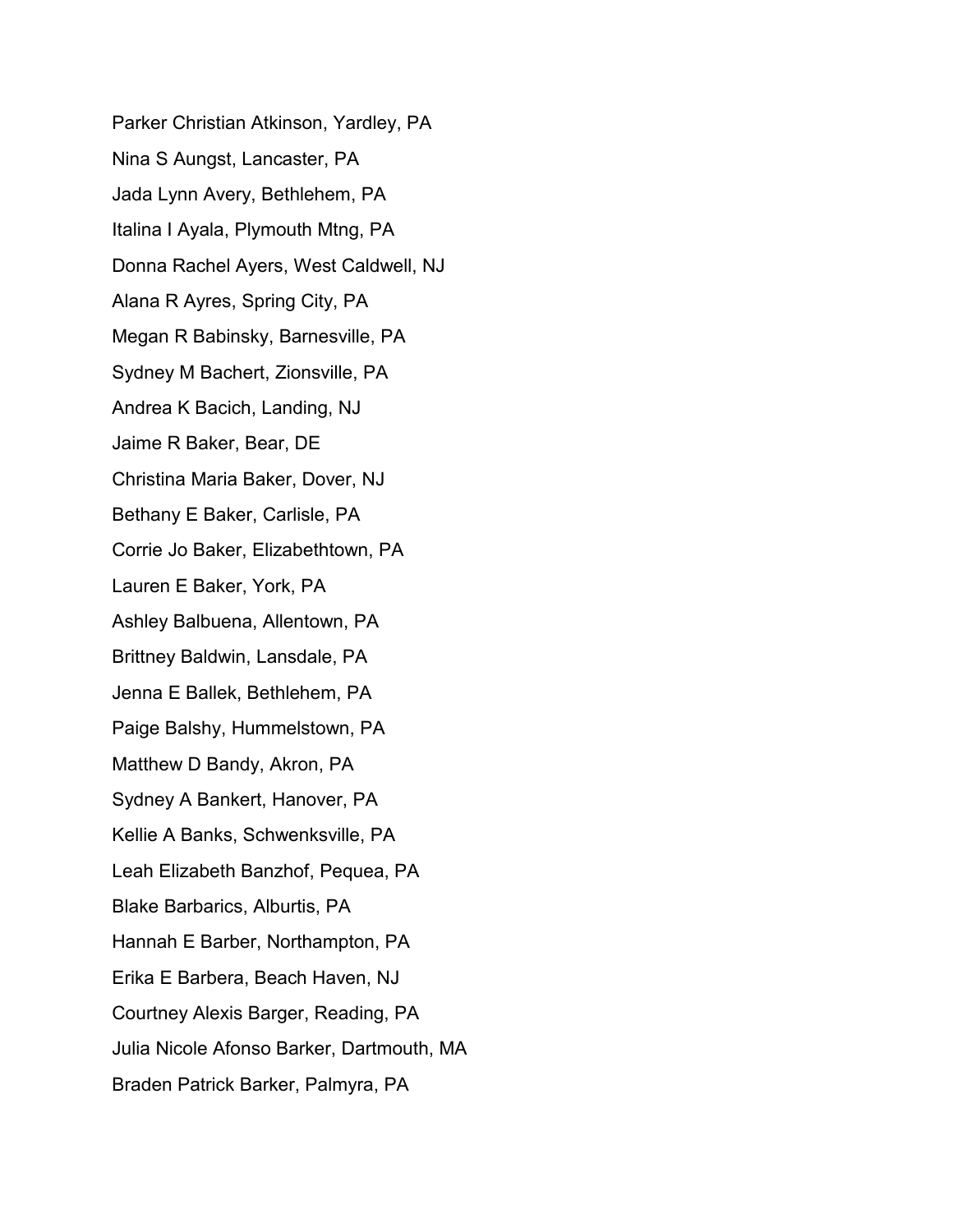Brydon J Barker, Bernville, PA Mckenzie Barlet, Lyon Station, PA Brooke B Barnes, Manheim, PA Camryn Barnett, Breinigsville, PA Madeline N Barney, Oakland, NJ Kate Renee Baron, Coplay, PA Morgan A Barone, King of Prussia, PA Jessica Barosi, Milford, NJ Shannon Barrett, Harveys Lake, PA Kiley Lynn Barth, Phoenixville, PA Alexandra Taylor Bartholomew, Sellersville, PA Samantha Faith Bartle, Birdsboro, PA Kira Nicole Bartlett, Dover, PA Brooke Bartlow, Montgomery, PA Alanna M Barton, Hawley, PA Aimee Lyn Basiura, Perkiomenville, PA Marshae Vanessa Batchelor, Philadelphia, PA Erin N Batz, Schuylkill Haven, PA Olivia Lee Bauer, Leesport, PA Sarah E Bauer, Birdsboro, PA Cameron D Baumgardner, Emmitsburg, MD Megan Ashley Baur, Coplay, PA Ryan M Bausman, Harleysville, PA Sarah Frances Baylor, West Pittston, PA Liam Daniel Beaber, Sewickley, PA Carson J Beamer, Susquehanna, PA Anna M Bechtel, Honey Brook, PA Charles Richard Bechtel, Pottsville, PA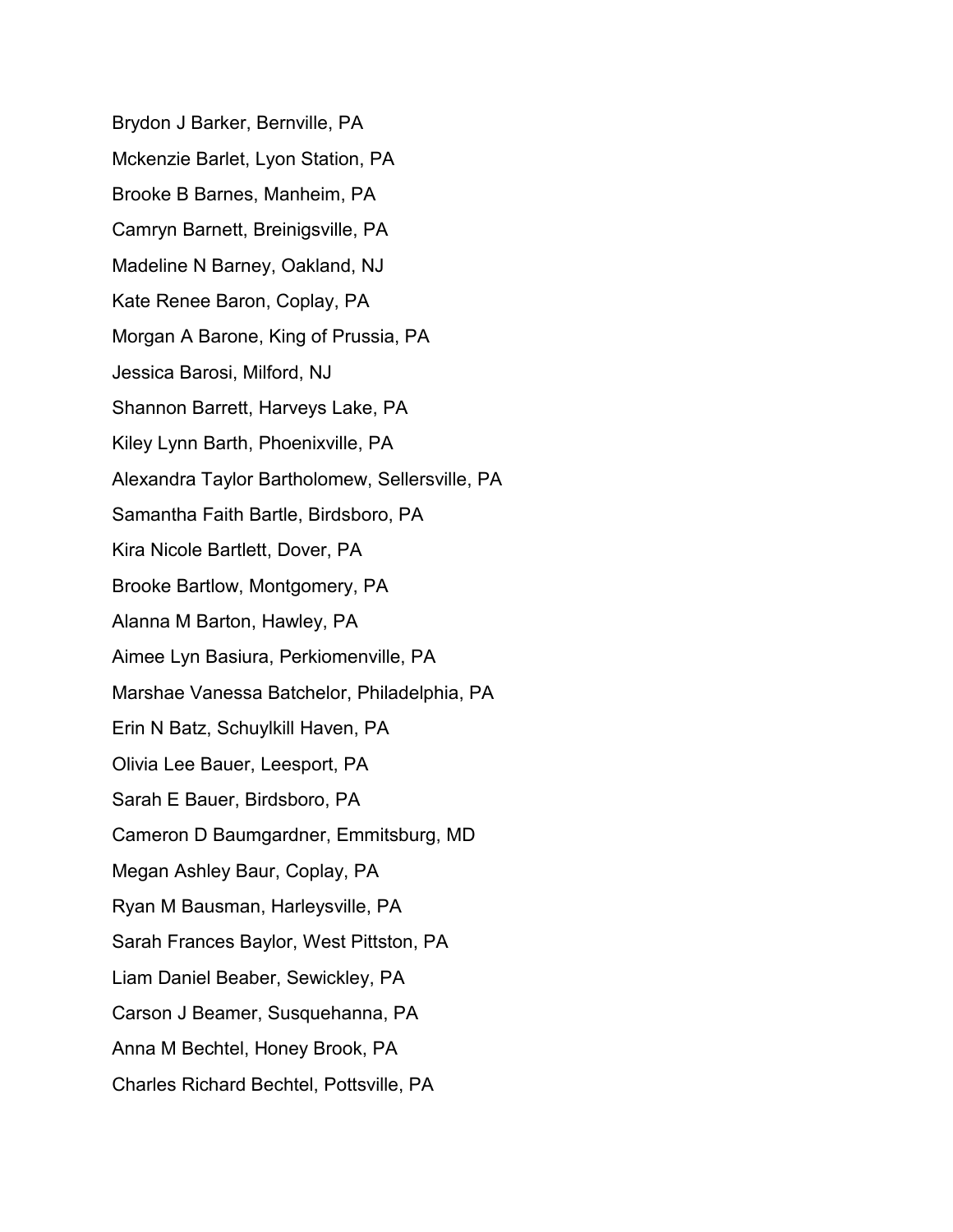Morgan Christina Bechtel, Sinking Spring, PA Tyler A Beck, Warminster, PA Devon Becker, Kutztown, PA Natalie R Becker, Northampton, PA Olivia L Becker, Spring Grove, PA Keara E Bedson, Ballston Spa, NY Amanda A Beidler, Fleetwood, PA Harrison C Beil, Nazareth, PA Julia N Belfonti, Harrisburg, PA Jocelyn W. Belisle, Souderton, PA Chloe M Belles, Hughestown, PA Cassidy M Beltzner, Palmerton, PA Angelo J Bencivenga, Cranford, NJ Darren L Bender, Boyertown, PA Devin M Bender, Macungie, PA Mikaylah Jordyn Bendetti, Orwigsburg, PA Corinne M Benner, Northampton, PA Camille Bentley, Blue Bell, PA Morgan A Bentley, Germansville, PA Anna S Berardi, New Tripoli, PA Erica L Berger, Kutztown, PA Sage Ann Berghold-Boger, Emmaus, PA Isabelle J Bergiven, Hatboro, PA Mindy Berky, Topton, PA Paul B Berlet, Easton, PA Rena Michelle Bernardi, Imlay City, MI Joseph Louis Bernieri, Millstone Township, NJ Karley C Berry, Dillsburg, PA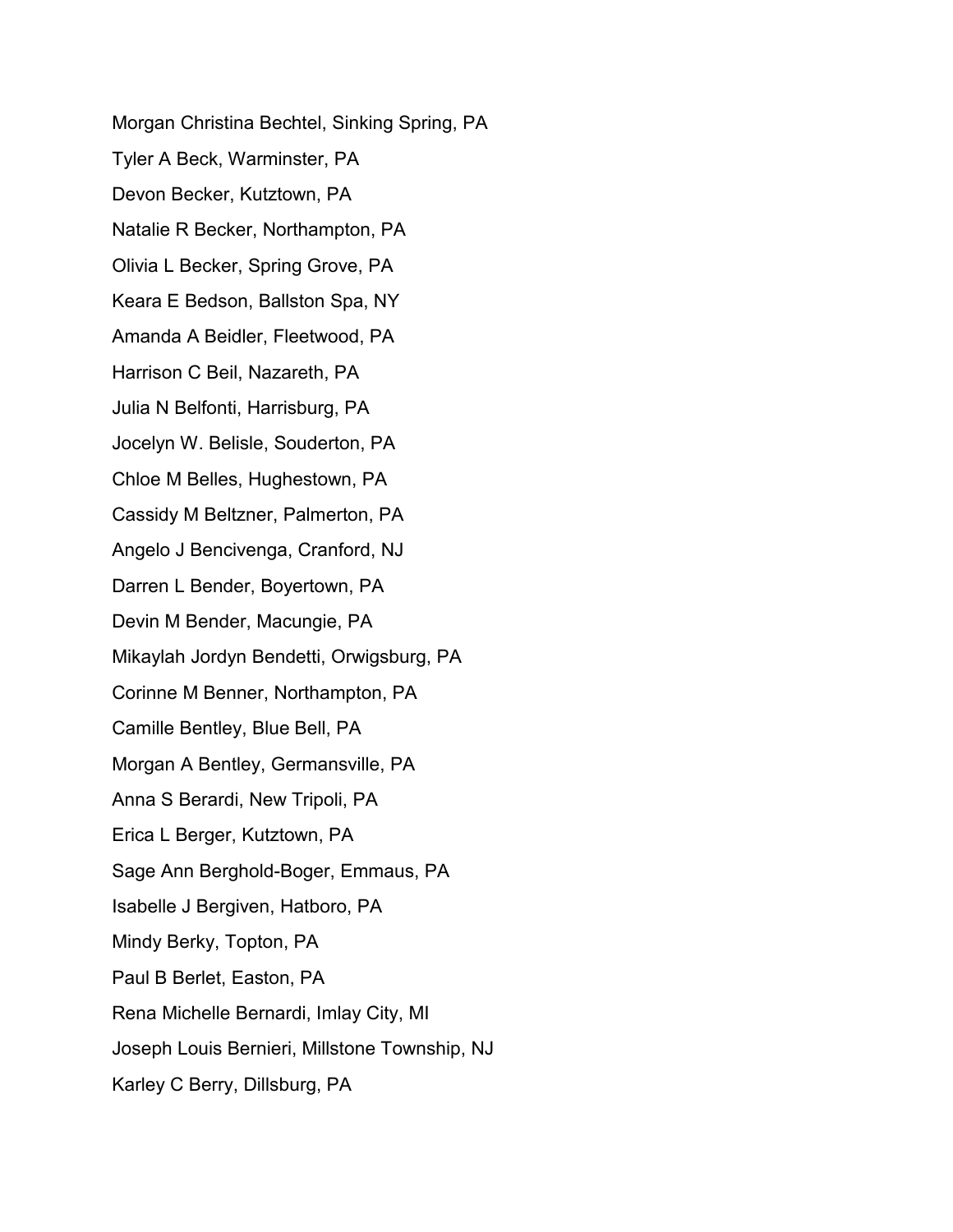Zachary Joseph Berry, Pottstown, PA Presley Layne Berryhill, New Oxford, PA Cassandra Bertolami, Reading, PA Kimberly Lauren Best, Quakertown, PA Sabrina M Betterly, Drums, PA Tessa May Bewley, Reading, PA Yasmine Beyruti, Allentown, PA Mathew Michael Bianco, Allentown, PA Addison R Biello, Macungie, PA Kaitlin Bilger, Macungie, PA Julianna H Bilski, Schnecksville, PA Amanda Nicole Bingaman, Schuylkill Haven, PA Donna Birchard, Kutztown, PA Summer Rose Biros, Blandon, PA Sydnie E Bisesi, Denton, MD Anna T Bishop, Allentown, PA Rohnin Brahm Bishop, Sayre, PA Bianca Ann Bissey, Hatboro, PA Tori Beth Bissinger, Lyon Station, PA Brooke Erin Blankenbiller, Barto, PA Olivia L Blasone, East Berlin, PA Camryn A Blauth, Newtown, PA Wyatt D Blizard, Morgantown, PA Alyssa R Blood, Birdsboro, PA Cecelia R Bloom, Birdsboro, PA Joyce M Bloome, Downingtown, PA Gabriele Madeileen Bloshuk, Easton, PA Sarah A Boehm, Macungie, PA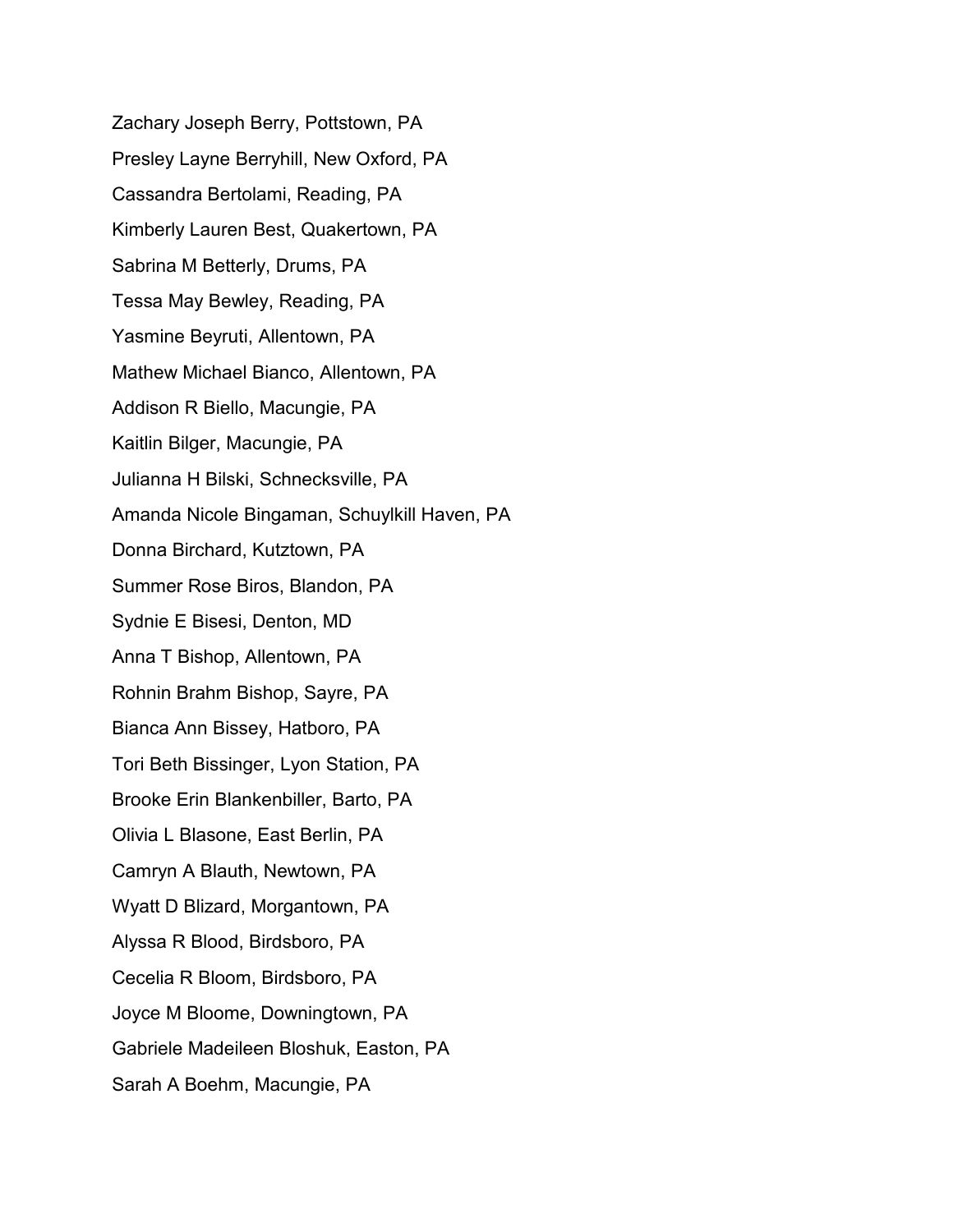Colin D Boetefuer, Rockledge, PA Sarah P Boettger, Toms River, NJ Tyler J Boger, Harrisburg, PA Juliana R Boggs, Blue Bell, PA Dalton T Bohl, Philadelphia, PA Alyson My An Bohman, Macungie, PA Kaitlyn M Bohn, Reading, PA Talis A Boltz, Shillington, PA Elizabeth C Bonaduce, Honey Brook, PA Kylee Sharai Booker, Ambler, PA Mary J Booth, Mc Connellsburg, PA Tyler E Booth, Quakertown, PA Detrick M Borden, Tamaqua, PA Tyler C Borg, Lititz, PA Noah Michael Borgman, Coplay, PA Juliana Borisow, Harleysville, PA Katerina C Botsaris, Willow Grove, PA Ava D Bottiglia, Hummelstown, PA Erica Bottjer, Macungie, PA Raymond Bove, Bangor, PA Emma N Bowers, Burlington, NJ Stephanie Bowers, Sinking Spring, PA Ashley E Bowersox, Allentown, PA Madison Noel Bowman, Pottstown, PA Nathan S Boyd, Perkasie, PA Eric Charles Boyer, Hereford, PA Micah J Boyer, Orwigsburg, PA Shantell Lynn Boyer, Myerstown, PA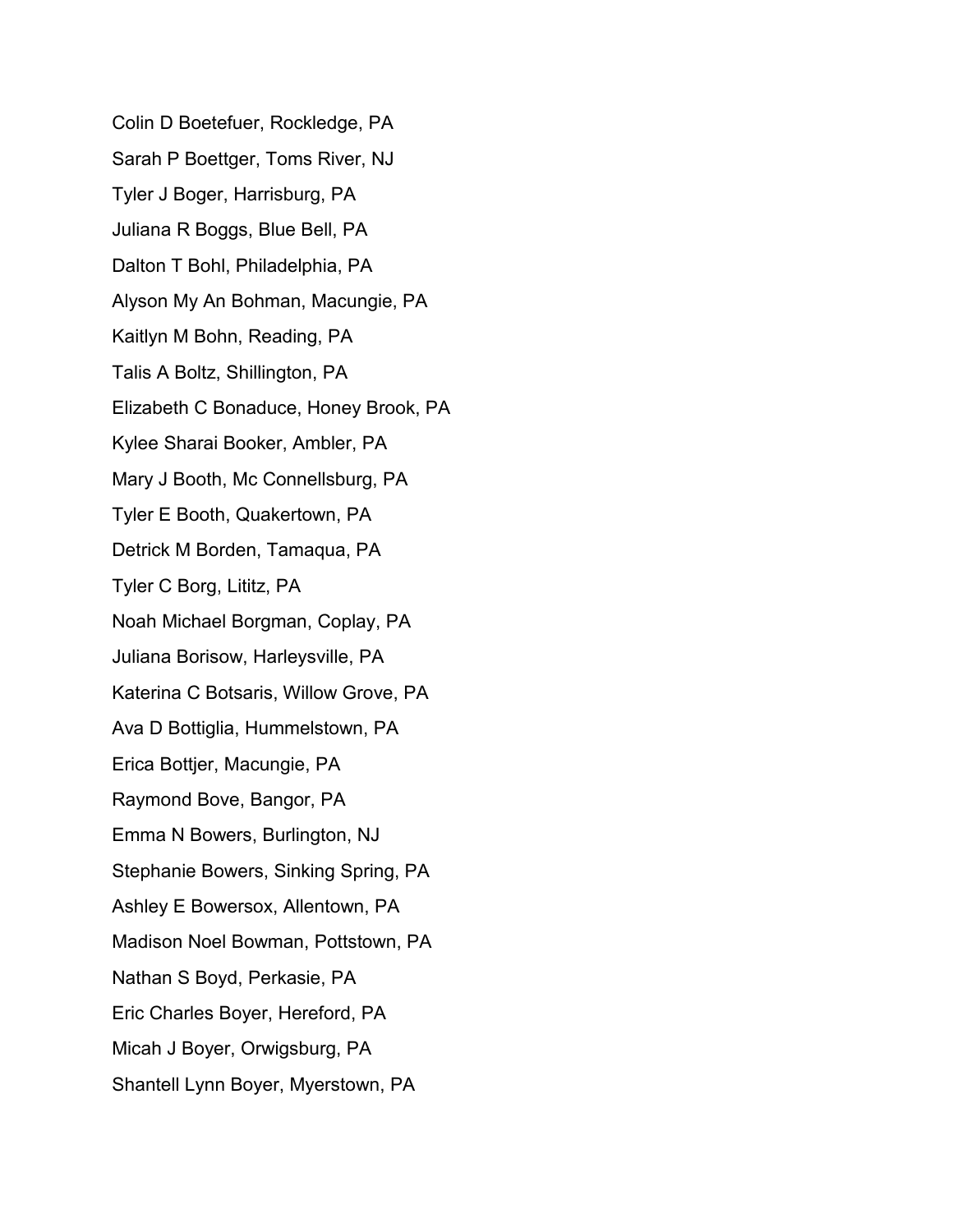Sylvannah R Boyer, Womelsdorf, PA Eric N Bradley, Mechanicsburg, PA Sydney Braeunig, Harleysville, PA Lyndsey Braeunle, Lansdale, PA Bethany A Brenner, Reading, PA Emma Isabella Brenner, Mertztown, PA Laura M Breslin, Exton, PA Hannah E Brewster, Denton, MD Abby Marcia Brezina, Etters, PA Julaya Lei Bridgette, Reading, PA Esther May Brink, Downingtown, PA Joshua Brinker, Easton, PA Carlos Ishan Brinkley, Philadelphia, PA Zachary C Brintzenhoff, Fleetwood, PA Karissa Brittenburg, Allentown, PA Jacob B Broder, Endicott, NY Caelan R Brooks, Bear, DE Danielle Brooks, Chalfont, PA Charles M Brown, Harrisburg, PA Jackson B Brown, Huntingdon, PA Karyn Elizabeth Brown, Quakertown, PA Kiera Monet Brown, Nanticoke, PA Larry Raymond Brown, Harrisburg, PA Lillian K Brown, Lehighton, PA Lindsey C Brown, Willow Street, PA Michael J Brown, East Stroudsburg, PA Sarah N Brown, Langhorne, PA Thomas Brown, Wind Gap, PA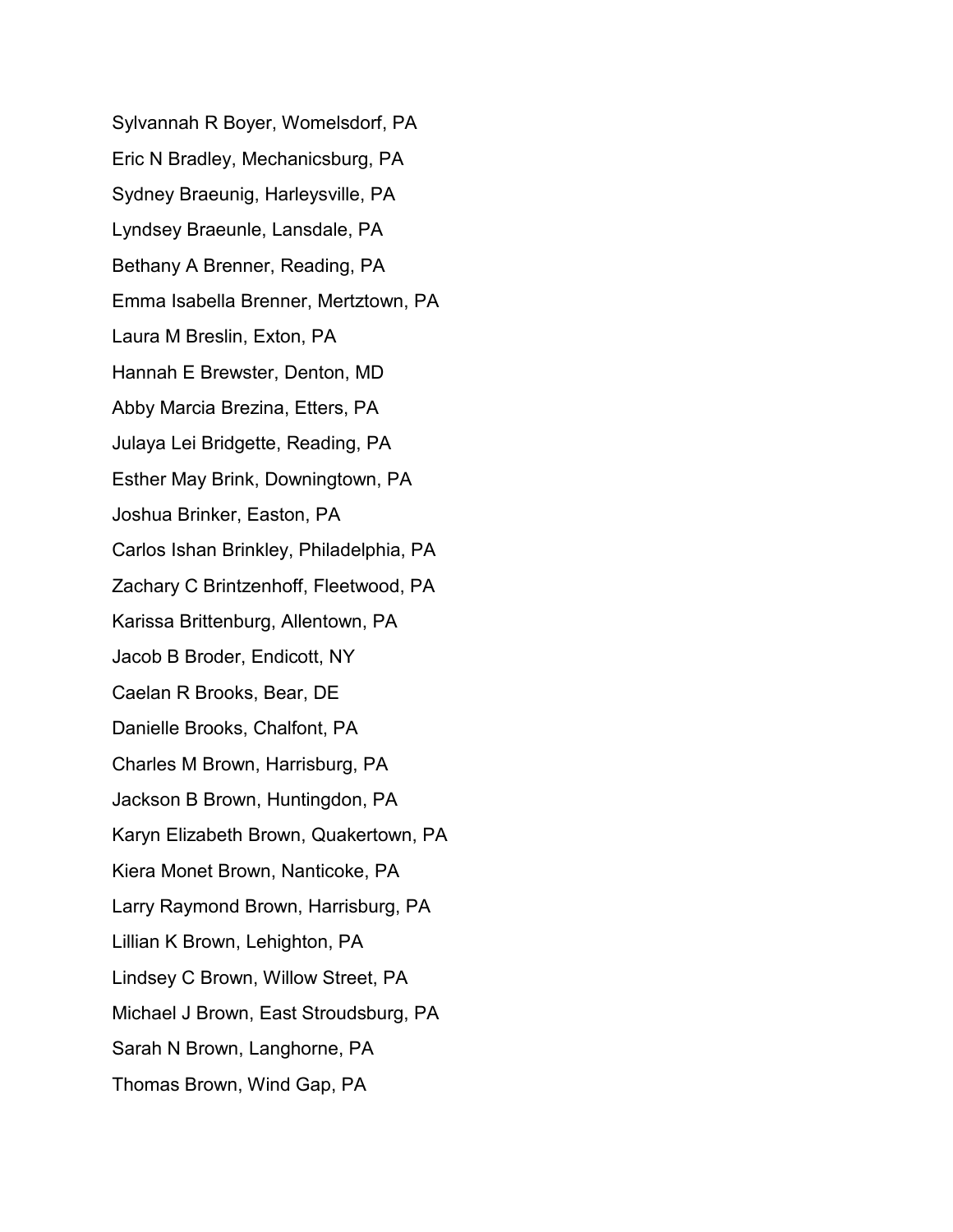Madison T Brozusky, Wapwallopen, PA Julianna M Brubaker, Sinking Spring, PA Elizabeth R Bruno, Brick, NJ Madison T Brzozowski, Mickleton, NJ Travis M Bubb, Seven Valleys, PA Olivia E Buccilli, Mount Laurel, NJ Elizabeth Katherine Buchanan, Princeton, WV Grace Anne Bucher, Northumberland, PA Jillian Ashley Buchman, Drums, PA Sebastian D Buckley, Allentown, PA Ariah Mae Bucks, Mount Joy, PA Gianna F Buffa, Clinton, NJ Uyen Phuong Bui, Hanoi, Vietnam Carley Bullock, Lanoka Harbor, NJ Chloe Bundra, Allentown, PA Adam Sean Buonasera, Blandon, PA Samuel M Burbo, Media, PA William Francis Burbridge, Long Valley, NJ Emily Burch, Mertztown, PA Sydney Elizabeth Burek, Oak Ridge, NJ Socheatha Rebecca Burfete, Fleetwood, PA Sydney R Burgese, Collegeville, PA Rylee Marie Burke, Newmanstown, PA Theo S Burkholder, Lititz, PA Nathan Ross Burleigh, Kempton, PA Gabriella Faith Burns, Reading, PA Rachael E Burns, Willow Grove, PA Rachel L Burns, East Greenville, PA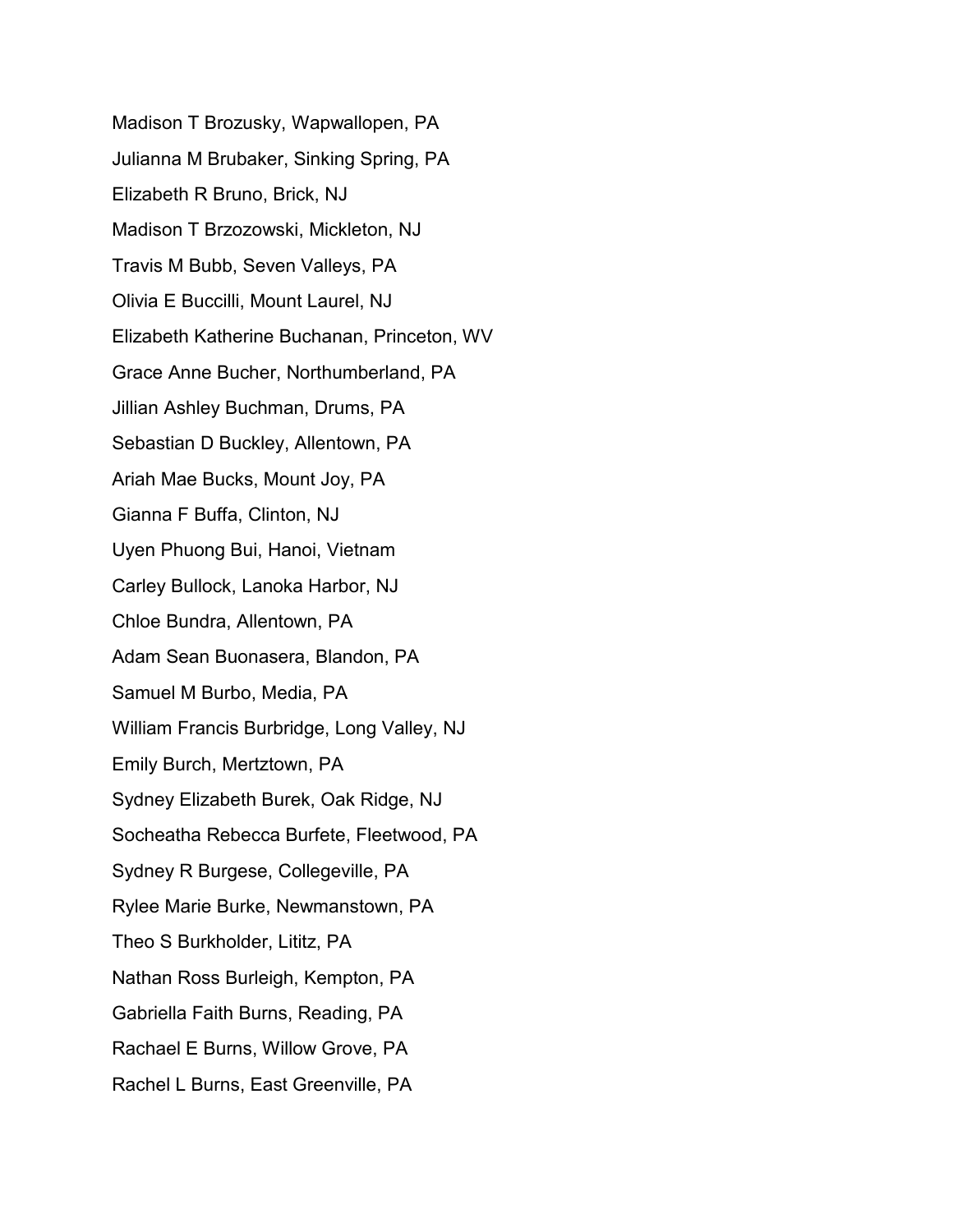Destiny Elizabeth Bush, Schwenksville, PA Bridgette E Bussler, Ephrata, PA Wesley S Butler, Reading, PA Savanna S Butz, Pennsburg, PA Mia F Cabrera, Birdsboro, PA Colleen Rachel Cadden, West Chester, PA Edwin C Cadiz, Reading, PA Echo Eve Cadmus, Yardley, PA Cyla Lauren Cafferata, Lake Ronkonkoma, NY Duncan Cahalan, Blandon, PA Justina Cahill, Philadelphia, PA Jaylin G Calistro, Temple, NH Liam R Callahan, Hazlet, NJ Serena Vita Campanelli, Nazareth, PA Emily Jane Campbell, Kutztown, PA Kacey Elizabeth Campbell, Camp Hill, PA Abigail Summer Campion, Quakertown, PA Connor J Caniglia, Spring City, PA Cassidy N Cannon, Glen Burnie, MD Kevin A. Cannon, Hatboro, PA Sarah A Cannon, Philadelphia, PA Gabriella Canova, Reading, PA Ethan J Capozello, Reading, PA Andrew F Carducci, Pennsburg, PA Kaitlyn E Carfagno, Flemington, NJ Rebecca Lynn Cariola, Springfield, PA Kara Carman, Ruscombmanor Twp, PA Ava J Caron, Apollo, PA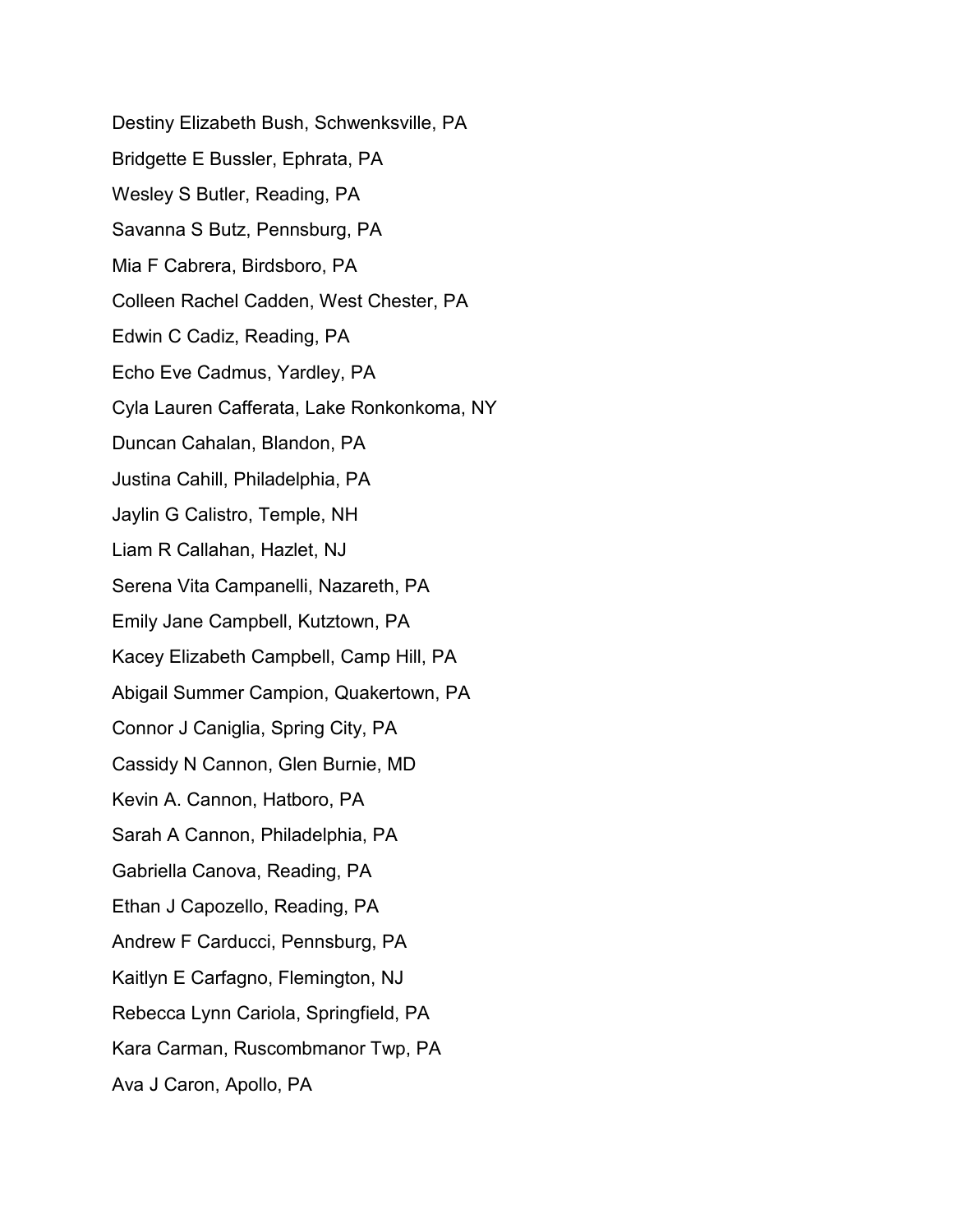Caitlin Carone, Hawthorne, NJ Michaela L Carr, Carlisle, PA Josie Carriglitto, New Ringgold, PA Margaret E Carroll, Athens, PA Ryenne Juli Carroll, Morgantown, PA Samantha R Cartagena, Butler, NJ Nessa M Cartagena, Allentown, PA Inanna U Carter, Harrisburg, PA Radara Michelle Carter, Levittown, PA Alyssa M Casaleno, New Britain, PA Abigail P Casner, Huntingdon, PA Marc A Cassidy, Macungie, PA Phillip J Castrine, Germansville, PA Brianna M Casuso, Hawley, PA Akina Abigail Caton, Philadelphia, PA Haleigh M Cattalo, Philadelphia, PA Rachel M Caudell, Mehoopany, PA Dominick Joseph Cavallucci, Fogelsville, PA Madelyn Elisabeth Cave, Temple, PA Margaret R Cecere, Batavia, NY Francis Michael Cernovsky, Spring Grove, PA Evan F Chandler, Harrisburg, PA Kyle Matthew Chapin, Yardley, PA Noelle Cheh, Flemington, NJ Dan Jasper Chen See, Fleetwood, PA Jennifer A Chetronie, Alburtis, PA Anthony Michael Childress, Bethlehem, PA Jordan Daniel Chin, Lancaster, PA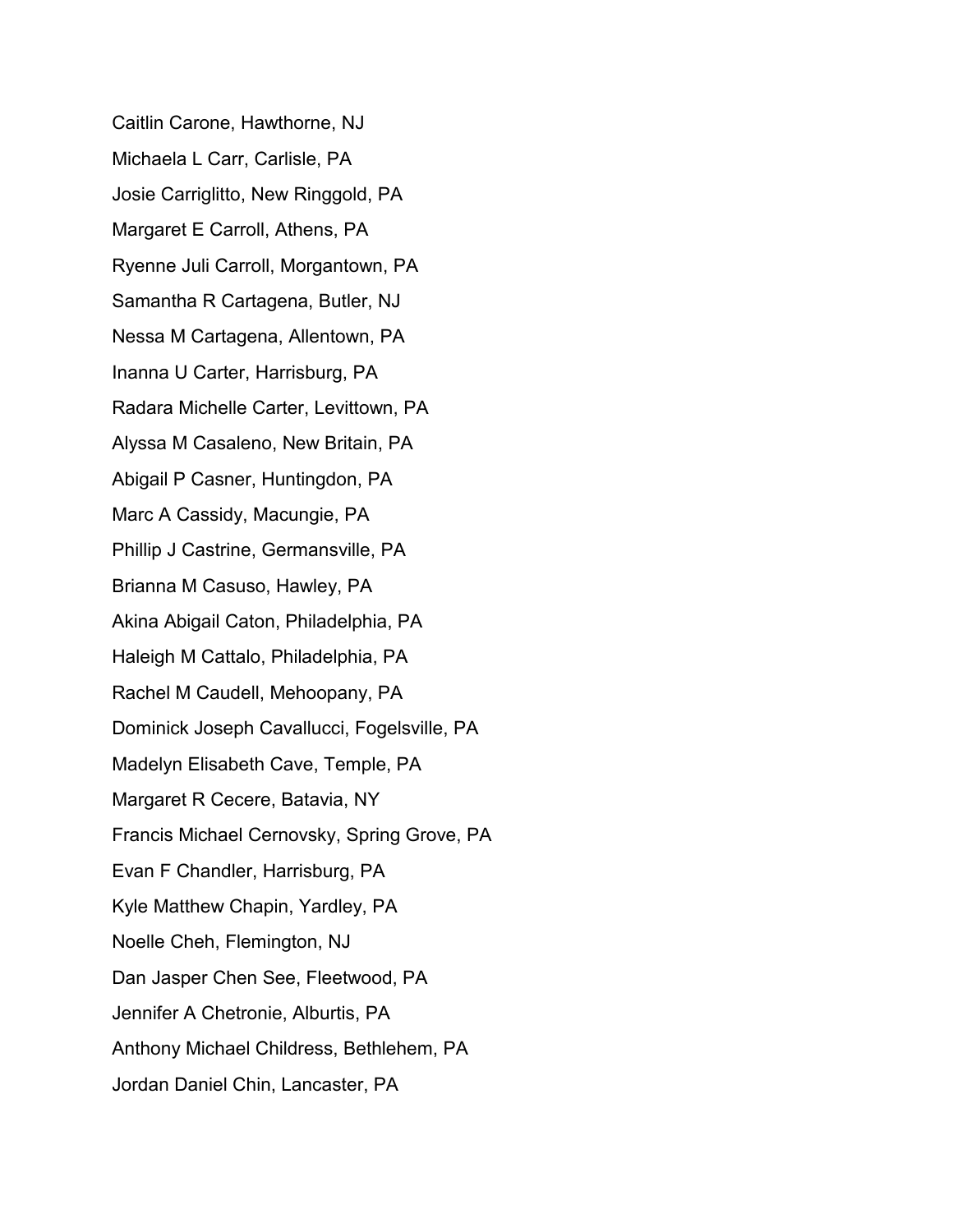Alexa Lyn Chladny, Allentown, PA Grace Christman, Hamburg, PA Dylan M Chromy, Matthews, NC Ty Charles Chronister, Carlisle, PA Samantha Chubenko, Bethlehem, PA Brandi M Cieniawa, Shenandoah, PA Jenna L Cimino, Langhorne, PA Madison Ann Clark, Whiteford, MD Brenna M Clark, Wayne, NJ Charles Peter Clark, Blue Bell, PA Emma E Clark, Danville, PA Julianna M Clark, East Stroudsburg, PA Maximus W Clark, Elysburg, PA Madison L Clause, Montrose, PA Kaylee A Clauser, Schuylkill Haven, PA Brittany Mae Clauss, Bushkill, PA Theresa Elizabeth Clegg, Pottstown, PA Joie S Clews, Ringtown, PA Joy Clifton, Germansville, PA Heidi M Clinard, Reedsville, PA Noah C Clinard, Gilbertsville, PA Sarah Alexandra Clouse, Womelsdorf, PA Kaitlin Colleen Cochran, Douglassville, PA Emelia Jane Cogill, Allentown, PA Lilith M Cole, East Stroudsburg, PA Maren O Cole, Kempton, PA Sydney M Cole, Macungie, PA Dakota Coleman, Shrewsbury, PA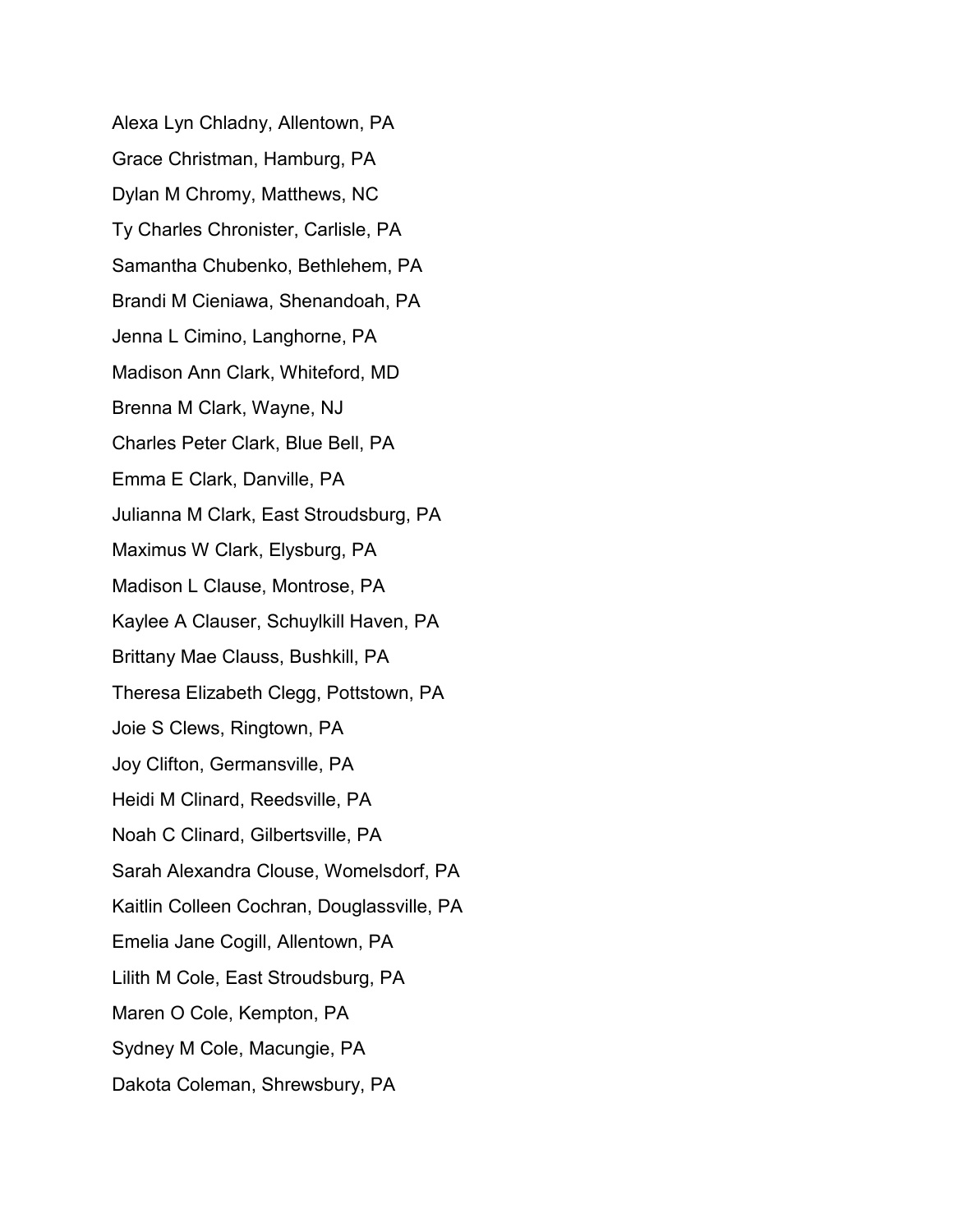Jordyn A Collins, Newark, DE Caroline A Collins, Bel Air, MD Nicole Collins, Wayne, NJ Evan Colon, Allentown, PA Michael O Colon, Allentown, PA Jeilyn N Colon - Mojica, Temple, PA Emily M Conenna, Monroe Township, NJ Anthony David Confino, Pottstown, PA Serenah Olivia Connolly, Quakertown, PA Julia Elizabeth Conville, Pottsville, PA Rachel M Conville, Pottsville, PA Sarah A Cook, Phoenixville, PA Emily L Cooper, Pine Grove, PA Navon L Cooper, Philadelphia, PA Elizabeth Grace Coover, New Oxford, PA Andrea Nicole Cope, Emmaus, PA Adam M Copenhaver, Danville, PA Theodore John Cordano, Holmes, PA Timothy Hollingsworth Corrao, Telford, PA Benjamin D Correas, Reading, PA Katelynn Joan Corrigan, Harrisburg, PA Gina M Corson, Philadelphia, PA Sarah Cosentino, Hatboro, PA Abigail Cosgrove, Scranton, PA Anthony L Cosmi, Collegeville, PA Sienna E Cowley, Fleetwood, PA Noah M Cox, Ardmore, PA Julia Craft, Leesport, PA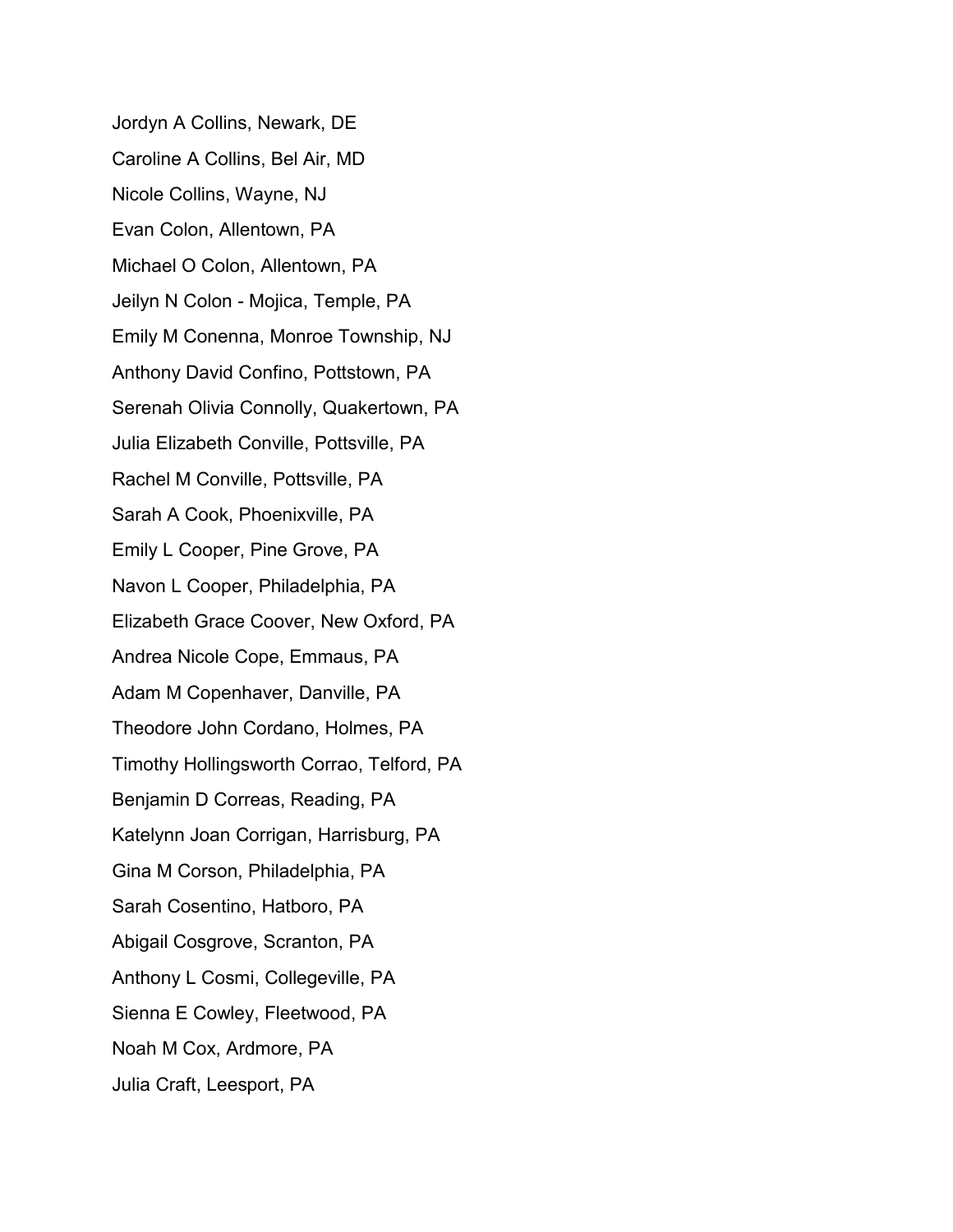Lindsay Jane Craig, Collegeville, PA Breann K Craley, York, PA Ezra Kaleb Creedon, Macungie, PA Allison B Cregar, Reading, PA Nicole L Creighton, Wind Gap, PA Jeishla Crespo, Macungie, PA Kathleen Crider, Hamburg, PA Mary Ann Crider, Hamburg, PA Alexandra N Crispo, Kunkletown, PA Sarah E Crissman, Blandon, PA Megan N Crist, Breinigsville, PA Elizabeth Crites, Milton, PA Judith Marie Croteau, Sinking Spring, PA Madison T Crouse, Hanover, PA Austin H Crowley, Ephrata, PA Justin Michael Crudele, Gilbertsville, PA Savannah Crutchfield, Pottsville, PA Abdiel J Cruz, Reading, PA Ana L Cruz, Northampton, PA Kaily Erin Crystle, Springfield, PA Anthony J Cucci, Pompton Plains, NJ Kylie M Cuchran, Slatington, PA Miranda Rhea Cunfer, Summit Hill, PA Kassidy Jillian Cunningham, Whitehall, PA Madison E Cunningham, Douglassville, PA Natasha Dominique Cunningham, Mahanoy City, PA Tiersa Lene Curry, Temple, PA Rose Cushwa, Douglassville, PA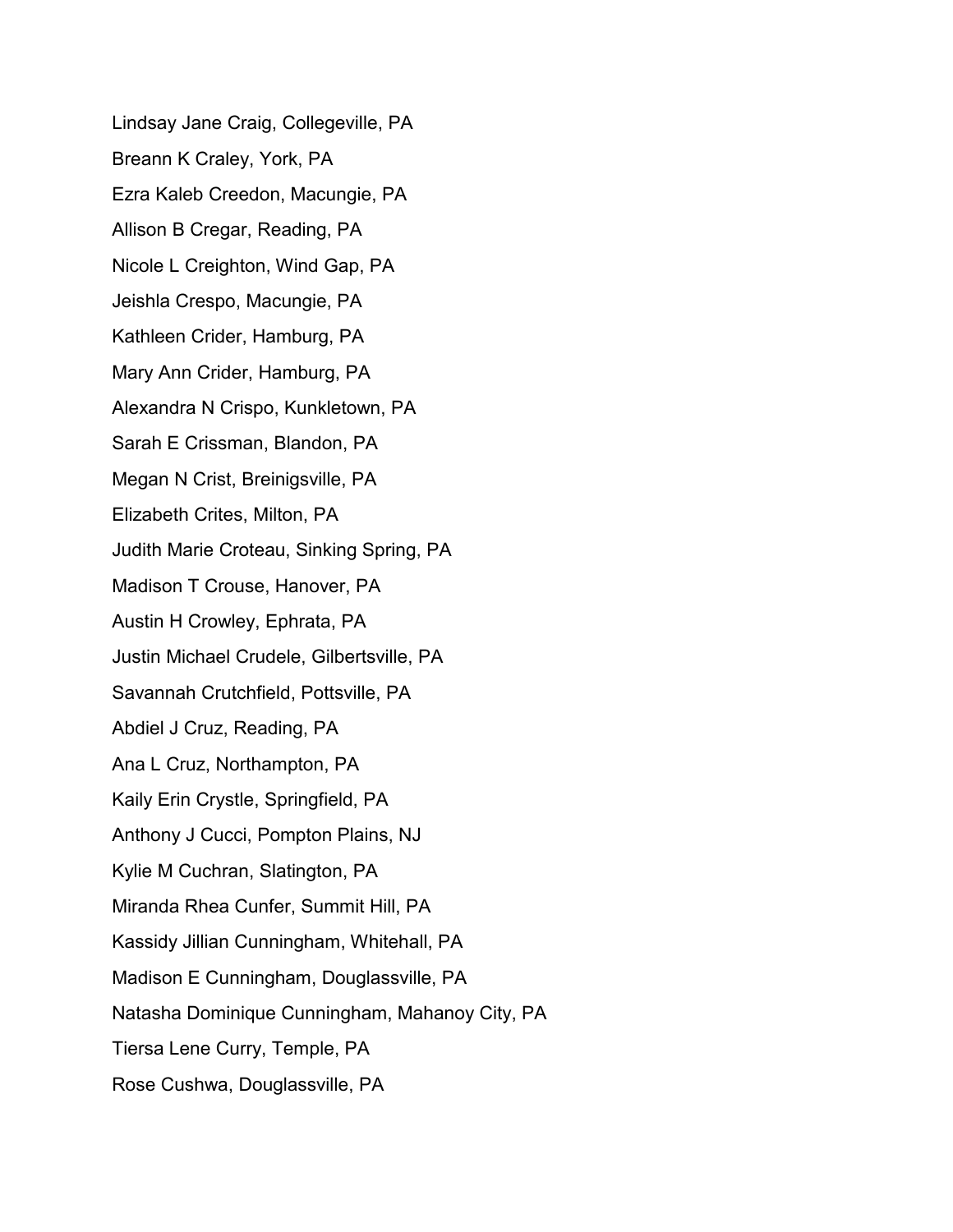Kalei Elice Custer, Mount Joy, PA Kariann R Cuvo, Easton, PA Strahinja Cvetkovic, Kutztown, PA Mikayla M Cypcar, Harrisburg, PA Natalia Czubek, Macungie, PA Caden J Dailey, Easton, PA Madison Mackenzie Dailey, Lititz, PA Taiwo O Dairo, Harrisburg, PA Michael A D'alessandro, Allentown, PA Jaelyn R Damelio, Manahawkin, NJ Sarah D'amore, Milford, NJ Andrea Danciu, Mohnton, PA Agostino Rocco D'Ancona, Easton, PA Kevin Dang, Whitehall, PA Alexsis M Daniel, Coopersburg, PA Magestik Daniel, Bethlehem, PA Justin Edgar Daniels, Bethlehem, PA Serena Allison Danweber, Fleetwood, PA Madison Daubenspeck, Reading, PA Myah C Davies, New Market, MD Destiny F Davis, Enola, PA Nicholas S Davis, Shillington, PA Rachel M Day, Susquehanna, PA Devender Dayal, Breinigsville, PA Julia C De Oliveira, Elizabeth, NJ Jordan H Dean, Manorville, NY Brielle Makayla Dean-Johns, Chambersburg, PA Hunter Gordon Deblase, Birdsboro, PA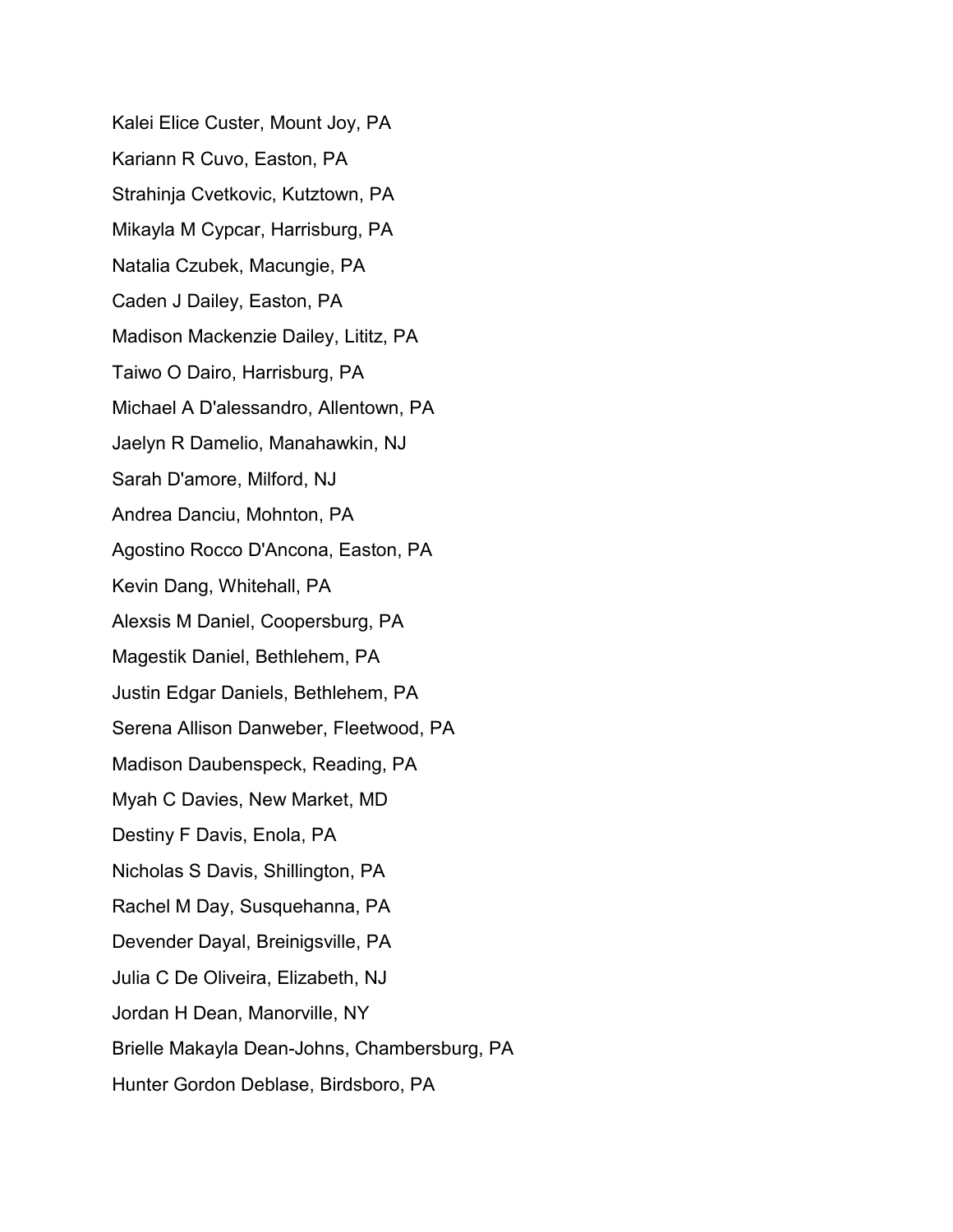Nicholas Ryan Debonza, Quakertown, PA Samantha M DeBree, East Stroudsburg, PA Emily Kristin Debus, Pine Grove, PA Emma Rose Decaro, Apex, NC Andrew Decocinis, Gilbertsville, PA Miranda E Defiore, Allentown, PA Anthony D Defusco, Douglassville, PA Lauren N Deibert, Orwigsburg, PA Corinne M Deichmeister, Whitehall, PA Skylar Casey Deihl, Kunkletown, PA Jessica A Dejesus, Saint James, NY Jovonni Angel Dejesus, Wyomissing, PA Michael P Delaurentis, Huntingdon Valley, PA Tristen Delello, Levittown, PA Madison P Delgado, Brownstown, PA Cameron C Delillo, Blandon, PA Rebecca Lynn Deller, Dallastown, PA Anthony E Dellinger, Carlisle, PA Lauren A Delong, Mertztown, PA Anthony L Delp, Harrisburg, PA Keanna Kay Delp, Mifflinburg, PA Kiley B Delp, Kennett Square, PA Rebecca R Delp, Pottstown, PA Ellie C Delucia, Hamburg, NY Clayton Evan Demcher, Saint Clair, PA Jordyn Demshick, Bristol, PA Alyssa Dennin, Willow Grove, PA Michael Ryan Dent, Orefield, PA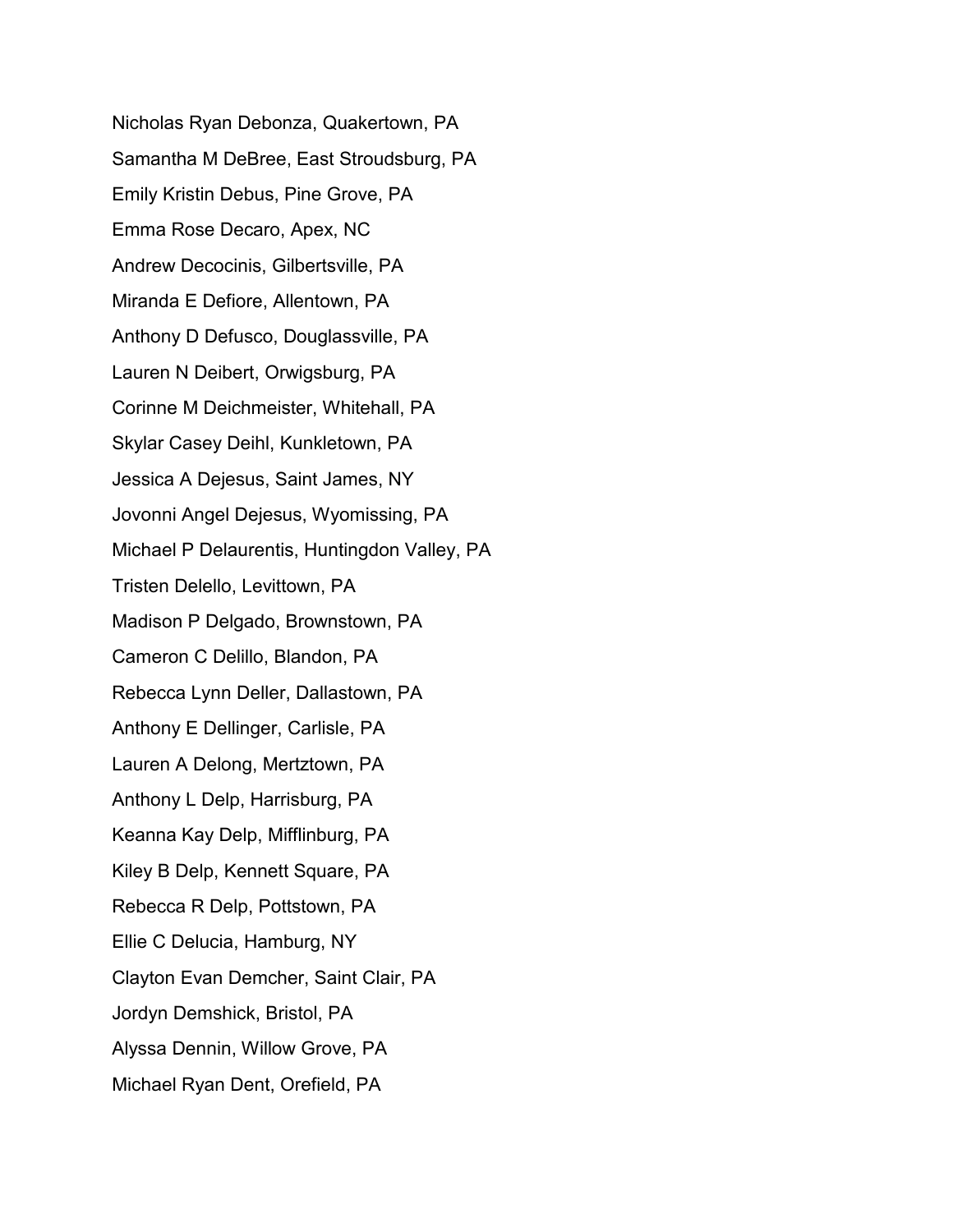Jordan A Derr, Milton, PA Rylee Ann Derr, Lititz, PA Melenah Mary Desedas - Green, Allentown, PA Laura Ann Deters, Orefield, PA Maxwell R Deturck, Temple, PA Leaida A Dever, Milford, PA Kylie Ann Devitis, Schwenksville, PA Jalen Devose, Lansdale, PA Alexander J Diamond, Allentown, PA Brenden Nelson Diaz, Allentown, PA Charlette M Diaz, Allentown, PA Cynthia Diaz, Allentown, PA Nicole Lockhart Diaz, Macungie, PA Sadie M Diaz, Quakertown, PA Madison Leigh Dicely, Etters, PA Jenna R Dicicco, Quakertown, PA GinaMarie R Dickson, Warminster, PA Gwendolin Xiuzhi Diener, Allentown, PA Emily Difiore, Aston, PA Sarah Difulgo, Ambler, PA Alyson Marie Dilliplaine, Reading, PA Samantha Dillman, Reading, PA Aaron J Dipaolantonio, Schnecksville, PA Taylor M Diproperzio, Northampton, PA Jessica Elizabeth Ditondo, East Greenville, PA Savina Divine, Spring City, PA Emily R Dlhopolsky, Douglassville, PA Erin A Doherty, Bound Brook, NJ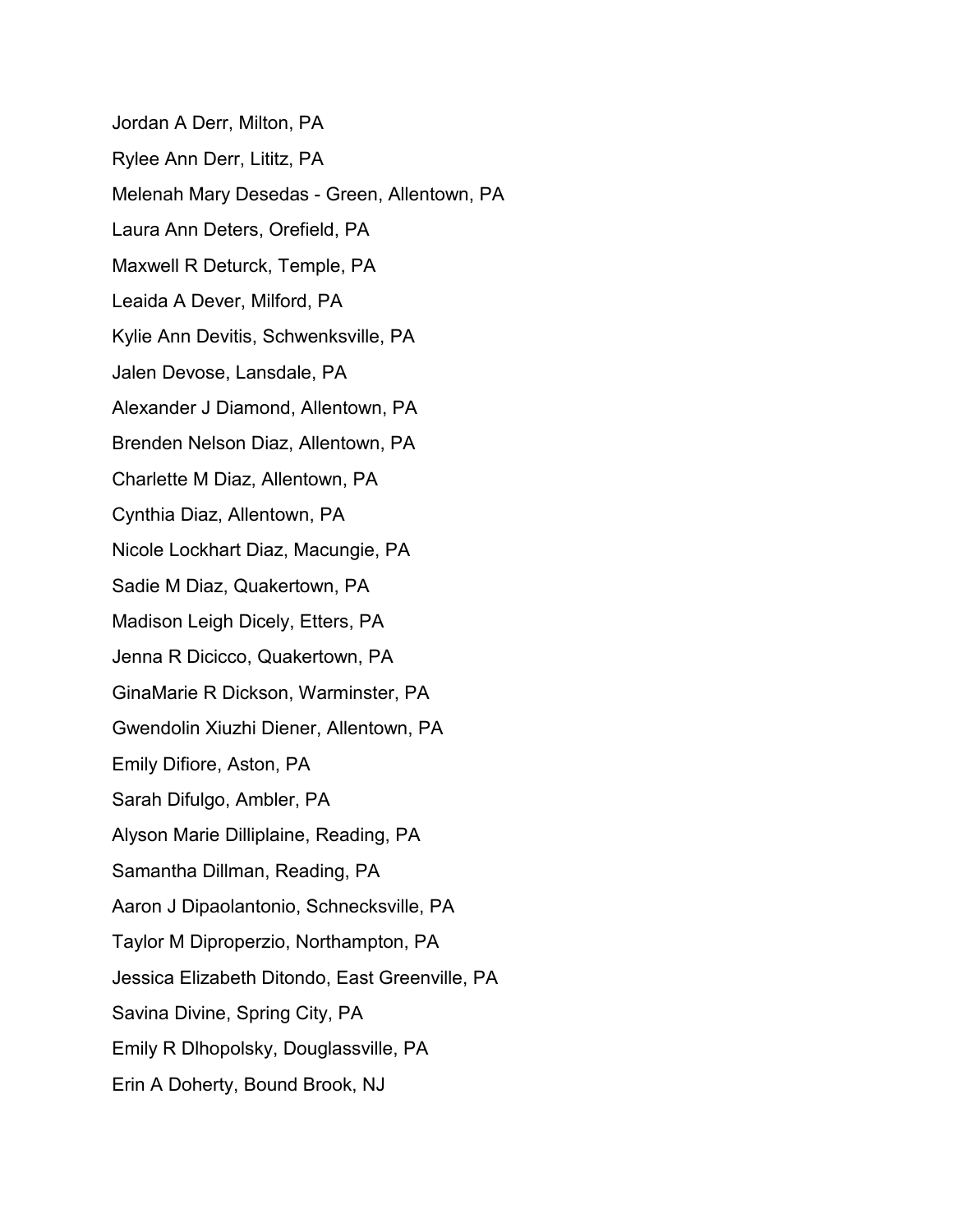Conor J Doherty, Glenside, PA Maeve B Dohner, Mechanicsburg, PA Rebekah June Dolbin, New Ringgold, PA Adam A Dolga, Pottstown, PA Kerry Marie Domas, Point Pleasant Beach, NJ Rebecca Rose Domas, Point Pleasant Boro, NJ Brett G Dombrowski, Willow Grove, PA Mark Robert Domin, Royersford, PA Ruben Jose Dominguez, Reading, PA Derek Domsicz, Mohnton, PA Alyssa Donato, Cedarville, NJ Maya Synclaire Donato, Fleetwood, PA Ashley Donegan, Macungie, PA Olivia C Donnini, Wapwallopen, PA Kevin Michael Donton, Schuylkill Haven, PA Aleksandr C Dopko, Brick, NJ Allison A Dorrler, Hillsborough, NJ Elizabeth Rheanna Dorsheimer, East Earl, PA Sadie G Doss, Lemoyne, PA Jamie Lyn Dotterer, Quakertown, PA Katherine A Dotterweich, Douglassville, PA Emily Dougherty, East Stroudsburg, PA Zoe C Dougherty, Coplay, PA Iyonda Toni Dover, Philadelphia, PA Mikal A Dover, Philadelphia, PA Tyler Dovin, Binghamton, NY Grace M Dow, Flanders, NY Seth Andrew Dowdell, Reading, PA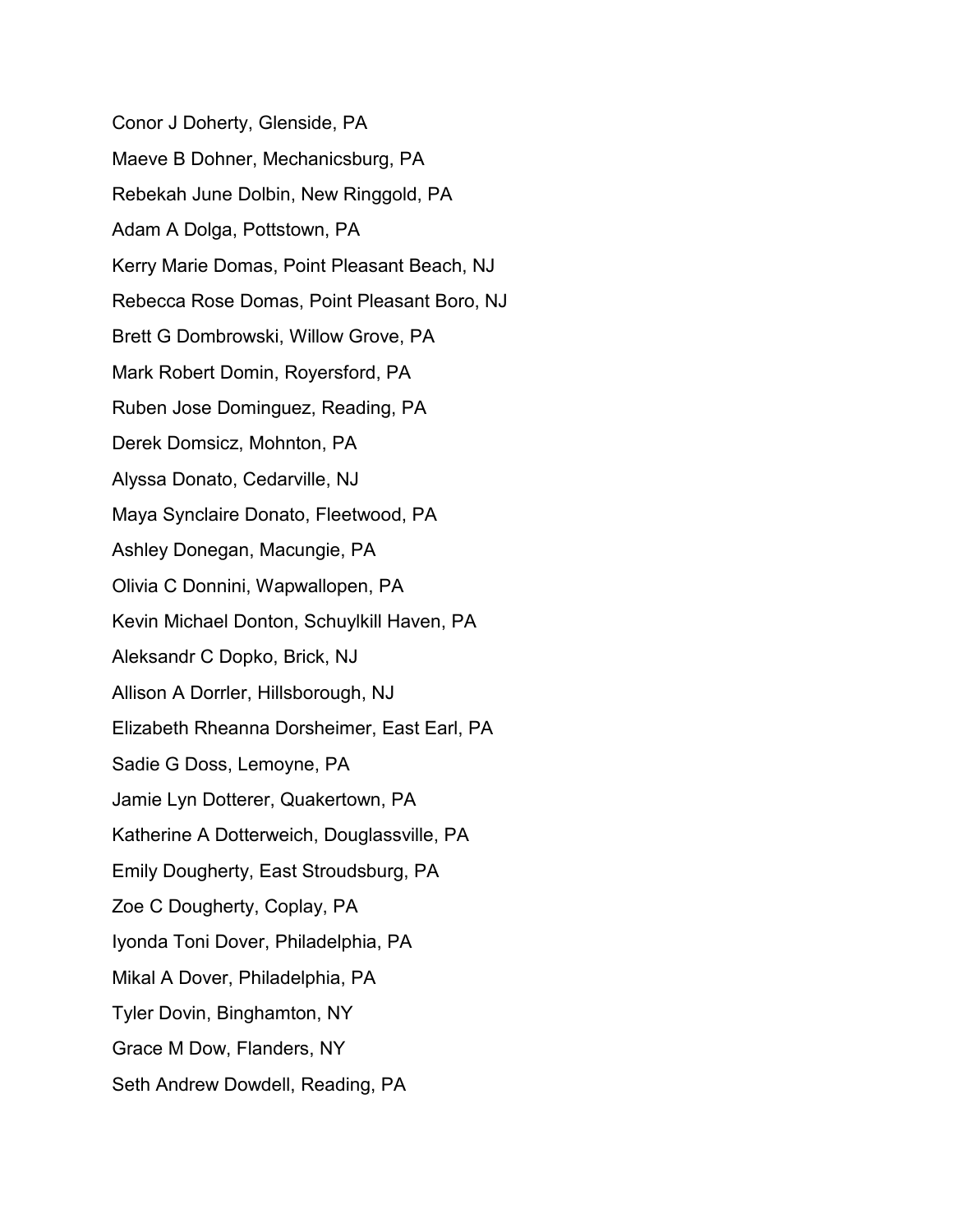Shelby Louise Dragan, Fleetwood, PA Anna C Drake, Sinking Spring, PA Emily Rebecca Dratch, Allentown, PA Matthew Dress, Coopersburg, PA Jennifer Dries, Kutztown, PA Kellianne C Driscoll, Holmes, PA Christopher James Droney, Breinigsville, PA Kathryn Emily Drury, Flanders, NJ Josephine Marguerite Du Bois, Allentown, PA Karrison K Dubbs, Schuylkill Haven, PA Katherine L Duguid, West Chester, PA Kelly N Dulaney, Allentown, PA Haley L Dunkelberger, Kempton, PA Brendan M Dunkle, Emmaus, PA Jessica A Dunn, Staten Island, NY Steven C Dunn, Orwigsburg, PA Sophia Duong, Schuylkill Haven, PA Rachel Elizabeth Dusman, Chambersburg, PA Alice S Dzwill, Marlton, NJ Alyssa J Eager, Mechanicsburg, PA Michaela Lynn Ebert, Walnutport, PA Casandra M Eckert, Middletown, PA Madison Mae Eckert, Orrtanna, PA Nina May Eddinger, Reading, PA Zachary Edinger, West Lawn, PA Mia N Edmanson, Dover, DE Pamela C Edris, Mechanicsburg, PA Madison B Eggert, Newportville, PA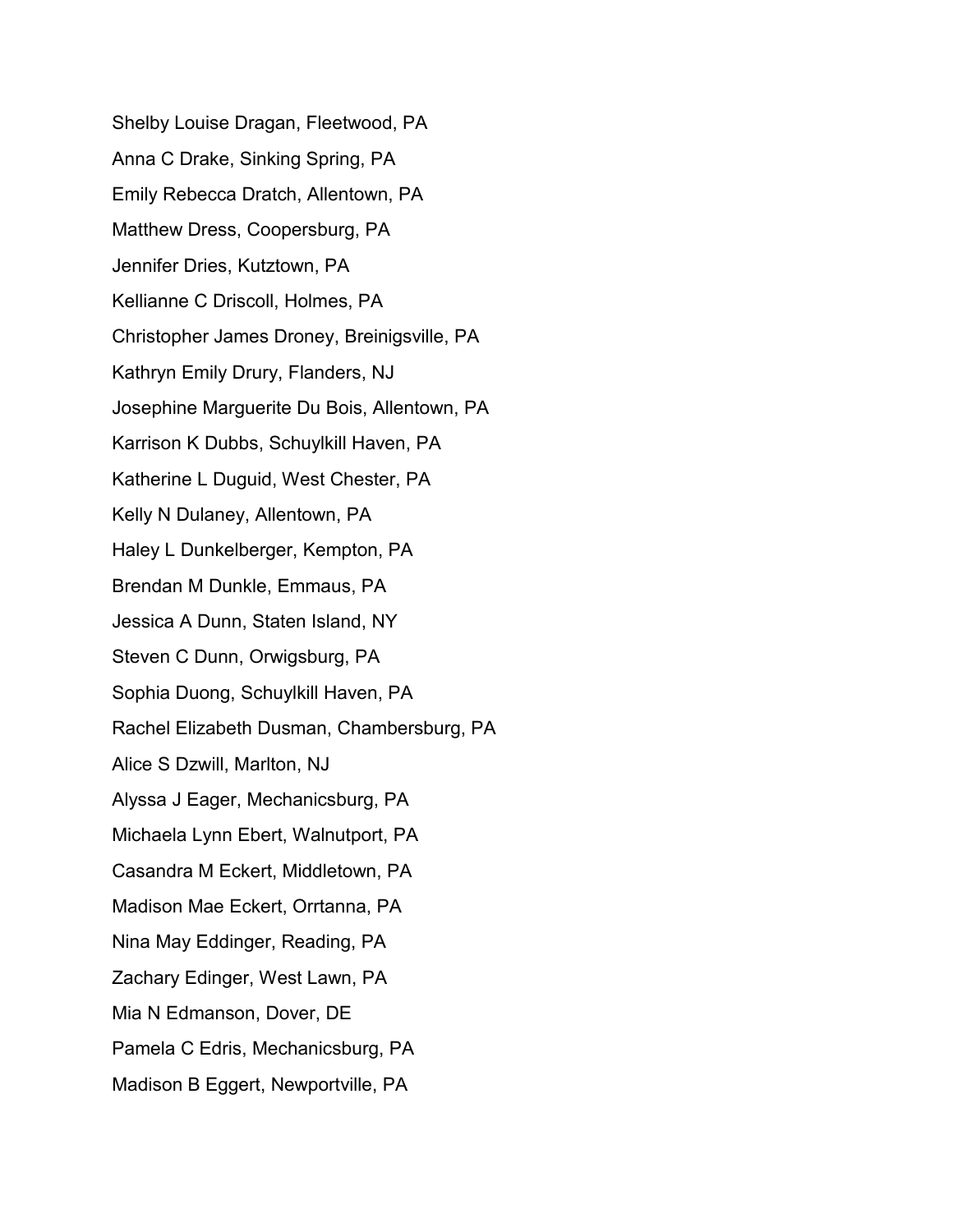Tyler Matthew Eichelbaum, Easton, PA Daniel Ejk, Saylorsburg, PA Kiersten Lee Elken, Berwyn, PA Gabrielle Lynn Ellerbee, York, PA Kasey J Elliott, Dover, PA Kate A Elliott, Downingtown, PA Reed S Ellis, Alburtis, PA Skylar E Elmy, Wilkes Barre, PA Abigail Mariah Elsavage, Pottsville, PA Julianna Elsesser, Schnecksville, PA Amira A Elston, Elkins Park, PA Christopher M Elwert, Emmaus, PA Sohayla Mohamed Emam, Cairo, Egypt Coty R Emerich, Bernville, PA Anthony Michael Emig, Bethlehem, PA Mary Catherine Engel, Glenmoore, PA Madeline England, Northvale, NJ Rogan English, Elizabethtown, PA Chinonyerem Enwereji, Philadelphia, PA Jonathan Matthew Epler, Allentown, PA Lauren N Epler, Hummelstown, PA Mckenzie M Epler, Reading, PA Lauren Michelle Erb, Oley, PA Scott D Errington, Blandon, PA Ethan Darin Esterly, Conestoga, PA Joan M Estrella, Reading, PA Michael Ryan Ettl, Northampton, PA Kristopher B Eustace, Reading, PA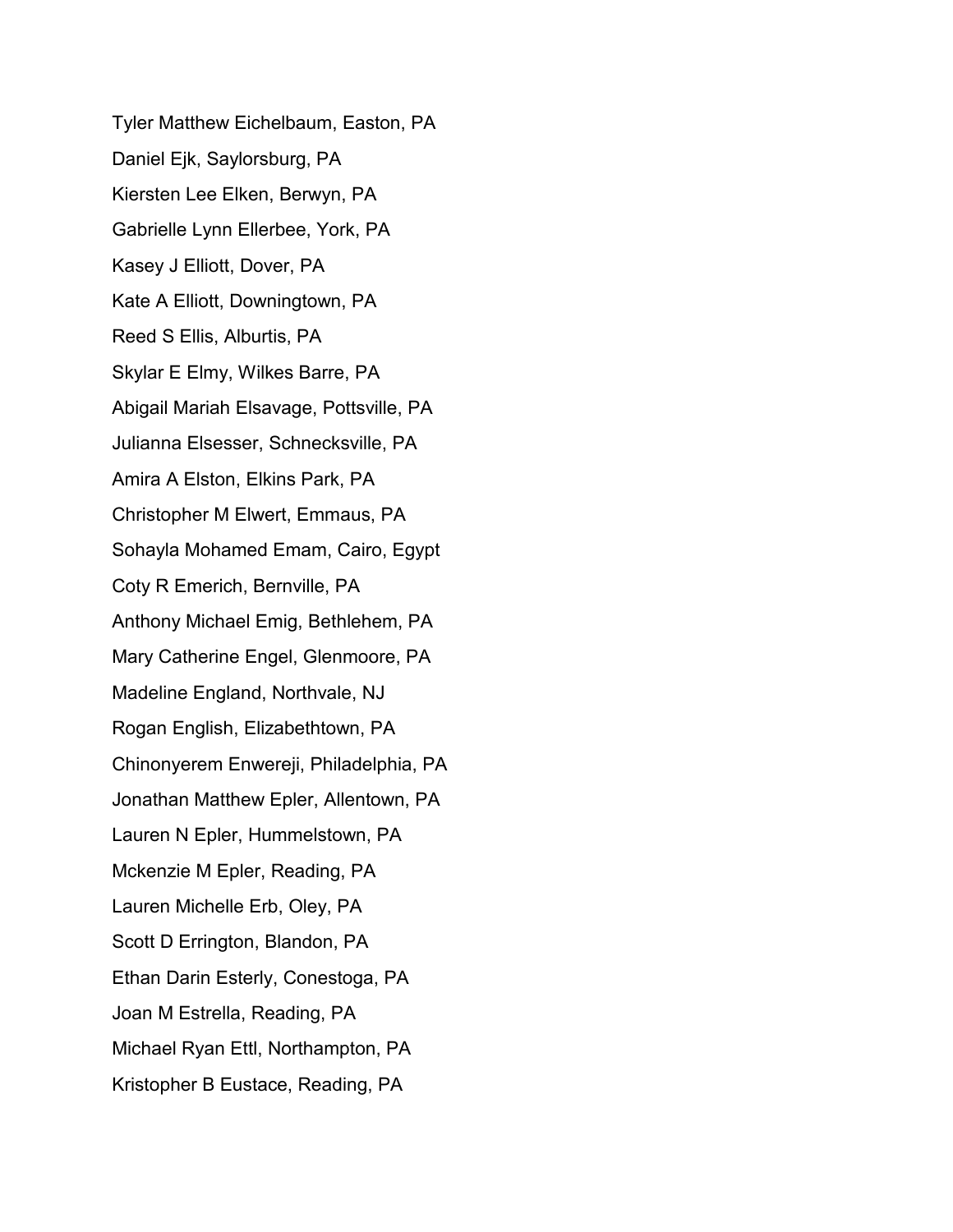Emma P Evans, Easton, PA Hannah N Evans, Pottsville, PA Madisyn P Evans, Fleetwood, PA Maya Rachelle Evans, Kutztown, PA Samantha Jean Evans, Kutztown, PA Lindsey Lorraine Eways, Reading, PA Bridget R Faherty, Bristol, PA Benjamin Werner Fahie, Easton, PA Connor Fahie, Easton, PA Amelia C Fair, Lititz, PA Emily M Fanelli, Pottstown, PA Lauren Marie Farbanish, Dover, NJ Amanda Sue Farr, Auburn, PA Genevieve Catherine Farr, Mehoopany, PA Seamus C Farrell, Jefferson Township, PA Emily Ione Farrer, Mansfield, PA Ben Fascelli, Bethlehem, PA Spencer Rose Fasciocco, Springfield, PA Grace Lauren Fassbender, Chalfont, PA Robert Fassbender, Coopersburg, PA Tricia Fassl, Easton, PA Dakota Faust, Leesport, PA Noah T Faust, Mohrsville, PA John Stephen Fechter, Perkasie, PA Tyler Fedorenko, Parsippany, NJ Eleni D Feggulis, South River, NJ Teagan I Feinour, New Tripoli, PA Emily Felix, Whitehall, PA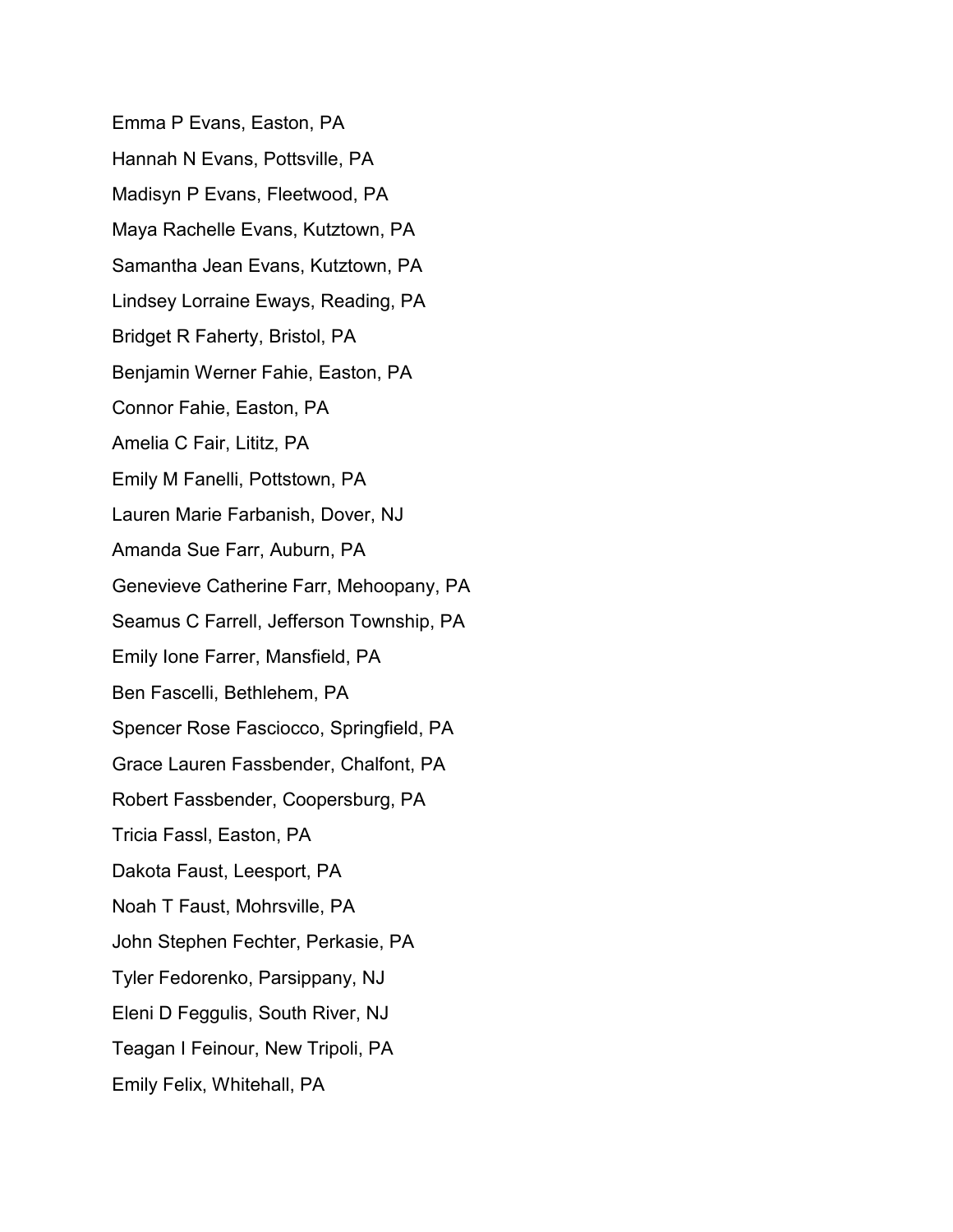Zoe Feller, Allentown, PA Tyler David Fenske, Wayne, NJ Allison M Fenstermacher, New Tripoli, PA Caitlyn A Fenstermaker, Allentown, PA Hannah E Ferenchick, Dupont, PA Eric Ferko, Scott Twp, PA Jonathan E Fernezan, Allentown, PA Carlee Rosetta Ferraina, Nazareth, PA Samantha J Ferrante, Horsham, PA Jordan Lydia Ferrel, Macungie, PA Kirsten M Fessler, Pine Grove, PA Allison L Fidler, Central City, PA Olivia Angela Figueroa, Reading, PA Zachary M Fike, Budd Lake, NJ Maci Adrianna Filopanti, Gilbertsville, PA Alexa Elizabeth Fink, Mertztown, PA Joshua R Finkbiner, Douglassville, PA Kelley Margaret Finley, Bethlehem, PA Victoria L Fischer, Langhorne, PA Kaitlin R Fisher, Pottstown, PA Raevona V Fisher, East Greenville, PA Sydney Fisher, Lenhartsville, PA Tyler Robert Fisher, Lenhartsville, PA Christian Nathan Flammer, Leesport, PA Megan Flanagan, Lafayette Hill, PA Mckenna C Flanary, Easton, PA Jason T Fliegelman, West Chester, PA Mackenzie Jade Floreen, Mertztown, PA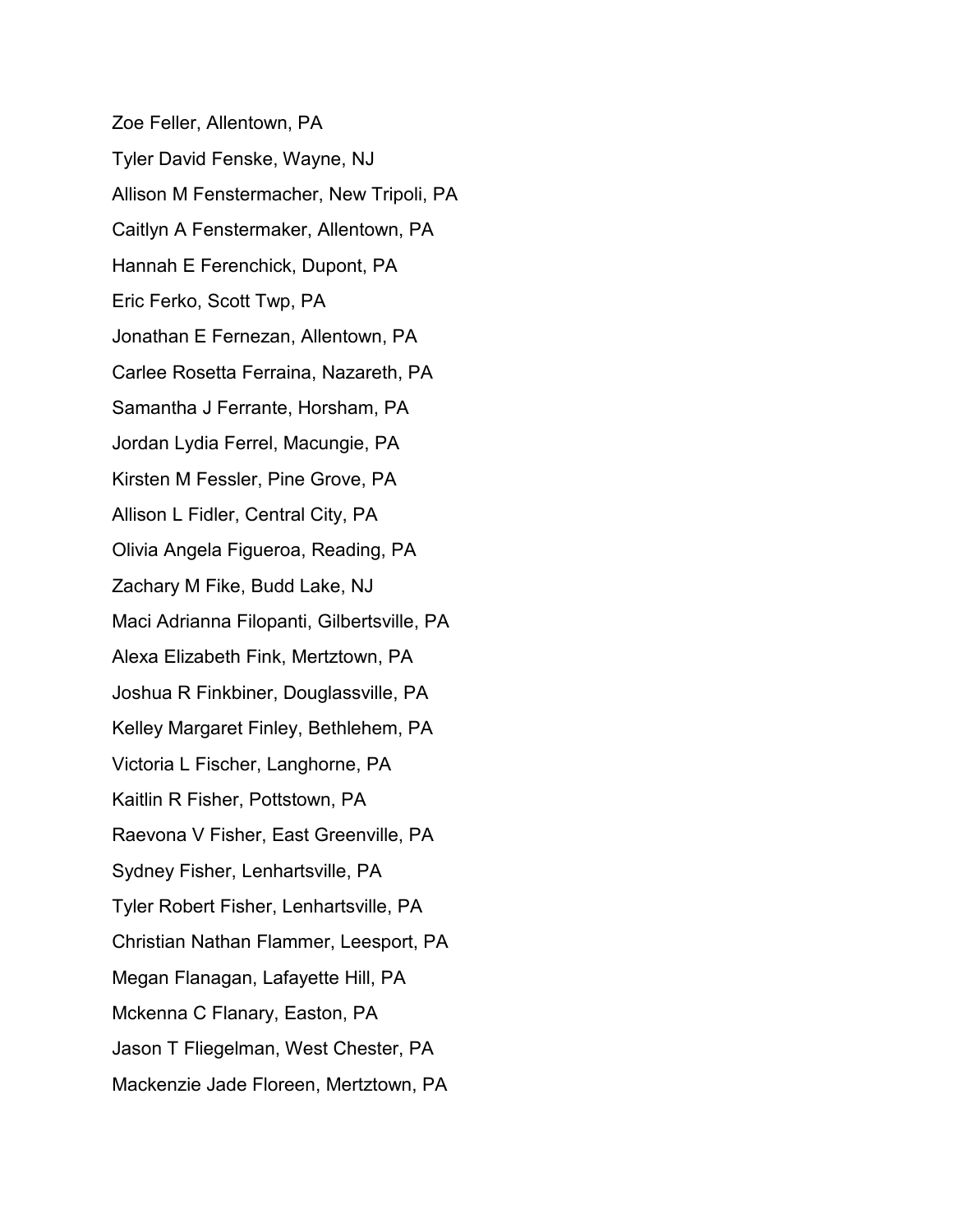Hannah Christina Macabitas Florendo, Breinigsville, PA Maria S Flores Vilchez, Allentown, PA Nyairah Flowers, Philadelphia, PA Jordon I Floyd, Westampton, NJ Ashley Flynn, Catasauqua, PA Cameron M Flynn, Schnecksville, PA Lexie McGwire Flynn, Lenhartsville, PA Shane Patrick Flynn, Philadelphia, PA Hunter Mathew Focht, Lehighton, PA Kirsten A Fodor, Phillipsburg, NJ Ashley M Follett, Etters, PA Spencer Ford, Kinderhook, NY Christopher Ford, Hatboro, PA Abigail E Foreman, Pennsburg, PA Oscar Formella, Stroudsburg, PA Megan R Fornaciari, Easton, PA Madalynne A Forster, Douglassville, PA Sydney E Foster, Ewing, NJ Jazzmyn E Foster, Birdsboro, PA Katherine Mary Foster, Center Valley, PA Matt Steven Foster, Sinking Spring, PA Victoria Leigh Foster, Coatesville, PA Jena M Fowler, Orefield, PA Alyssa C Fox, Shamong, NJ Allie Paige Fox, Topton, PA Madison Rose Fraley, Northampton, PA Lauren Marie Francavilla, Nazareth, PA Lauren N Franczak, Easton, PA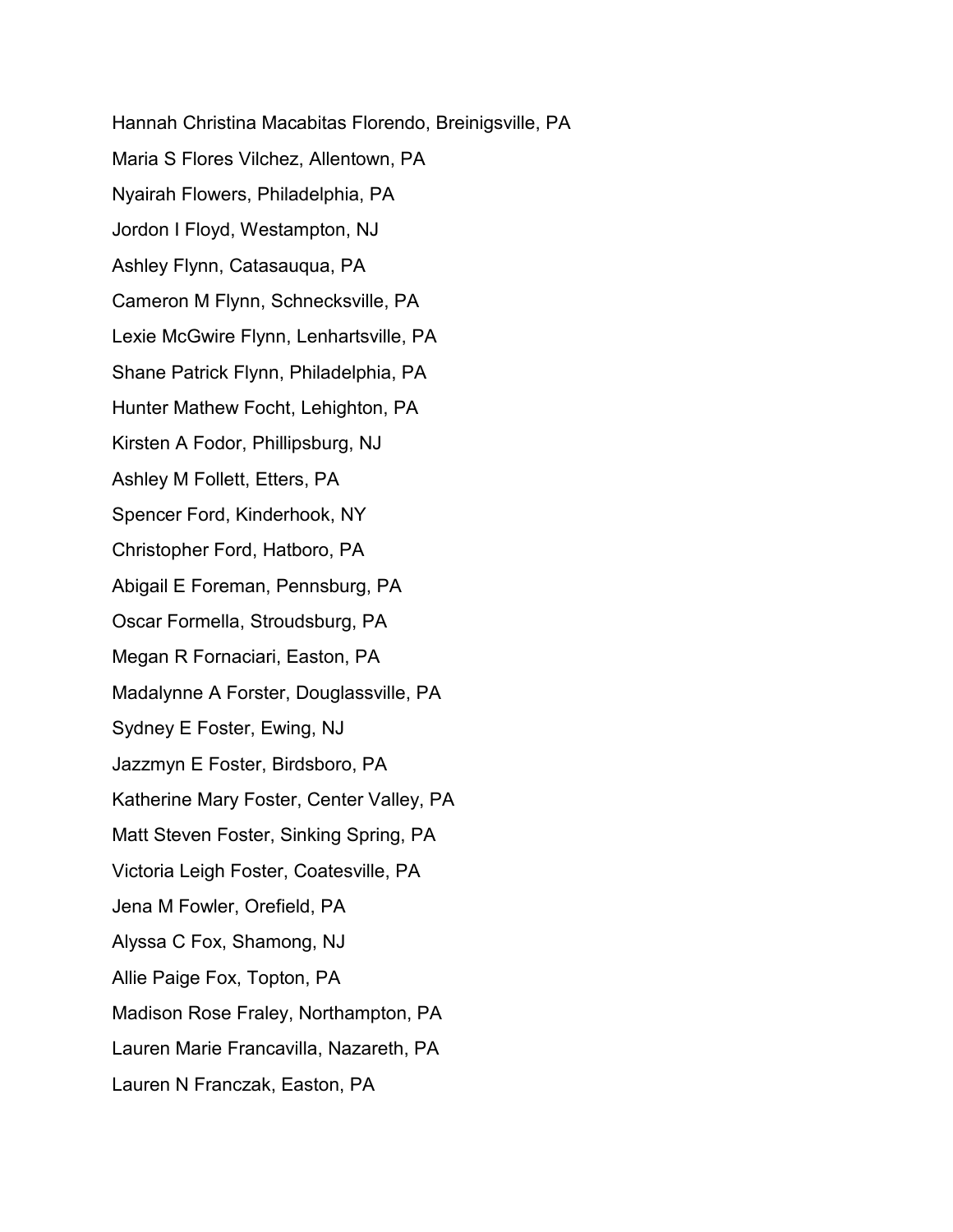Natalie Jean-Marie Franke, Oakland, NJ Robert J Frankenfield, Telford, PA Ahmaad Franklin, Melrose Park, PA Evan Michael Frantz, Danielsville, PA Alison Peggy Franzone, Emmaus, PA Kelsey T Frary, Breinigsville, PA Anastasia Marie Fratanduono, Philadelphia, PA Mark Douglas Fredericksen, Boyertown, PA Tessa L Freed, Fleetwood, PA Isabella Marie Freeman, Reading, PA Emily Freer, Harleysville, PA Katie Elaine Friedrich, Greencastle, PA Emma Judith Fries, Reading, PA Makensie Catherine Froman, Bishopville, MD Danielle Fronheiser, Barto, PA Taylor Elizabeth Fronheiser, Barto, PA Alyssa L Frye, Tamaqua, PA Madison A Frye, Tamaqua, PA Elizabeth Margaret Fryling, Neffs, PA Amber Lee Fuller, Langhorne, PA Jesse T Fullington, Fleetwood, PA Megan L Fuoco, Reading, PA Nicholas Fioravante Fuscellaro, Shoemakersville, PA Jenna C Gabbe, Verona, NJ Kristy Gabriele, Wayne, NJ Alyssa Gagliardi, Hackettstown, NJ Laura E Gahagan, West Chester, PA Logan S Gaiser, Douglassville, PA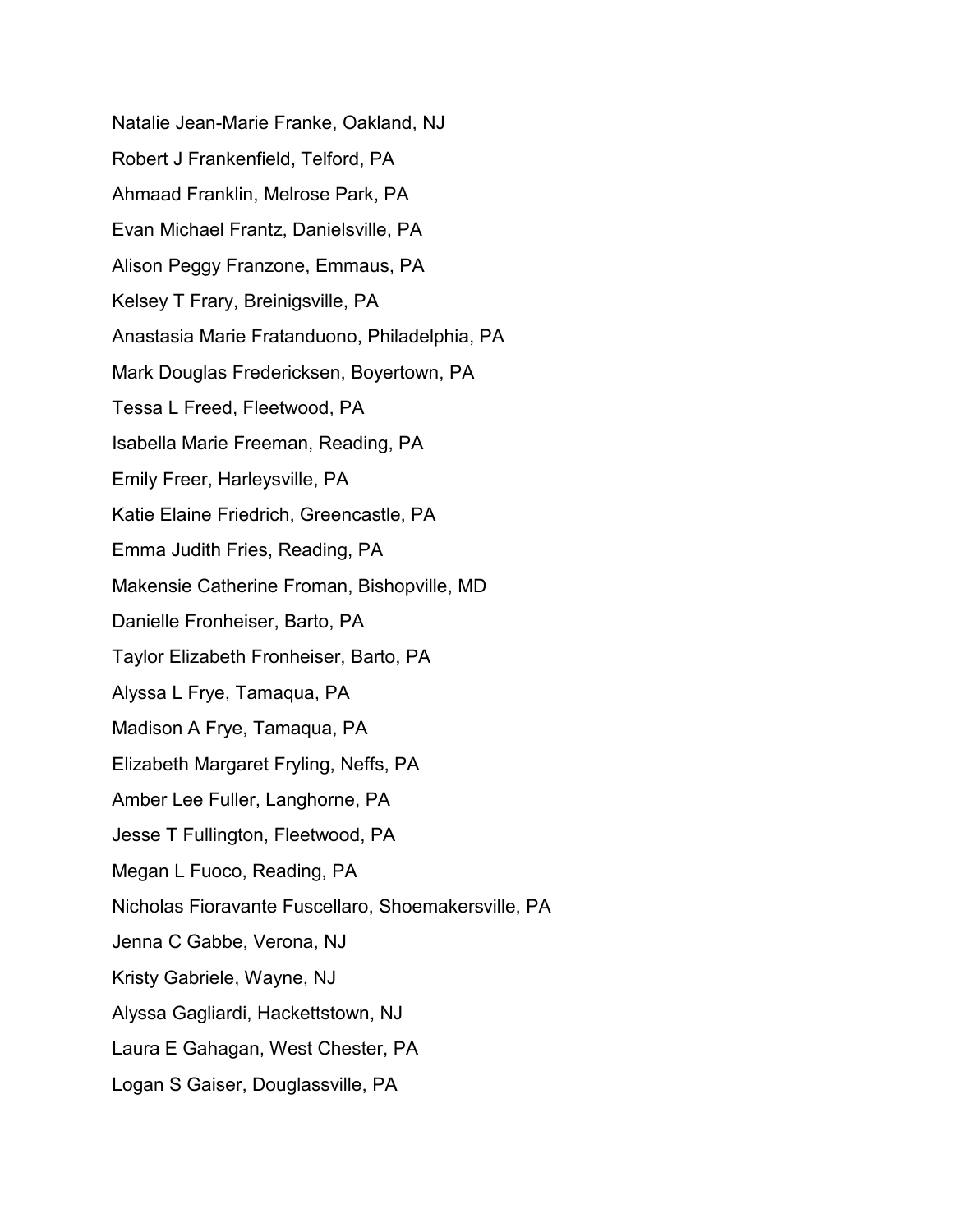Christina Galarza, Lykens, PA Jennifer E Gale, Doylestown, PA Kara N Galeassi, Fleetwood, PA Jacob J Galle, Nazareth, PA Jenna L Galvin, Easton, PA Hannah L Garbowski, Wilmington, DE Gianna Paige Garcia, Coopersburg, PA Luis Felipe Garcia, Bethlehem, PA Randy Garcia De Jesus, Allentown, PA Keishla M Garcia-Alvarez, Palmyra, PA Trent A Garlin, Annville, PA Matthew B Garman, Palmyra, PA Emma M Garneau, Whitehall, PA Brandie Susan Garner, Port Carbon, PA Jacquelyn Rae Garner, Catasauqua, PA Athena R Garrison, Sussex, NJ Jessica Mackenzie Garrison, Bloomsburg, PA Nicholas C Gartley, Elizabethtown, PA Amanda M Gasiorowski, Doylestown, PA Sarah G Gatehouse, Sinking Spring, PA Alexandra L Gatta, Essington, PA Ashley Lynn Gatto, Dingmans Ferry, PA Samantha M Gatto, Warrington, PA Rylee Gavlick, Swoyersville, PA Yejide Gayle, Kingston, Jamaica Kingston Gearhart, Conestoga, PA Karyssa A Geckle, New Cumberland, PA Elizabeth Helen Geesey, Fleetwood, PA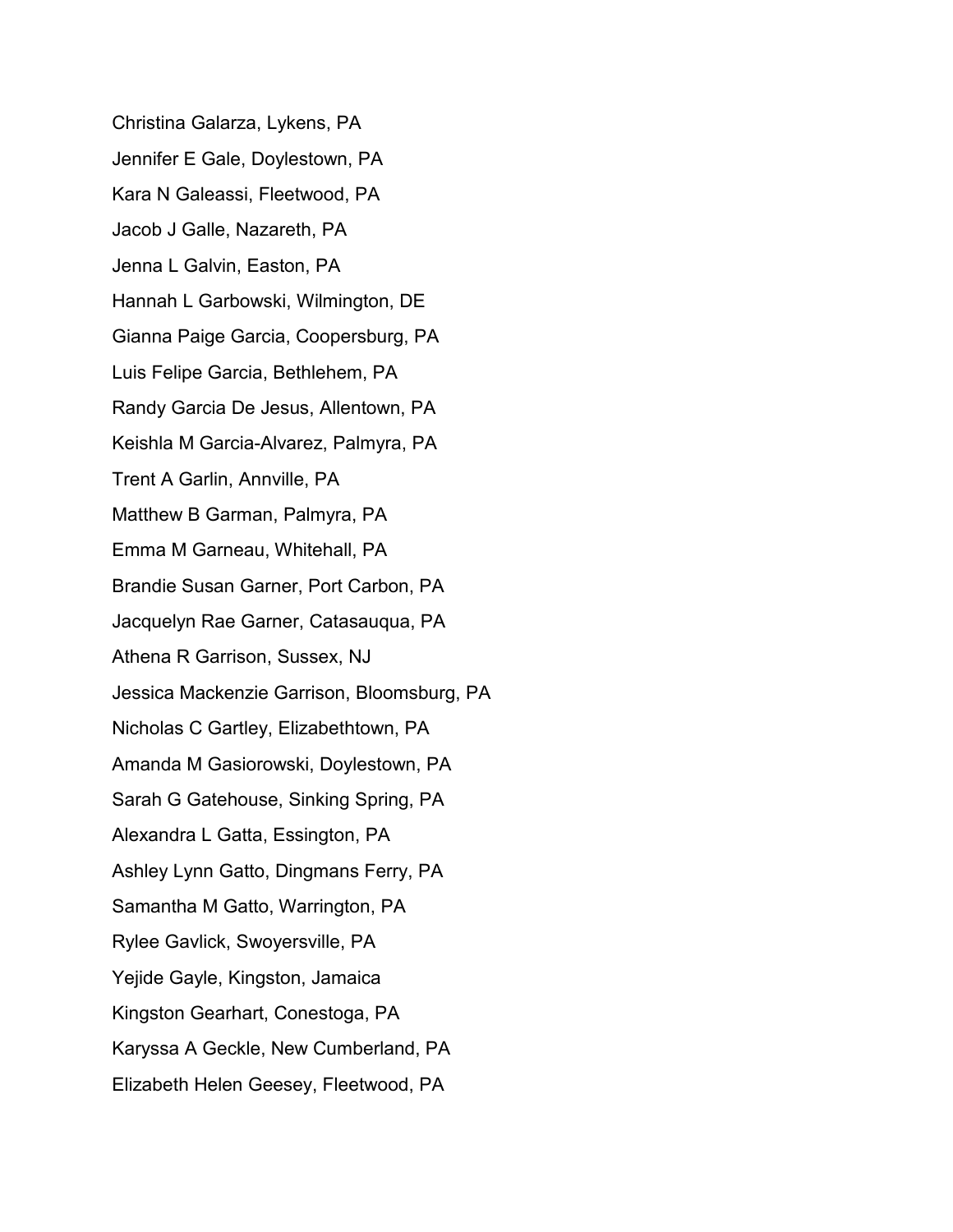Margaret Catherine Farley Gehman, Macungie, PA Andrew P Geller, York, PA Shannon C Gemmell, Coatesville, PA Matthew A Genco, Langhorne, PA Ruina G Gentile, Jim Thorpe, PA Samantha R Gentry, Doylestown, PA Kayla E George, Douglassville, PA Marykate R Geppert, Jefferson, MD Melinda A Gerlach, Mertztown, PA Cheyenne Skye Gerow, Lenhartsville, PA Hannah Gesicki, Emmaus, PA Taylor Getchius, Allentown, PA Megan Gettler, Sellersville, PA Bradley T Giachetti, Perkasie, PA Marissa Giancola, Cape May, NJ Nicola Marie Giangiacomo, Norristown, PA Jessica Mae Gieringer, Fleetwood, PA Alyssa N Gilbert, Harrisburg, PA Colleen R Gilbert, Willow Street, PA Nathanial Brooke Gill, Dallas, PA Justin S Gincauskas, Fairport, NY Megan Michelle Giunta, West Chester, PA Jessica Jean Glass, Brick, NJ Zachary J Glass, Philadelphia, PA Siarra Glassmoyer, Easton, PA Rachel E Glembocki, Fleetwood, PA Parker M Gnall, Mahanoy City, PA Sadie Grace Goad, Reading, PA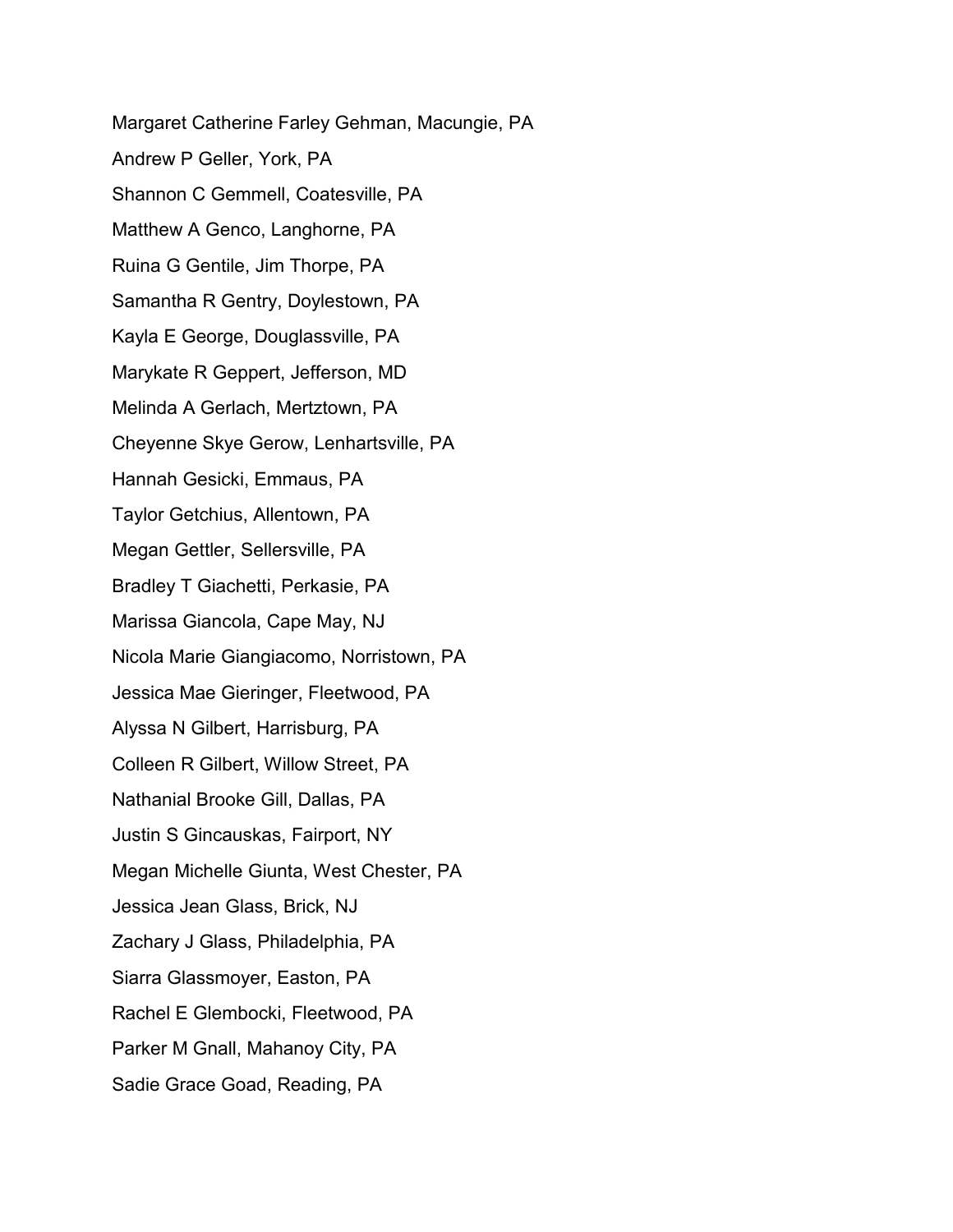Ilire Goca, North Haledon, NJ Sara M Gochman, Havertown, PA Mia Marie Godorov, Hellertown, PA Jessica Noelle Godshall, Souderton, PA Stephen Michael Godshall, Zionsville, PA Madison P Godwin, Media, PA Nicole K Goebel, Birdsboro, PA Meghan E Goetz, Gilbertsville, PA Emily Faith Gomberg, Glenside, PA Nicolas Andres Gomez Amin, Santiago de Chile, Chile Dominick Goncalves, Allentown, PA Brenda Isamar Gonzalez, Kutztown, PA Yeiber Jose Manuel Gonzalez Urango, Hazleton, PA Oscar Gonzalez-Gonzalez, Reading, PA Mckenna K Gooden, Mechanicsburg, PA Margaret E Gooding, Audubon, PA Rachael Goodman, Blue Bell, PA Abigail Grace Goodrich, Royersford, PA Kyle J Goodwin, Quakertown, PA Mario L Gordon, Easton, PA Katie I Gorey, Fleetwood, PA Christian T Gorrie, Branchburg, NJ Abigail M Goss, Strasburg, PA Madeline A Gotshall, Hummelstown, PA Matthew T Gottshall, Reading, PA Emma X Graeff, Land O Lakes, FL Michael Grant, Boyertown, PA Serena A Grantland, Media, PA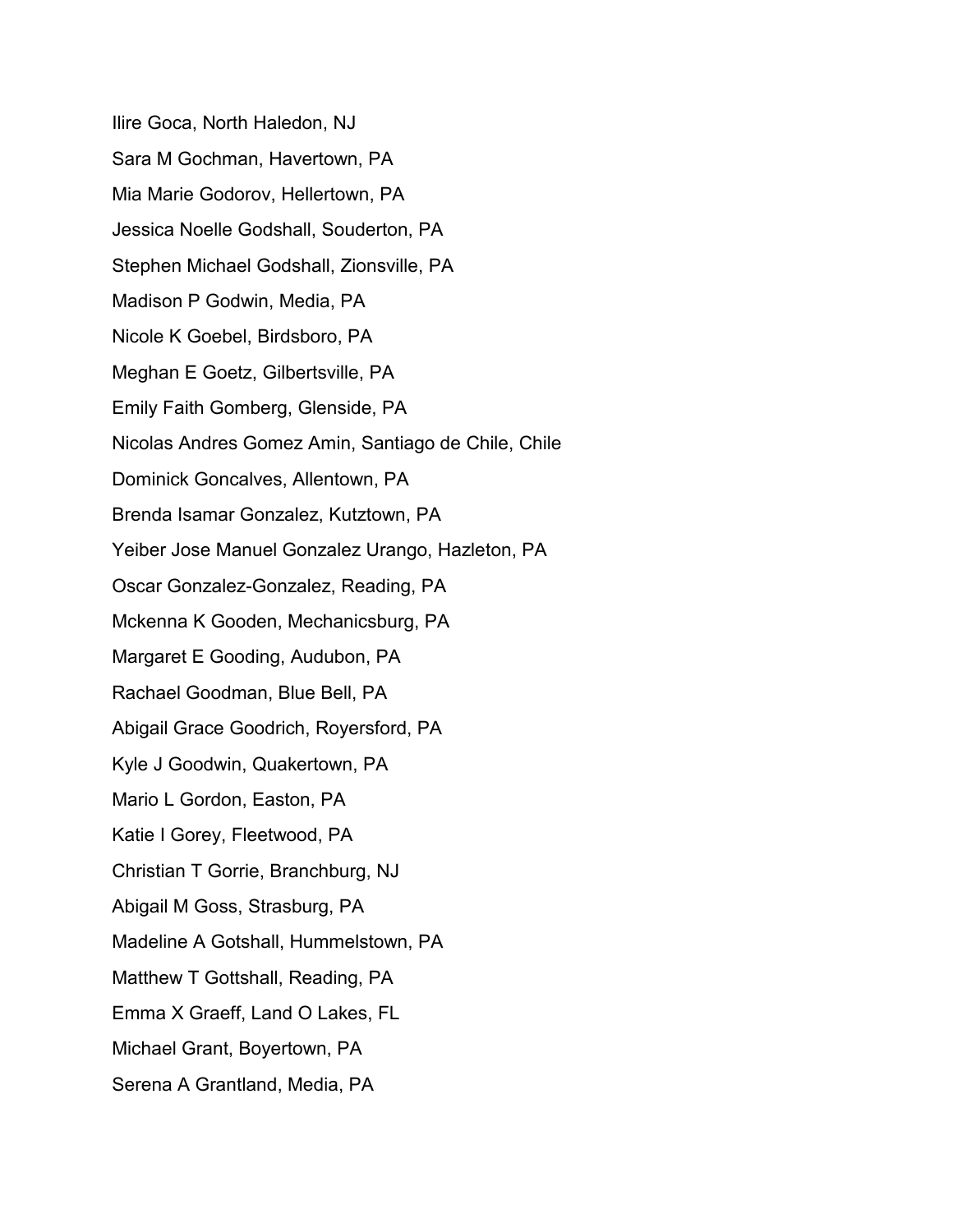Bria Grater, Stewartsville, NJ Danielle Karoline Graver, Quakertown, PA Brendan I Gray, Bryn Mawr, PA Campbell Roth Gray, Reading, PA Michael R Gray, Douglassville, PA Jalen Devonne Grayson, Drexel Hill, PA Elizabeth M Greb, Alburtis, PA Emaleigh Greb, Mifflinburg, PA Alexis Mary Greber, Quakertown, PA Braden R Green, Meadville, PA Gianna Green, West Chester, PA Devon David Greenwood, Mount Holly Springs, PA Dayle Jolynn Greenzweig, Saylorsburg, PA Megan N Gregoire, Frackville, PA Connor Gregory, Glenside, PA Payton Renee Gregory, Millville, PA Evan D Grevera, Mountain Top, PA Arin G Grey, West Lawn, PA Brooke-Lynn R Grim, Abbottstown, PA Kaitlyn M Groff, Bally, PA Kaitlynn Ashley Groff, Newmanstown, PA Emily R Groshek, Orangeville, PA Courtney T Gross, Allentown, PA Gabriel John Grove, Columbia, PA Liam T Grover, Southampton, PA Emilee Gubitosi, Phillipsburg, NJ Lauren M Gudknecht, Churchville, PA Jared M Guhl, Lancaster, PA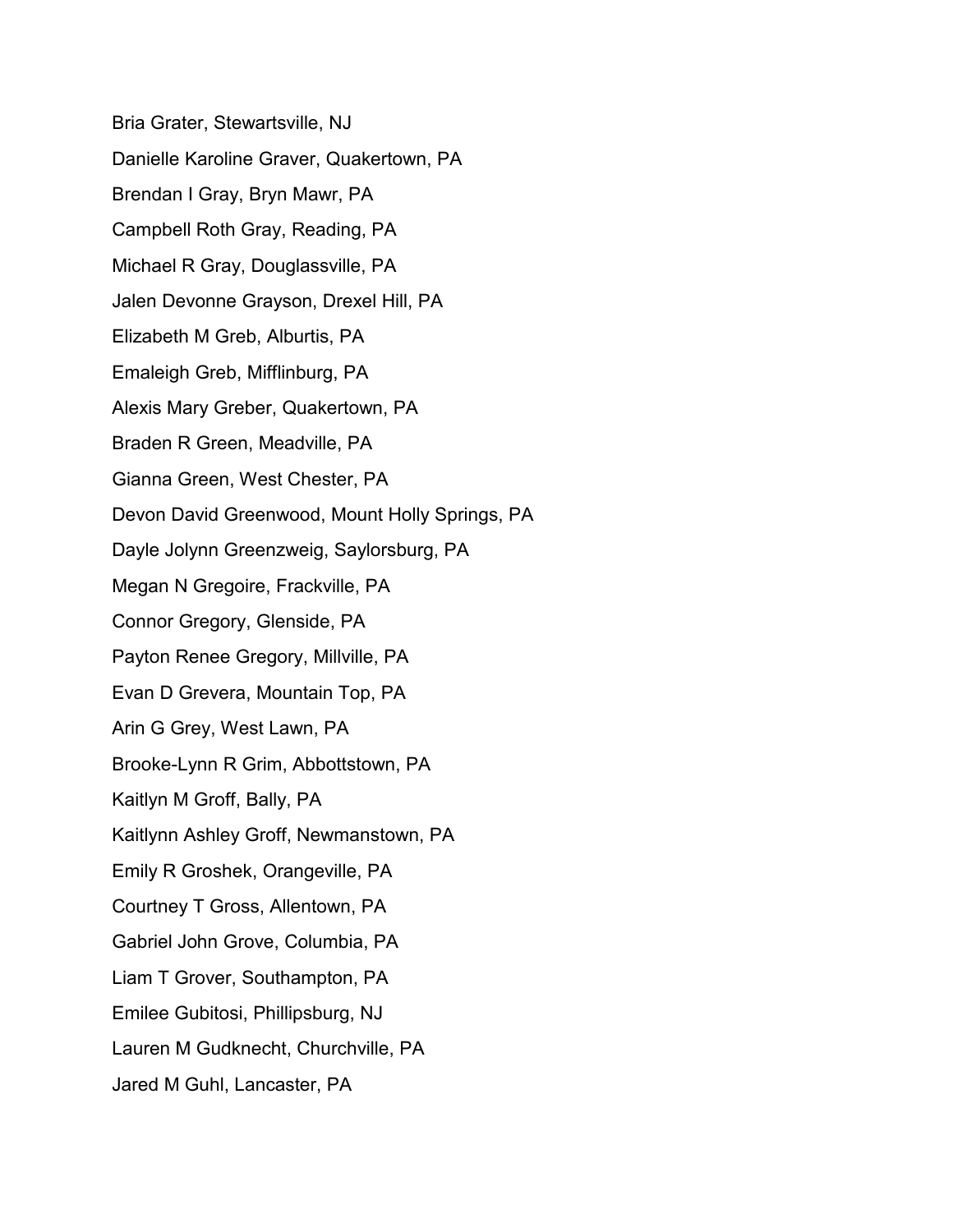Jackson Adolph Gunelson, Pottsville, PA Haley Gunn, Bethlehem, PA Kaitlyn Gurinowich, Trexlertown, PA Priscilla Mailyn Guzman, Philadelphia, PA Brenna Haas, Allentown, PA Jennifer Haas, Breinigsville, PA Joshua T Haas, Whitehall, PA Stephen Michael-Paul Haase, Upper Chichester, PA Rachel Lynn Hackman, Stevens, PA Marissa Renee Hager, Bally, PA Elizabeth Mary Hagmayer, Tabernacle, NJ Emily E Hahn, Norristown, PA Elizabeth A Haikes, Scranton, PA Adrienne M Haines, Lititz, PA Hailey Rae Haines, Bethlehem, PA Autumn E Haldeman, New Tripoli, PA Jessica Hallowell, Mertztown, PA Kaleigh Erin Hamil, Clifford Township, PA Dillon S Hamilton, Lenhartsville, PA Lena M Hamm, Nazareth, PA Sydney N Hamm, Mount Joy, PA Mackenzie J Hammaker, Bainbridge, PA Emily Han, Blue Bell, PA Megan C Hanaway, Forked River, NJ Lukas M Hand, Bridgeville, PA Meredith Handwerk, Germansville, PA Julia R Haney, Ridley Park, PA Kaylyn E Haney, Lehighton, PA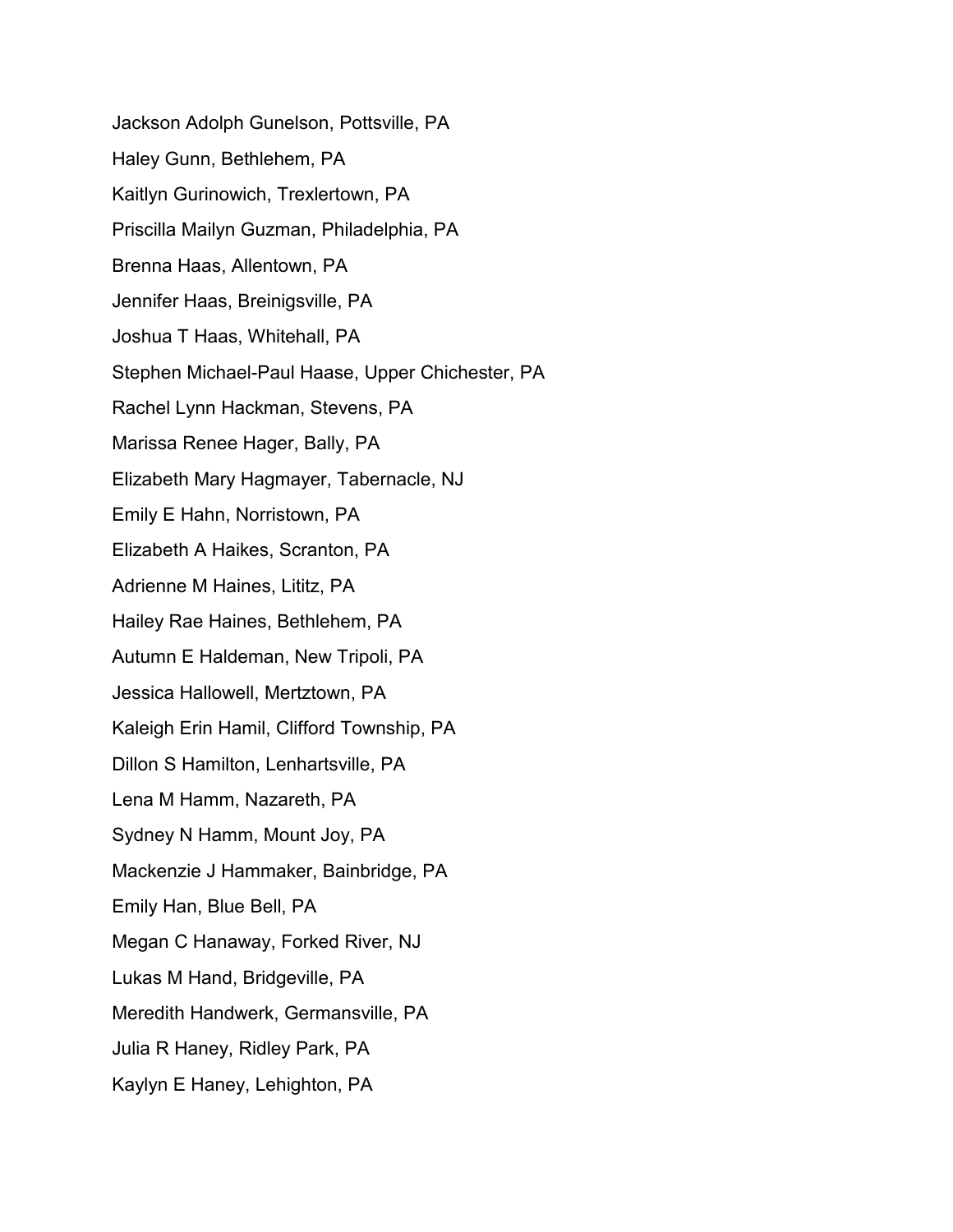Rebeckah N Haney, Scotrun, PA Robyn Nicole Hankee, Allentown, PA Madison Corrine Hansen, Northampton, PA Jolene C Harbold, Harrisburg, PA Mikala M Hardie, West Chester, PA Clara Harding, Media, PA Aaron Michael Harman, Drums, PA Abigail M Harris, Hummelstown, PA Alexandra Harris, Alburtis, PA Ian Elder Harris, Wyomissing, PA Kellie K Harris, Chester, PA Nathaniel M Harris, Harrisburg, PA Roberta L Harris, Pottsville, PA Nora Mae Harrison, Mertztown, PA Savanna Marie Harrison, Perkasie, PA Paige E Hart, Bechtelsville, PA Morgan P Hartlaub, Hanover, PA Laura G Hartley, Mt Pleasant Mills, PA Sarah Elizabeth Hartman, Oley, PA Jenna L Haskins, Palmerton, PA Kaylie Marie Haskins, Palmerton, PA Kaden S Hastie, Tabernacle, NJ Madison Elizabeth Hathaway, Bangor, PA Joana Hatzis, Allentown, PA Elijah Andrew Haupt, Allentown, PA Noah Andrew Haupt, Allentown, PA Jacob A Hausman, Whitehall, PA Tamar Haut, Chester Springs, PA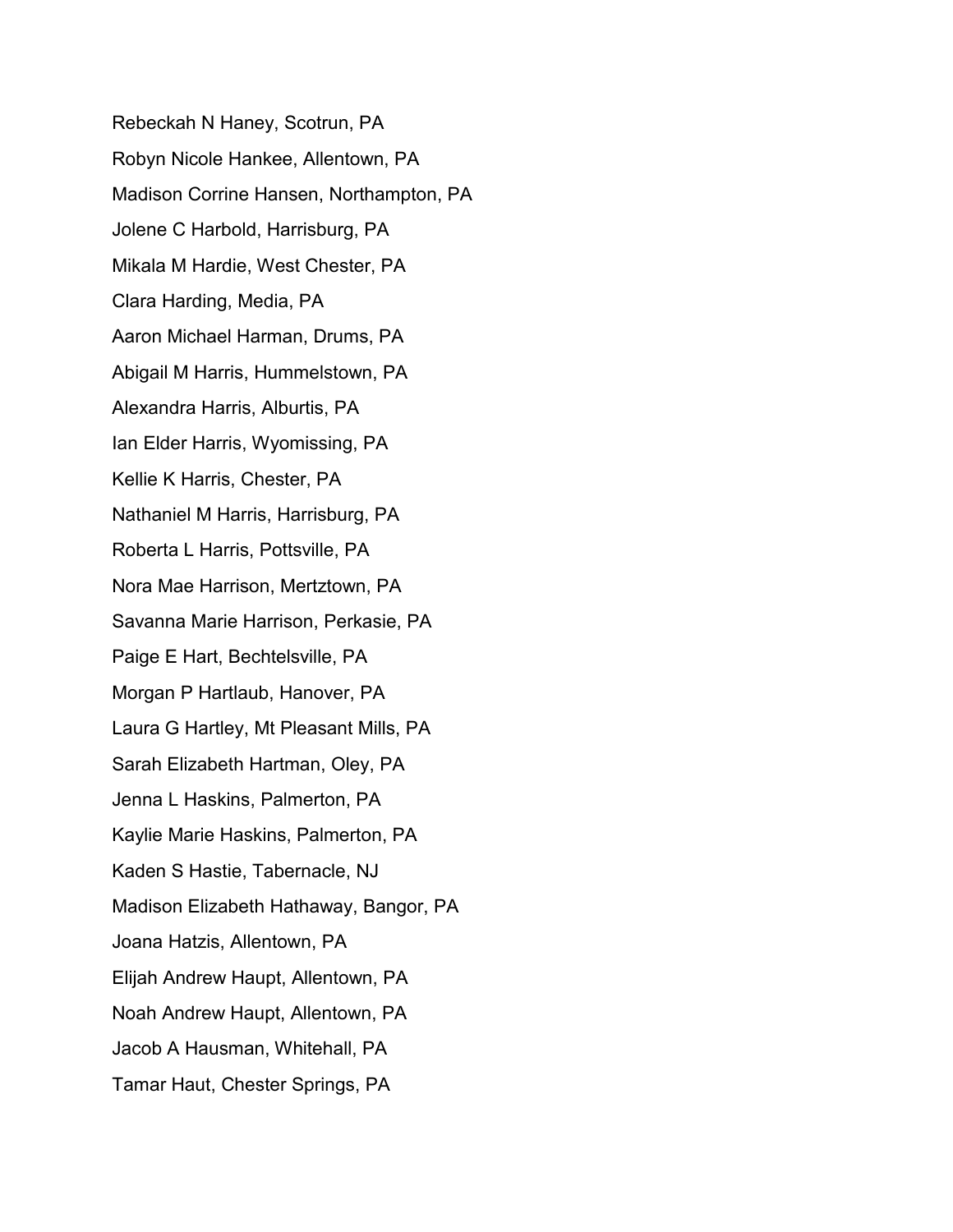David J Havice, Marietta, PA Leah F Hawk, Allentown, PA Austin Tyler Hawley, Emmaus, PA Cody B Hawley, East Stroudsburg, PA Amy Elizabeth Haws, Trenton, NJ Nathan Hayduk, Kutztown, PA Caylee Marie Hayes, Dover, PA Madison R Hayner, Carbondale, PA Savanah Hayward, Kutztown, PA Robbie Hazard, Merion Station, PA Dominique D Headen, Harrisburg, PA Abigail C Hearn, Lewes, DE Rachael J Heater, East Stroudsburg, PA Mackenzie C Heath, Susquehanna, PA Shane T Heatley, Hughesville, PA Bryce O Heckendorn, Fogelsville, PA Ciana Rose Heckman, Bath, PA Brandon Michael Heere, Reading, PA Matthew Ryan Heffner, Reading, PA Amanda L Hein, Allentown, PA Brianna N Hein, Walnutport, PA Grace L Heinlein, Baltimore, MD Courtney A Heiser, Hellertown, PA Molly C Heller, Chalfont, PA Morgan Saige Heller, Orefield, PA Allison Henderson, Boalsburg, PA Laura E Henne, Mohrsville, PA Jaclyn A Henrikson, Nazareth, PA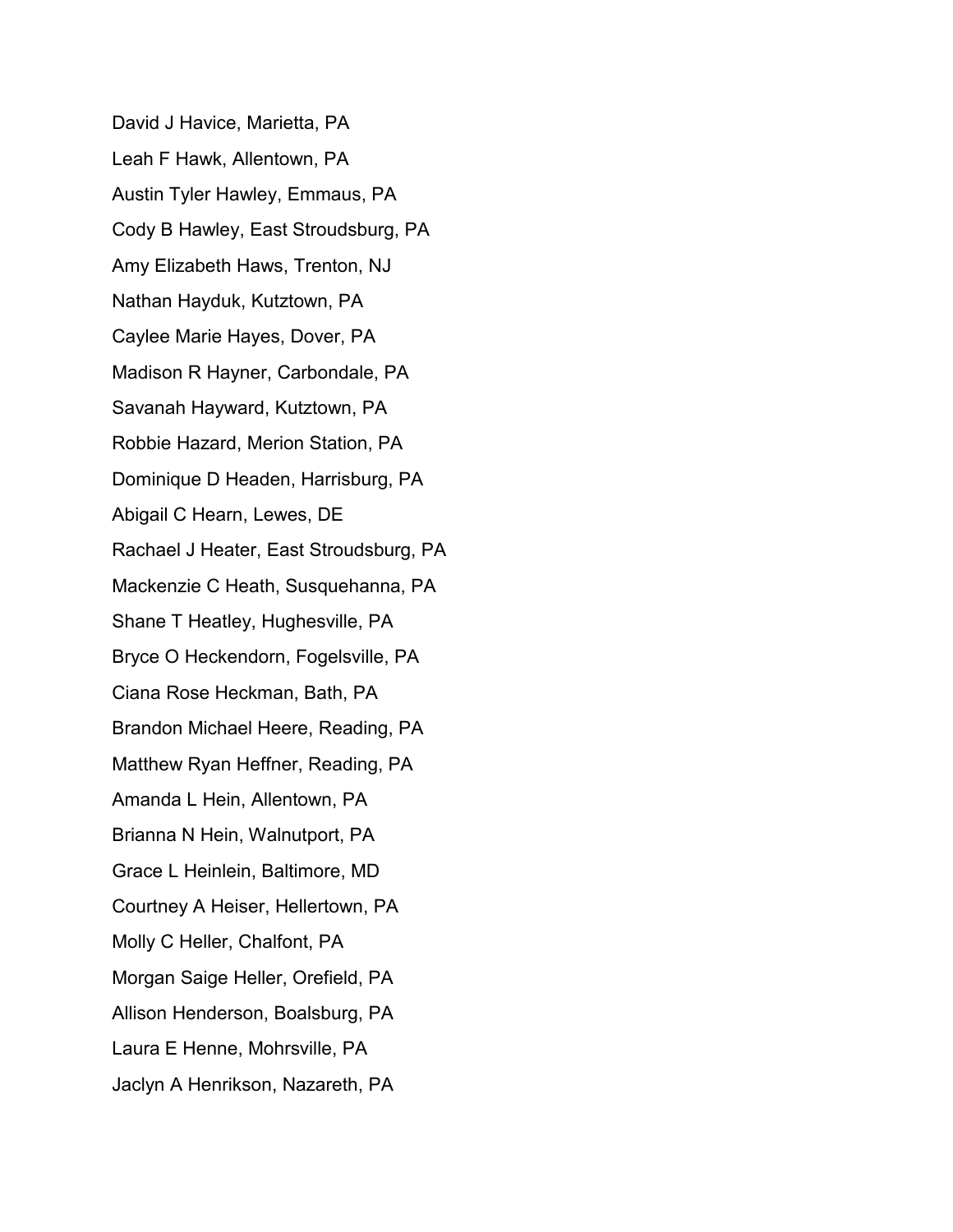Jimmy J Henriquez, Allentown, PA Dana Marie Henry, Oakhurst, NJ Trey A Henry, Egg Harbor Township, NJ Alexa L Henry, Fleetwood, PA Nicole Marie Henry, Hellertown, PA Paige Allison Henry, Woodlyn, PA Sarah McLaine Henry, New Tripoli, PA Nikoll Heras, Bethlehem, PA Alec Nishan Hermes, Stewartsville, NJ Alanis Lee Hernandez, Reading, PA Alicia M Hernandez, Orrtanna, PA Arnulfo Andrez Hernandez, Reading, PA Christopher Hernandez, Allentown, PA Ruth Hernandez, Reading, PA Brian M Herner, Stewartsville, NJ Mackenzie Elizabeth Herold, Slippery Rock, PA Dawson James Herr, Lykens, PA Isabella G Hershey, Sadsburyville, PA Kaitlin Rose Hershey, Coatesville, PA Aaron M Hess, Leesport, PA Cynthia M Hessler, Norwood, PA Jocelynn Alexis Hessler, New Cumberland, PA Julia N Heydt, Bechtelsville, PA Jack Austin Heym, Schnecksville, PA Brianna M Hickey, Dunmore, PA Bruce J Hidalgo, Tannersville, PA Jessica R Hiester, Schuylkill Haven, PA Cheyanne Tehya High, Valley View, PA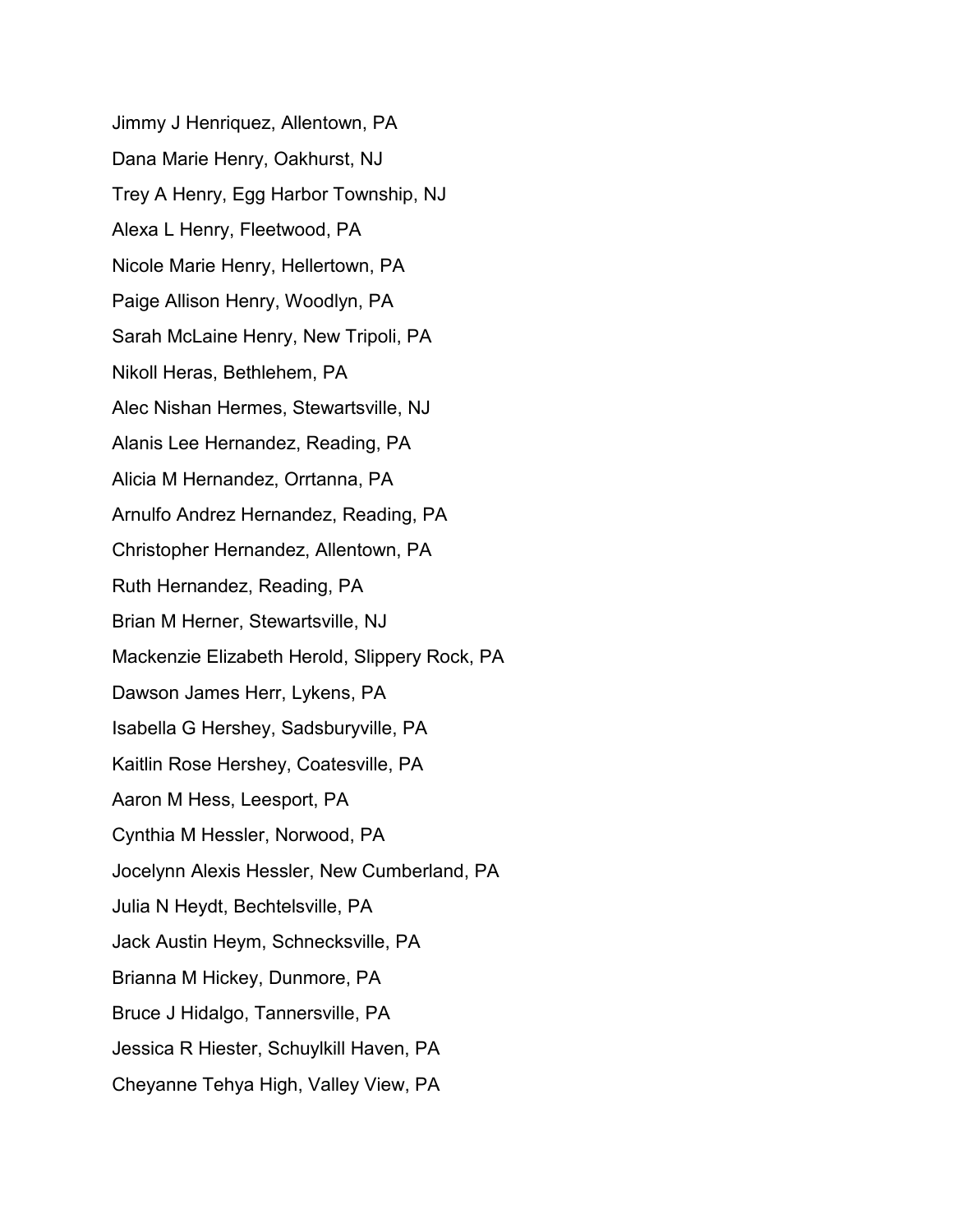Madelyn K Hight, Lancaster, PA Molly E Hill, Elizabethtown, PA Dalton P Hines, Dingmans Fry, PA Luke David Hinkley, Bernville, PA Lauren Marie Hirschman, Philadelphia, PA Madelyn D Hissong, Mercersburg, PA Sarah Elise Hlay, Burlington, NJ Peter Hoang, Allentown, PA Megan Elizabeth Hobar, Whitehall, PA Adam J Hoffacker, Hanover, PA Rebecca A Hoffer, Palmyra, PA Hailey A Hoffman, Bound Brook, NJ Nathan C Hoffman, Dornsife, PA Emily G Hoffmaster, Wernersville, PA Anna M Hoffnagle, Pottstown, PA Alexander James Hofmann, Pennsburg, PA Rebecca R Hofving, Long Pond, PA Sydney Catherine Holderman, Whitehall, PA Olivia Hollenshead, West Chester, PA Madelin Holm, Kutztown, PA Bailey Austin Holmes, Lebanon, PA Carin Elisabeth Holmes, Pennsburg, PA Ella T Holmes, Whitehall, PA Caitlin Patricia Holt, Albrightsville, PA Kendre Hone, Newtown, PA Krystal N Honohan, Easton, PA Ian Patrick Hook, Old Forge, PA Ty A Hooven, Northampton, PA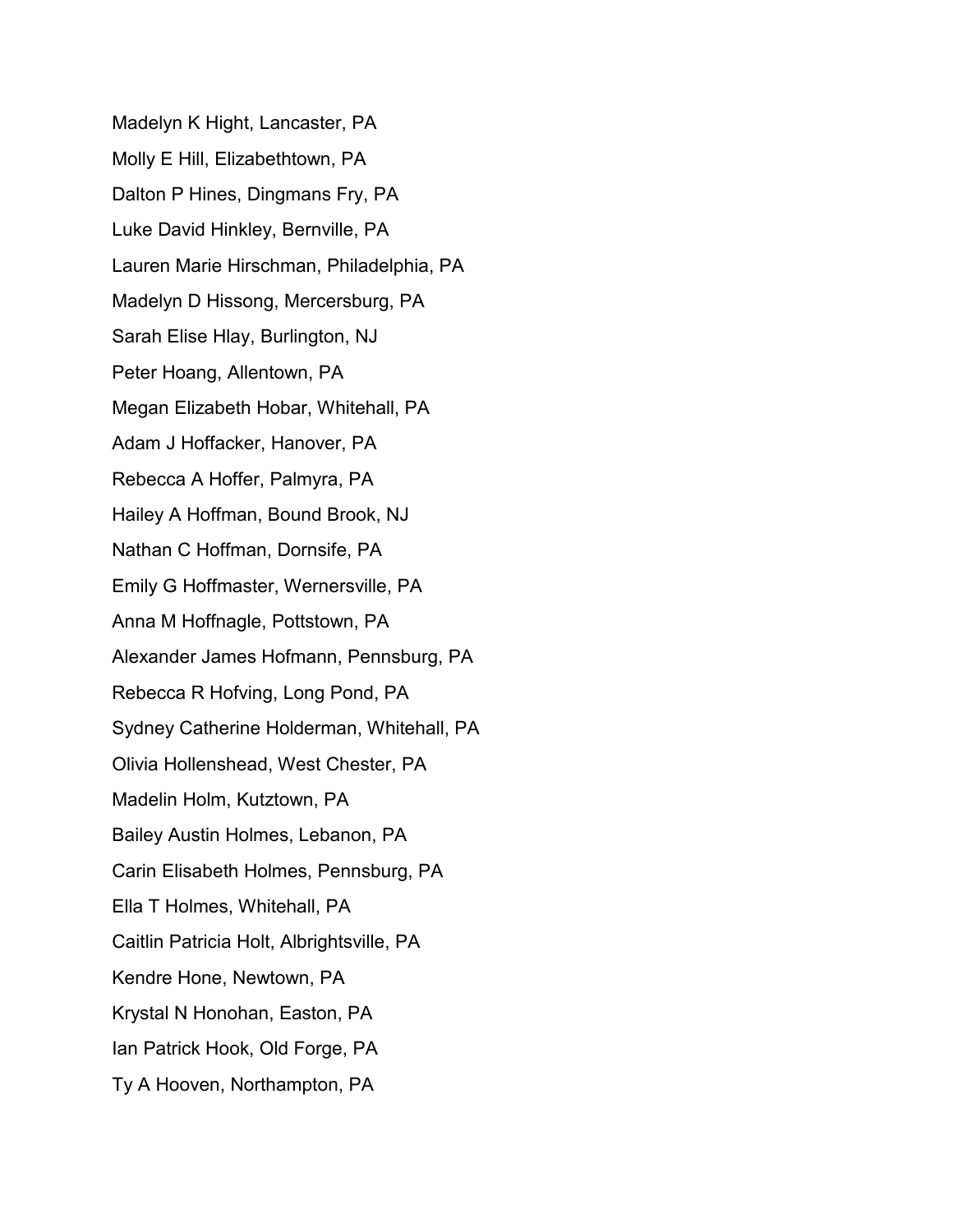Jacob Patrick Hopkins, Chalfont, PA Madison S Hopple, Lebanon, PA Patrick James Horan, Philadelphia, PA Julianna M Hornig, Oley, PA Cerys A Horton, Yardley, PA Katelyn M Hotzman, Fleetwood, PA Timmy L Houck, Wyomissing, PA Cortney J Houseknecht, Montoursville, PA Wyatt D Houtz, Myerstown, PA Brina S Howell, Kresgeville, PA Brianna Shea Hoysan, Schnecksville, PA Amy L Huber, Catasauqua, PA Brittany C Hubler, Hatboro, PA Brianna Huck, Macungie, PA Joshua Thomas Hudak, Mountain Top, PA Ryder G Huey, Bernville, PA Doriannon E Hugar, Lititz, PA Kelsey Ann Hugendubler, Chalfont, PA Jake W Hukow, Harleysville, PA Anna Katherine Hull, Mechanicsburg, PA Madison Lynn Huller, Airville, PA Mason Scott Humphrey, Northampton, PA Amber L Hunsicker, Fountain Hill, PA Amber Kylie Hunsinger, Souderton, PA Morgan Virginia Hurd, Schnecksville, PA Erica L Hutchins, Bethlehem, PA William Storm Hutchinson, Pottsville, PA Charles Hutterer, Whitehall, PA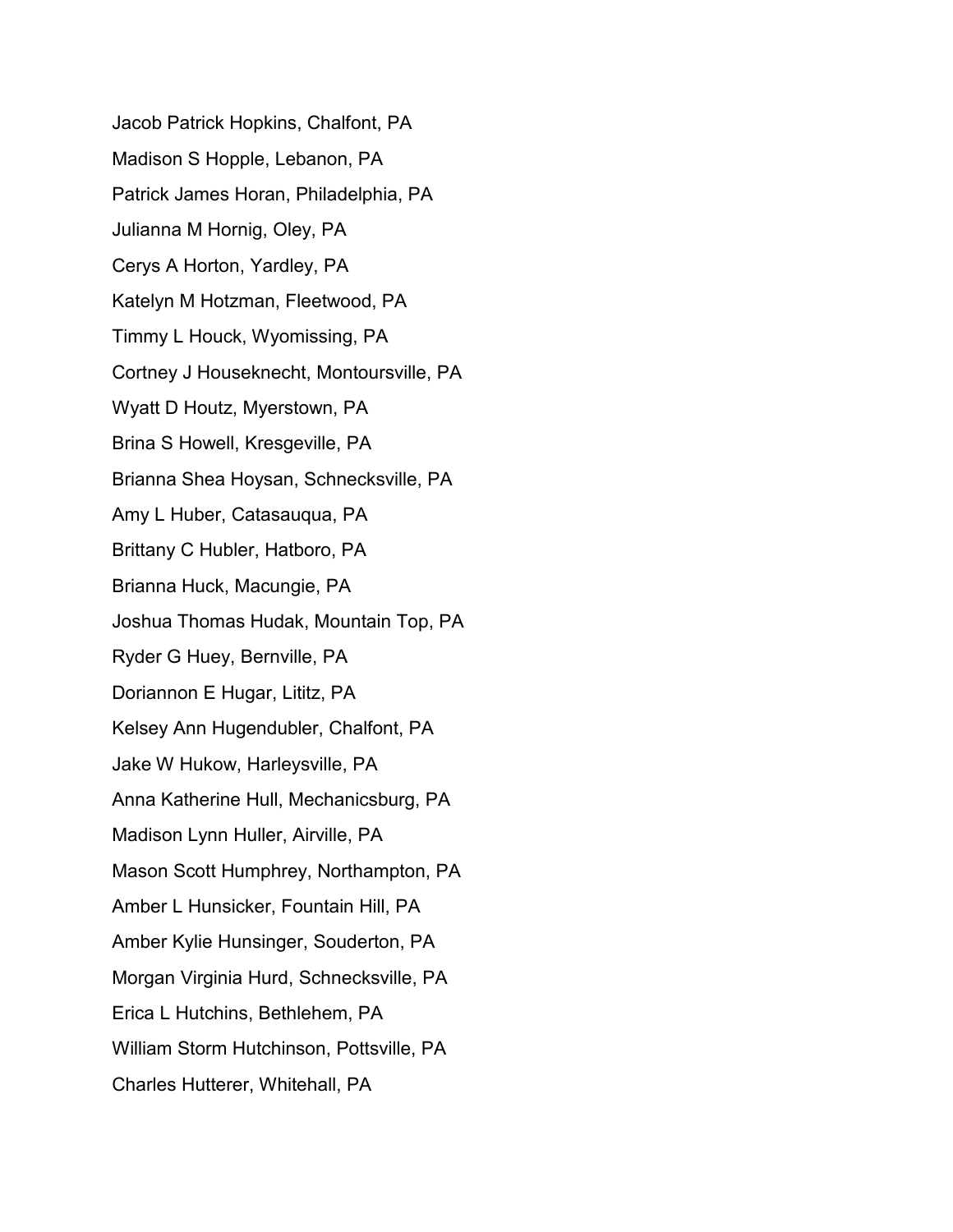Tu Bang Huynh, Kutztown, PA Alexis M Hyska, Bensalem, PA Maria L Iacampo, Oxford, NJ Logan V Iacobelli, Breinigsville, PA Briana Marie Iannelli, Sewell, NJ Olivia Iannucci, Philadelphia, PA Stephanie R Iannuzzelli, Budd Lake, NJ Kylaiya L Iles, Harrisburg, PA Clayton E Inderbitzen, Shillington, PA Brooke Infurna, Sparta, NJ Lauren K Itkor, Hackettstown, NJ Nicole Rose Iuzzolino, Branchburg, NJ Rachel Emelia Jackapino, Flanders, NJ Graycee Jackard, West Chester, PA Katelyn Lorraine Jackson, Hershey, PA Lauren N Jackson, Stafford, VA Shannon Ann Jacobs, Fogelsville, PA Kelsey M Jacobson, York, PA Joseph R Jaeger, Wyckoff, NJ Kirstyn Jaeger, Breinigsville, PA Emilee M James, Freeland, PA Sonae D James, Douglassville, PA Anthony John Jampo, Allentown, PA Philip Jaisil Jani, Wernersville, PA Angel L Jarrett-Crensha, Lansdale, PA Gregory Shawn Jeffries, Reading, PA Ryan Jennings, Maryland City, MD Natalie Jennings, Bangor, PA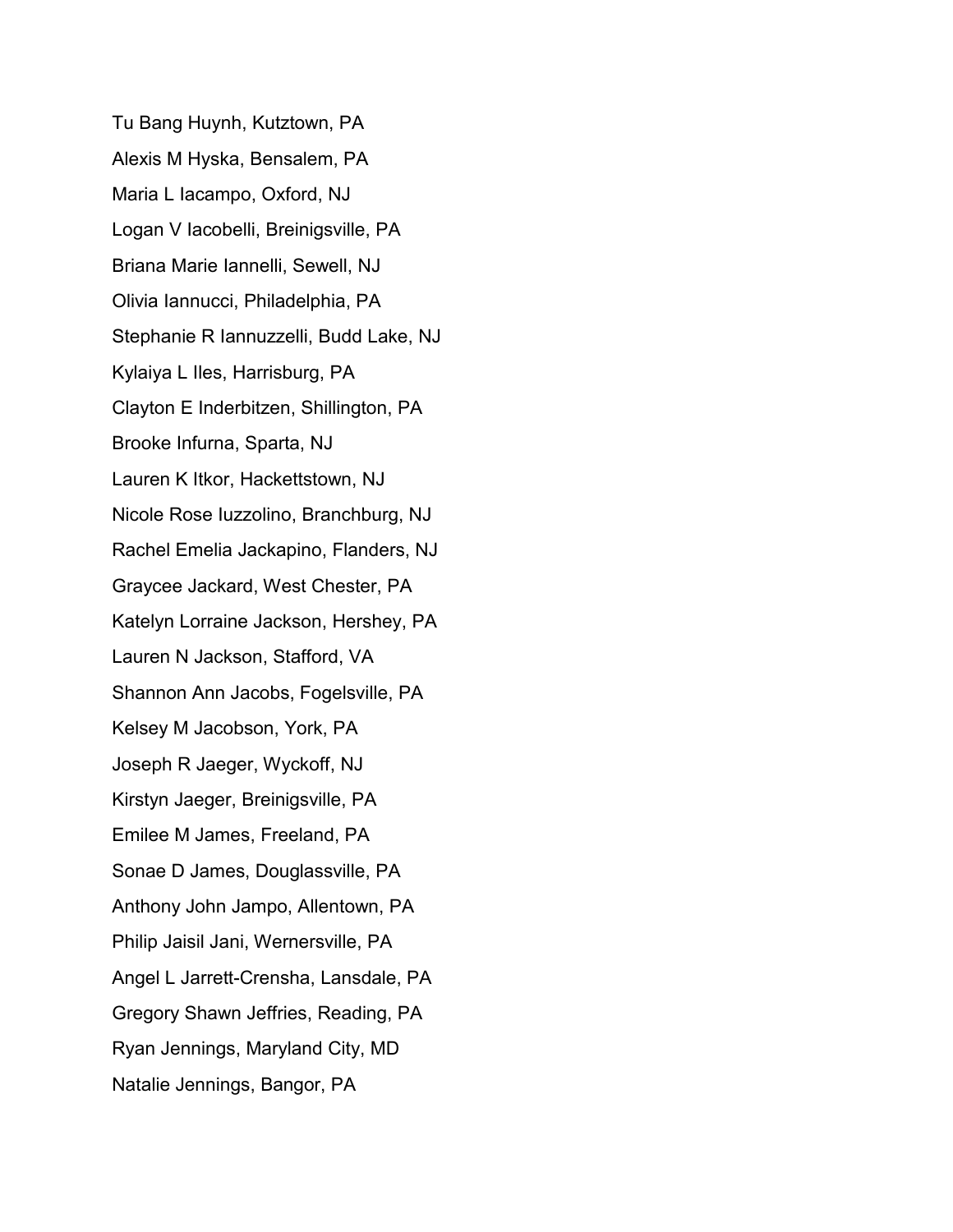Jarred K Jermacans, Reading, PA Andrea Jeronimo Leco, Reading, PA Staci Jett, Westampton, NJ Amanda S Johns, Schuylkill Haven, PA Tucker William Johnson, Drake, CO Hailey B Johnson, Wrightstown, NJ Claire Ingrid Johnson, Fleetwood, PA Joanne Flora Johnson, Nazareth, PA Kara Johnson, Mountain Top, PA Leah E Johnson, West Chester, PA Matthew Johnson, Reading, PA Morgan Kristine Johnson, Muncy, PA Peyton K Johnson, Lincoln University, PA Ryan Charles Johnston, Chester Springs, PA Amanda L Jones, Tafton, PA Chadd Jones, York, PA Hunter R Jones, Kutztown, PA Jessica Paige Jones, New Park, PA Lydia G Jones, Perkiomenville, PA Marisa Jones, Allentown, PA Megan N Jones, Nazareth, PA Osger Joseph, Elkins Park, PA Aaron Patrick Joyce, Jim Thorpe, PA Derek Richard Joyce, Jim Thorpe, PA Alexandra Juarez, Allentown, PA Samatha Juarez, Allentown, PA Michael Ara Julfaian, Macungie, PA Belen A Jurado, Allentown, PA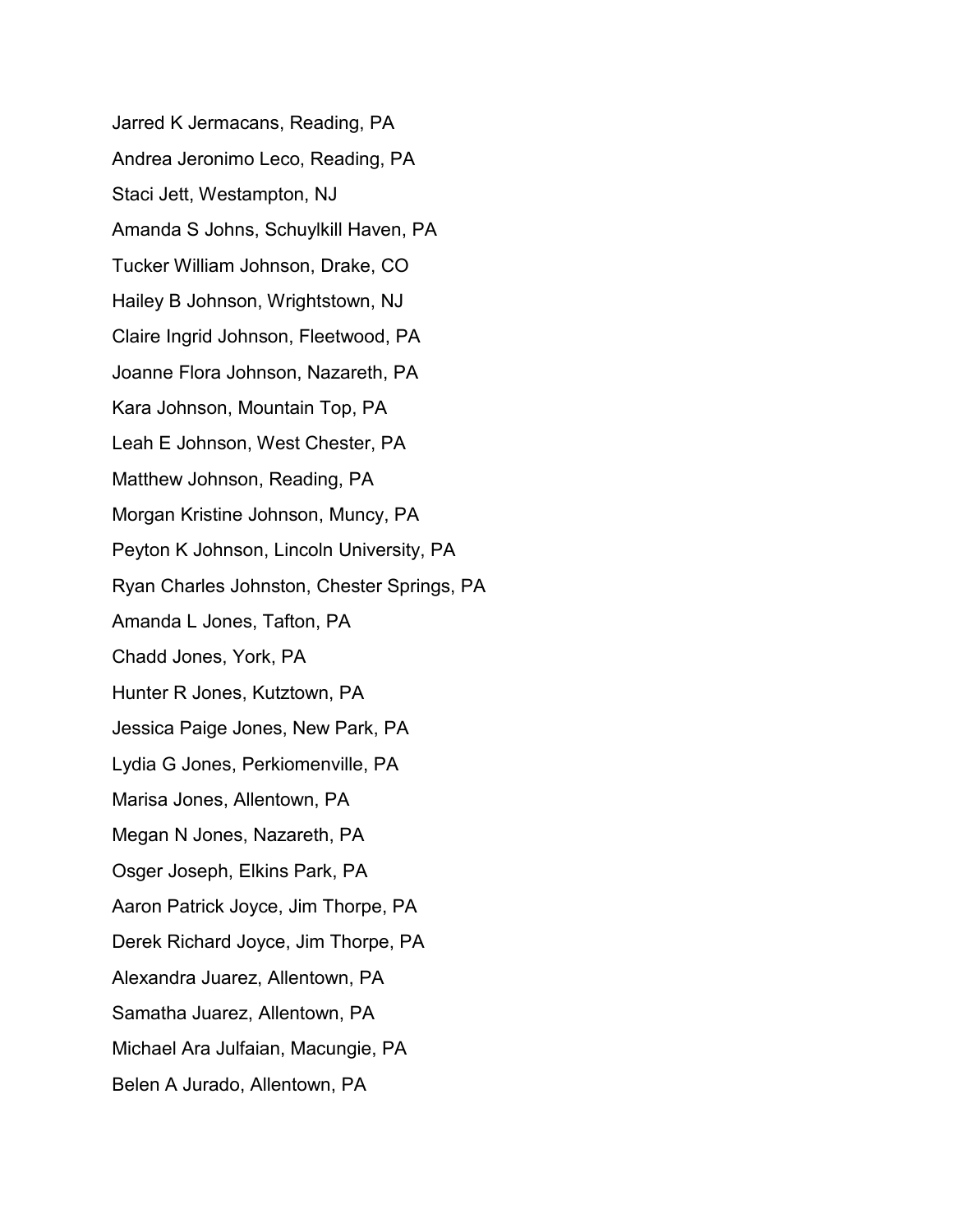Katelyn N Kaisinger, Horsham, PA Mathew John Kakakios, East Stroudsburg, PA Carl Kalafut, Hanover Township, PA Kristin Letty Kaleycik, Bethlehem, PA Savanna R Kalinowski, Nanticoke, PA Natalie E Kamieniecki, Lafayette Hill, PA Jessica L Kanas, Laurys Station, PA Gabriel E Kane, Reading, PA Jessica Kane, Honey Brook, PA Madelaine Claire Kane, Milford, PA Nicole Marie Kane, Ashland, PA Peter Kanjorski, Kutztown, PA Yvonne Wawira Kanyi, Catasauqua, PA Jerome B Kapp, Barto, PA George G Karalis, Royersford, PA Chloe I Katinas, Mineola, NY Alyssa A Katz, Telford, PA Keely Dawn Katzenstein, Newton, NJ Anastasia P Kauffman, Langhorne, PA Cassidy E Kauffman, Oley, PA Collin Kauffman, Lititz, PA Malachi H Kauffman, Leesport, PA Julia Elizabeth Kaufman, Sellersville, PA Karanpreet Kaur, Hamburg, PA Matthew James Kays, Hanover, PA Laura E Keim, Farmingdale, NY Brianna Nicole Keiser, Lehighton, PA Stephanie Paige Keller, Quakertown, PA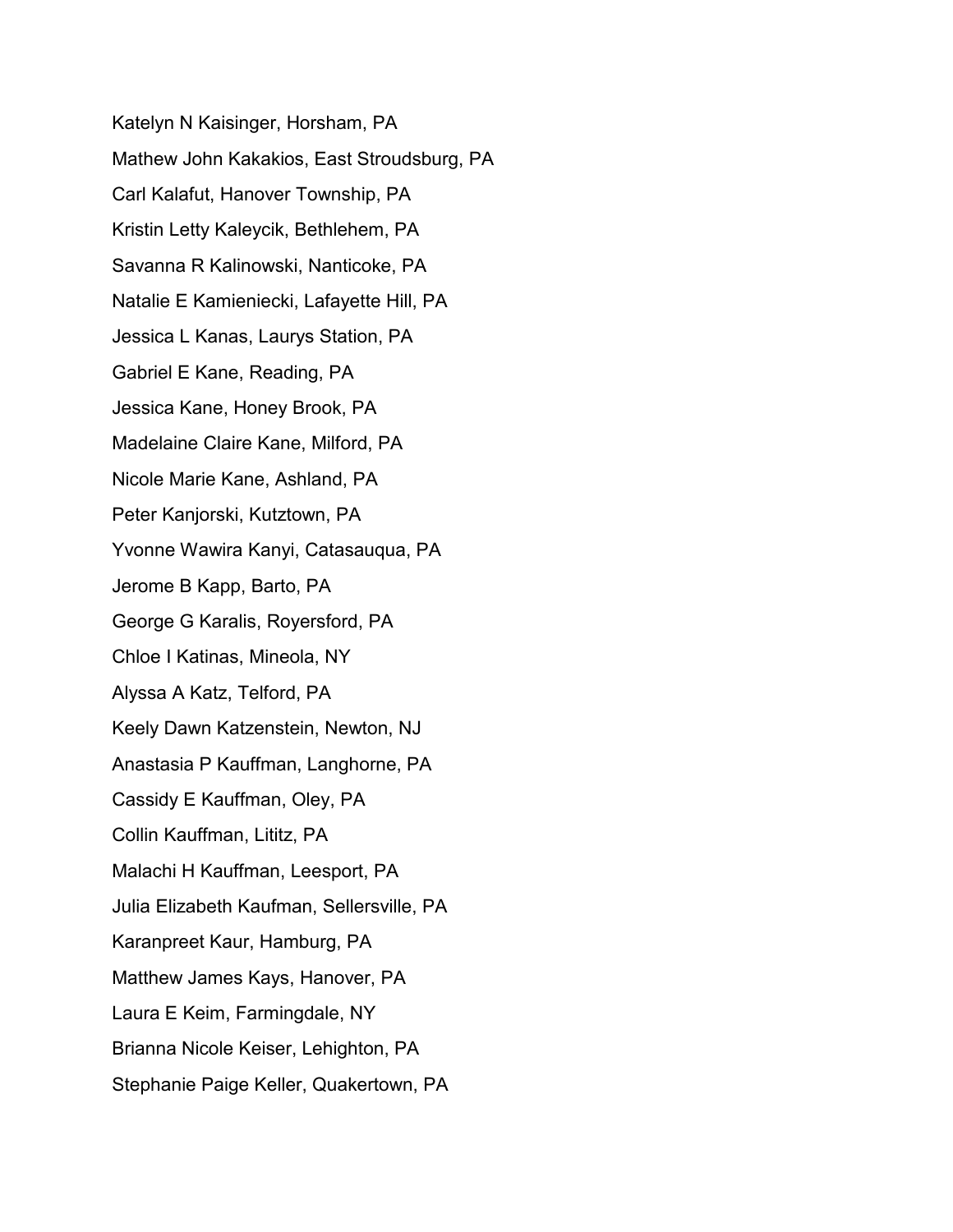Aubrey M Kelley, Reading, PA Cody Maxie Kelley, Shillington, PA Edward Davis Kelly, Macungie, PA Patrick Shawn Kelly, Macungie, PA Preston James Kemery, Slatington, PA Logan C Kemp, Hanover, PA Mia E Kepler, Wall Township, NJ Ben T Kerchner, Pottstown, PA Jacob Kerchner, Whitehall, PA Colby Kern, Breinigsville, PA Haille A Kern, Kutztown, PA Katrina M Kern, Northampton, PA Kira Olivia Kern, Breinigsville, PA Michael Kerr, Berkeley Heights, NJ Megan L Kerr, Geneva, NY Helen M Kerschner, Hamburg, PA Donald Claude Kershner, Summit Hill, PA Brian Michael Kesek, Lehighton, PA Camille R Kester, Bloomsburg, PA Victoria Alexandra Kester, Alburtis, PA Mia N Keszczyk, Gilbertsville, PA Anam Khan, Stroudsburg, PA Carissa Marie Kiapes, Pottsville, PA Timothy L Kiedeisch, Reading, PA Abby E Kiely, Glenolden, PA Jean Pierre Agustin Kiklikian Herrera, Santiago, Chile Sjon Phalen Kilbourn, Mountain Top, PA Jayna L Kilbride, Horsham, PA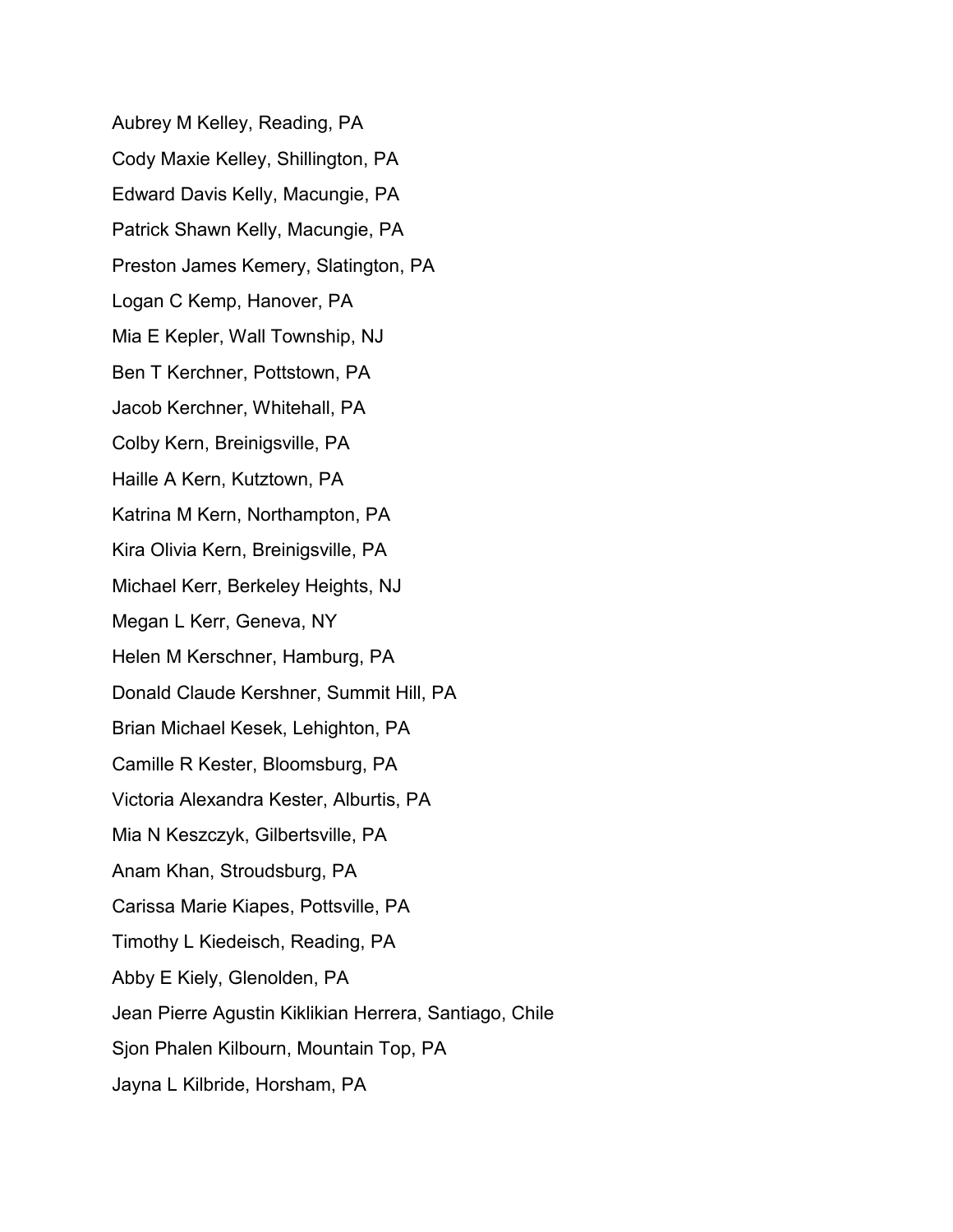Julia Megan Kilbride, Horsham, PA Bradley Thomas Kim, Mount Bethel, PA Noelle S Kimmel, Harrisburg, PA Angelina Kimmins, Tobyhanna, PA Sadam Saladin Kinard, York, PA Olivia Grace King, Allentown, PA Trevor E King, Willow Street, PA Christopher Eric Kinsler Jr, Horsham, PA Megan Kirn, Philadelphia, PA Courtney L Kirschner, Southampton, PA Olivia J Kise, Nottingham, PA Connor J Kistler, Schnecksville, PA Ty C Kistler, Tamaqua, PA Annie Elizabeth Kitchell, Douglassville, PA Jamie Klaum, Fountain Hill, PA Kolby David Kleckner, Pottsville, PA Gabrielle R Klepeiss, Telford, PA Michael Jon Kleppinger, Bethlehem, PA Macyn J Klinder, Easton, PA Coda G Kline, Hanover, PA Jorden B Kline, Fleetwood, PA Kaitlin M Kline, Lebanon, PA Leah Kline, Chambersburg, PA Matthew Samuel Kline, Pocono Lake, PA Shawna L Kline, Coplay, PA Emily N Klinger, Macungie, PA Paetyn Klinger, Selinsgrove, PA William T Klinger, Williamstown, PA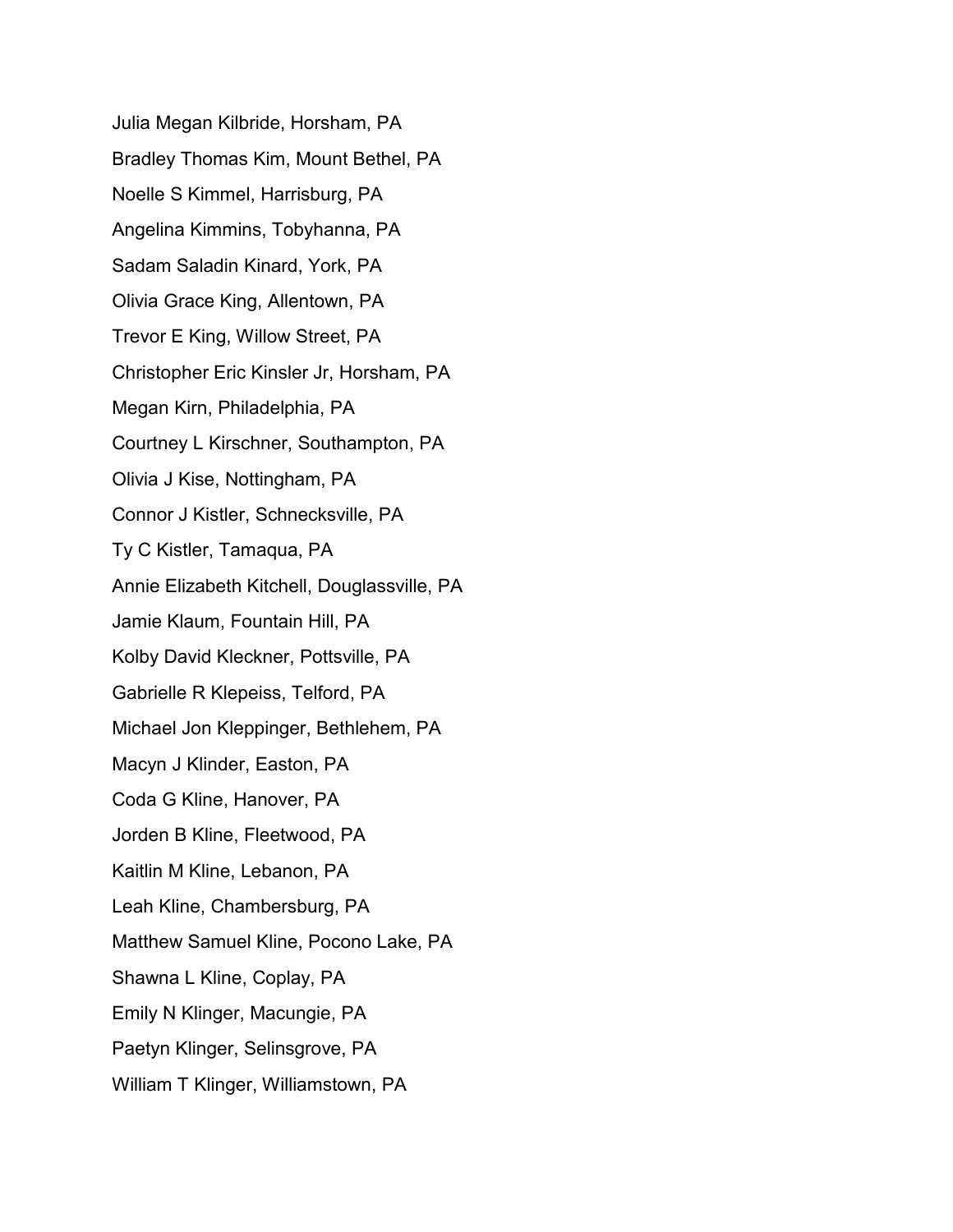Alyssa Knappenberger, Canton, PA Sydney L Knaub, Red Lion, PA Cecelia F Knecht, North Charleston, SC Kelci M Knirnschild, Germansville, PA Max W Knittle, Zieglerville, PA Kelli J Knowles, Hackettstown, NJ Kaitlyn Kobol, Yardley, PA Julia C Koch, West Milford, NJ Alexandra G Koch, Sinking Spring, PA Madeline Elizabeth Koch, Freemansburg, PA Samantha Lauryn Kochanek, Allentown, PA Brianna N Koller, Sinking Spring, PA Jaclyn T Koose, Easton, PA Lika Victoria Koss, Macungie, PA Allison Juliet Kostaras, Robesonia, PA Sarah M Koteen, Norwalk, CT Maritsa D Koukaras, Willow Grove, PA Gabe Koumaras, Reading, PA Katrina L Kovach, Wilmington, DE Jake R Kovacs, Gilbertsville, PA Lauren M Kovacs, Orefield, PA Sarah N Koviack, Rock Glen, PA Alexander N Kowalchuk, Mertztown, PA Carly M Kozacheck, Philadelphia, PA Samuel Morton Kozak, Bala Cynwyd, PA Jacqueline Marie Kozloski, Wilmington, DE Gabryel-Angel Krafchek, Whitehall, PA Kylie F Krantz, Collegeville, PA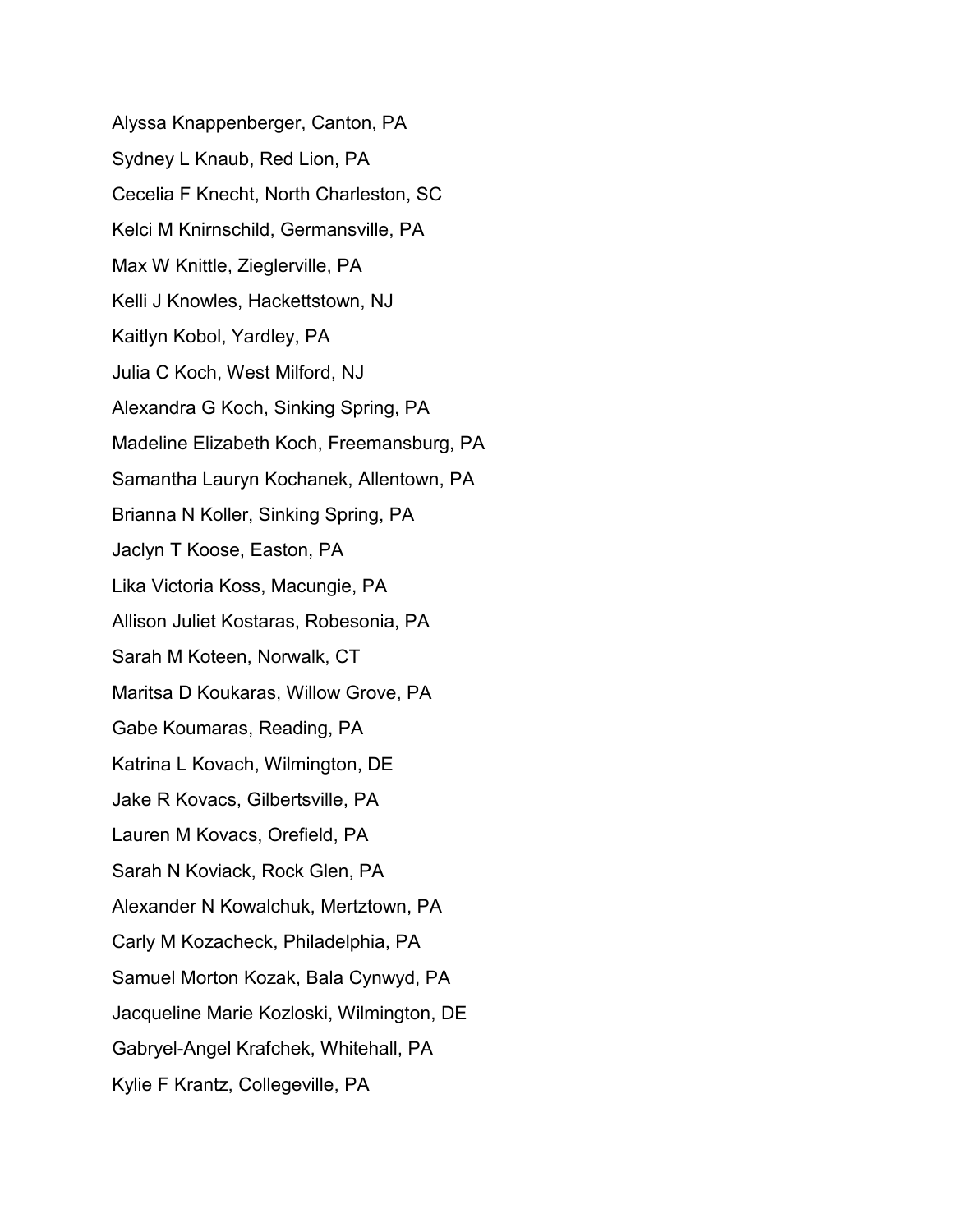Madison M Krape, Oley, PA Jordany Krawinkel Peralta, West Hazleton, PA Ashlee Taylor Kreider, Palmyra, PA Sarah Diane Kreisher, Douglassville, PA Chloe J Krempasky, Schnecksville, PA Vanessa P Krempasky, Schnecksville, PA Hayley Shae Kriebel, Boyertown, PA Collin Krokos, Wilkes Barre, PA Logan Michael Kubinski, Stroudsburg, PA Megan Kubitsky, Hazleton, PA Ethan A Kucharski, Waldwick, NJ Kou E Kue, Mohnton, PA Paige L Kukowski, Richlandtown, PA Peri L Kukowski, Richlandtown, PA Sharon E Kulik, Bensalem, PA Robin Lynn Kulp, Gilbertsville, PA Remzie Kurtis, Breinigsville, PA Colleen T Kurylo, Easton, PA Cassidy Kutger, Warminster, PA Molly R Kutz, Pen Argyl, PA Jenna Kuzma, Frackville, PA Mate Kvirikashvili, Monroe, NY Samantha G Labianca, Beachwood, NJ Victoria Lado, Orwigsburg, PA Michael S Lafferty, Mertztown, PA Katelyn N Lahr, Bath, PA Megan E Laird, Norristown, PA Shannon Mary Lake, Medford, NY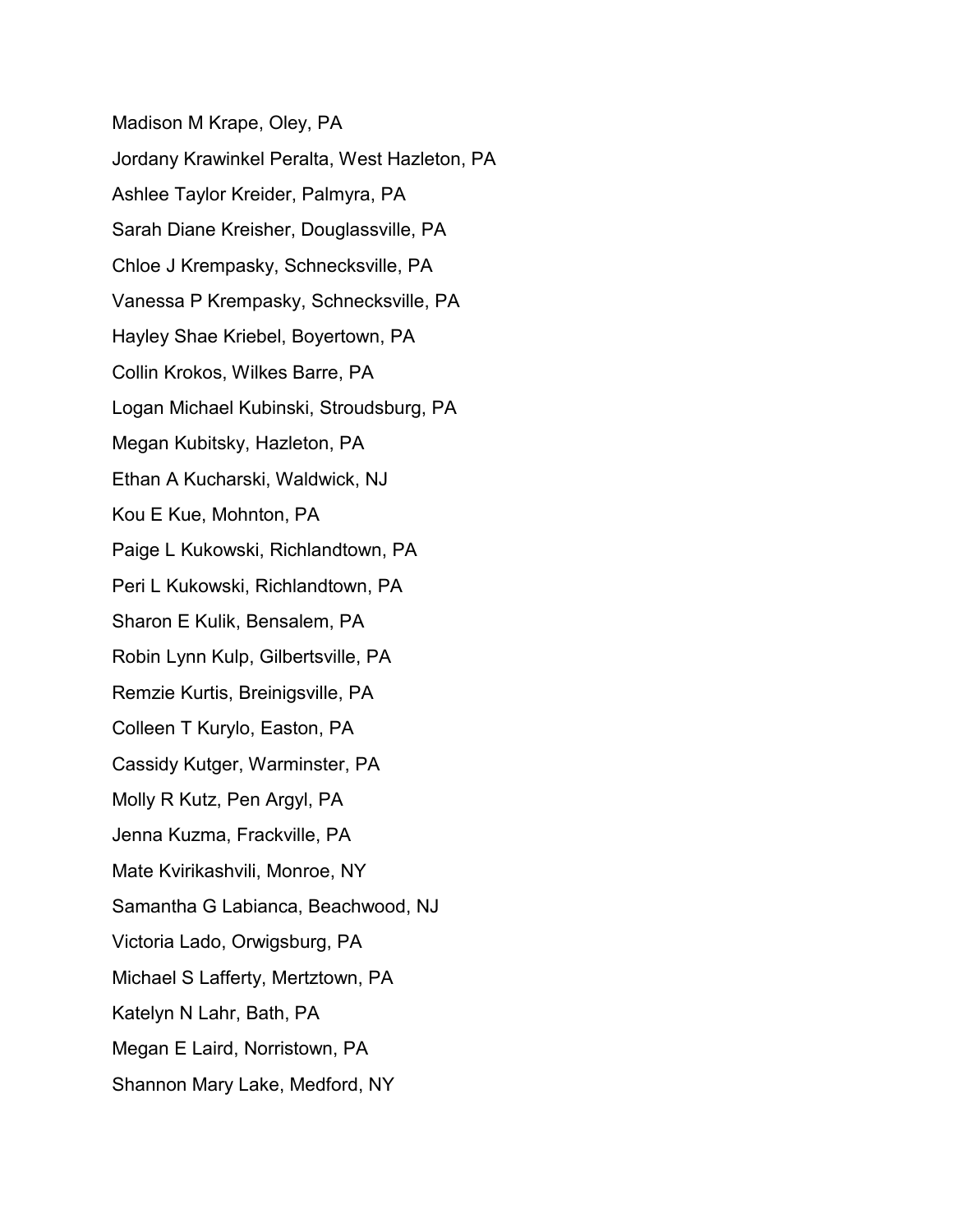Gavin E Lalik, Northampton, PA Joshua Reed Lamanna, Reading, PA Kassidy Elaine Lamanna, West Lawn, PA Bradley Lamberty, Northampton, PA Devin T Landis, Avondale, PA Devon Michael Landis, Quakertown, PA Lesley Lane, Monroe Township, NJ Neina Langford, Philadelphia, PA Hannah G Langkamer-Smith, Allentown, PA Elizabeth M Lantz, Reading, PA Kierra Dawn Lapp, Bird In Hand, PA Dana Marie Laratta, Budd Lake, NJ Carly Allyn Lariviere, Douglassville, PA Jamie L Lasko, Bethlehem, PA Ashley A Latshaw, Barto, PA Tyler L Laudenslager, Breinigsville, PA Jack D Law, Zionsville, PA Sophie G Lawless, North Wales, PA Caleb W Lawrence, Dillsburg, PA Haley Lynn Lawrence, Emmaus, PA Brooke Lawson, Kutztown, PA Emilie Jordan Laychock, Hummelstown, PA Hannah Justina Laychock, Hummelstown, PA Kaylee M Laychock, Hummelstown, PA Richard Laychock, Hummelstown, PA Sarah L Lazarchak, Nazareth, PA Minh Trung Le, Macungie, PA Claire E Leblanc, Douglassville, PA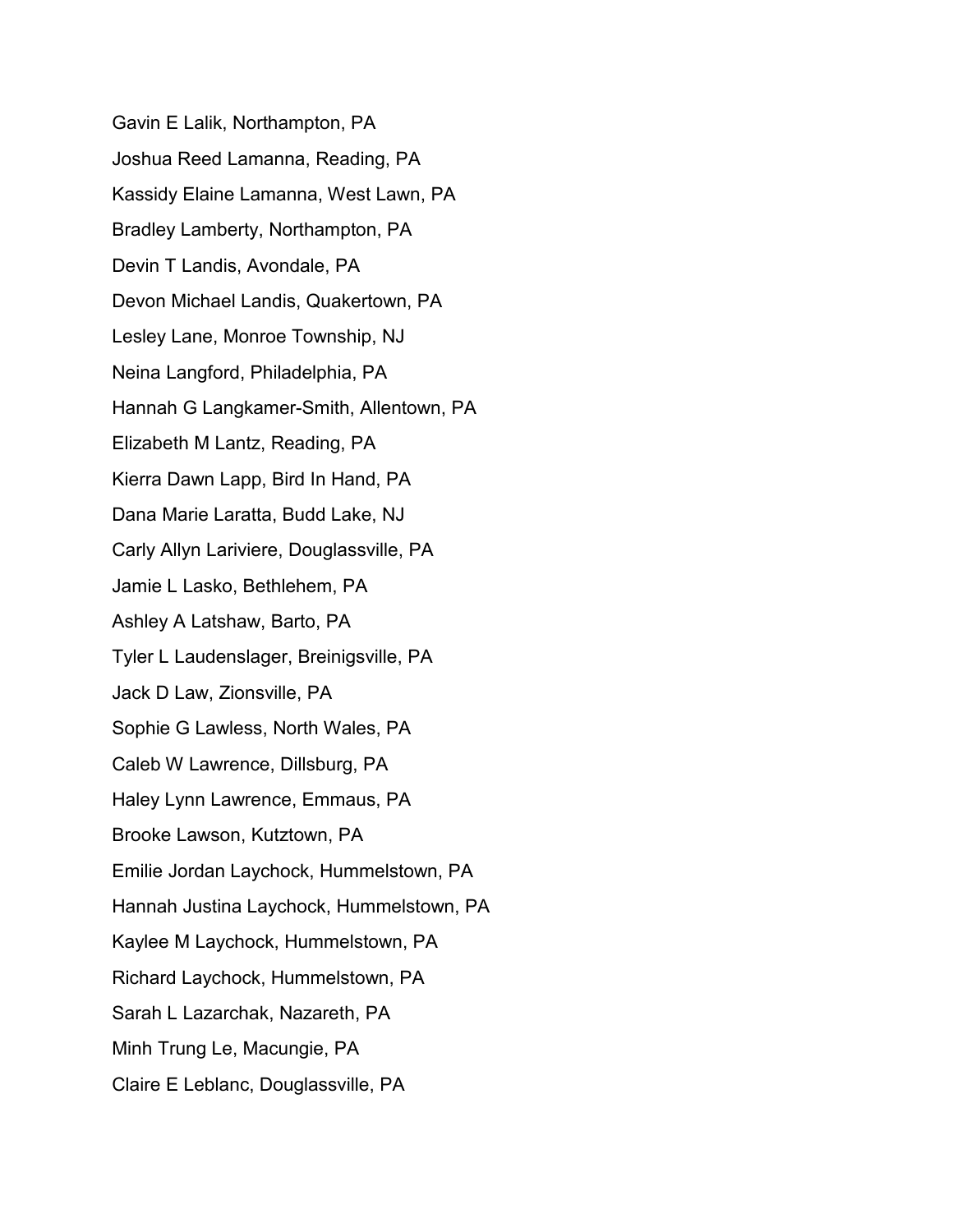Li Ling Lee, Great Bend, PA Molly S Lee, Cresco, PA Morgan E Lee, Milford, PA Emily L Lee-Chong, Dingmans Ferry, PA Madeleine V Lefevre, Doylestown, PA Melissa Leggard, Reading, PA Emily C Leggiero, Gouldsboro, PA Cheyenne Celine Lehman, Pine Grove, PA Maura J Lehman, Pine Grove, PA Janna E Leibensperger, Kutztown, PA Nicole Alexis Leight, Sellersville, PA Sara Leinenbach, Upper Black Eddy, PA Aubrey Marie Lengel, Reading, PA Anna Lengner, Chatham, NJ Alexa Rae Lenhart, Laureldale, PA Steven Leon, Catasauqua, PA Elijah T Leon Guerrero, Douglassville, PA Abigail Elizabeth Leonardo, Allentown, PA Matthew E Leskowsky, Allentown, PA Elizabeth Nicole Lessig, Douglassville, PA Makaela M Letayf, Whitehall, PA Trevor Leverington, Kutztown, PA Collin S Levis, Mechanicsburg, PA Marquee J Lewis, Middletown, DE Haley D Lewis, Catasauqua, PA Mackenzie Anne Lewis, Derry, PA Mackenzie L Lewis, Willow Street, PA Coral Licairac, Allentown, PA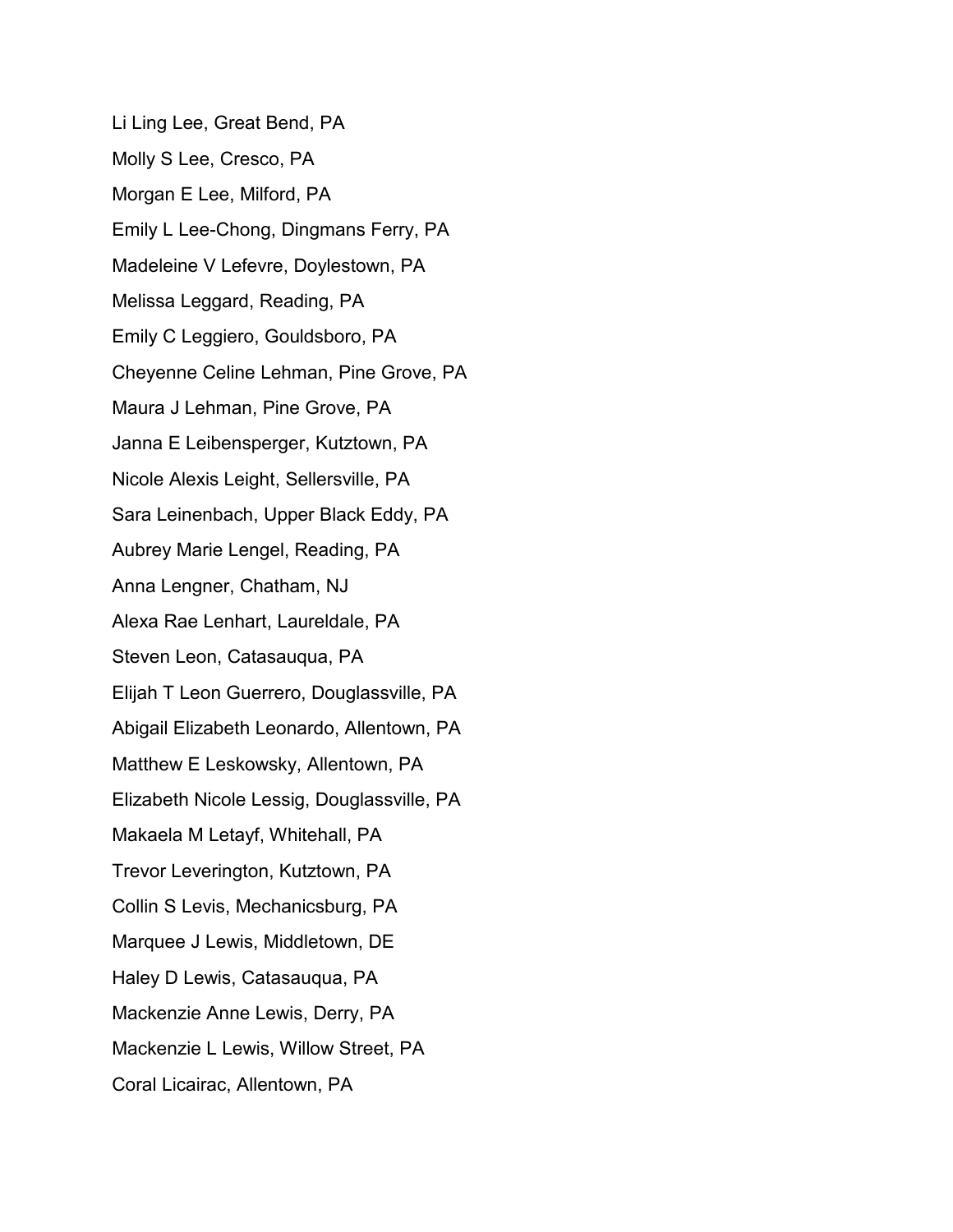Jada Makenzi Lichtenwalner, Mertztown, PA Jessica Jean Licker, Alburtis, PA Gennyka S Liebenthal, Jamesburg, NJ Morgan E Lilly, Breinigsville, PA Madison C Linaweaver, Drexel Hill, PA Sarah Elizabeth Linko, Jessup, PA Payton R Linn, Allentown, PA Olivia Drew Lionetti, Westwood, NJ Nicholas Dines Lipari, Easton, PA Jenna Lipowski, Nanticoke, PA Erica Leigh Lis, Ramsey, NJ Kyle J Livinghouse, Mohrsville, PA Ava E Lobach, Bethlehem, PA Kylee R Loeb, Wyomissing, PA Aimee Renee Loessl, Mertztown, PA Morgan Louise Loggia, Boyertown, PA Zachary Michael Long, Absecon, NJ Austin Devon Long, Emmaus, PA Brooke Linda Long, East Greenville, PA Ciara C Long, Lancaster, PA Craig David Long, Analomink, PA Grace Dolores Long, Jamison, PA Matthew Scott Long, New Ringgold, PA Owen N Long, Blandon, PA Rebekah Patrice Long, Schwenksville, PA Evan-Eric Aaron Longino, Furlong, PA Matthew T Lonzinski, New Milford, PA Derek Tyler Lopez, Pottstown, PA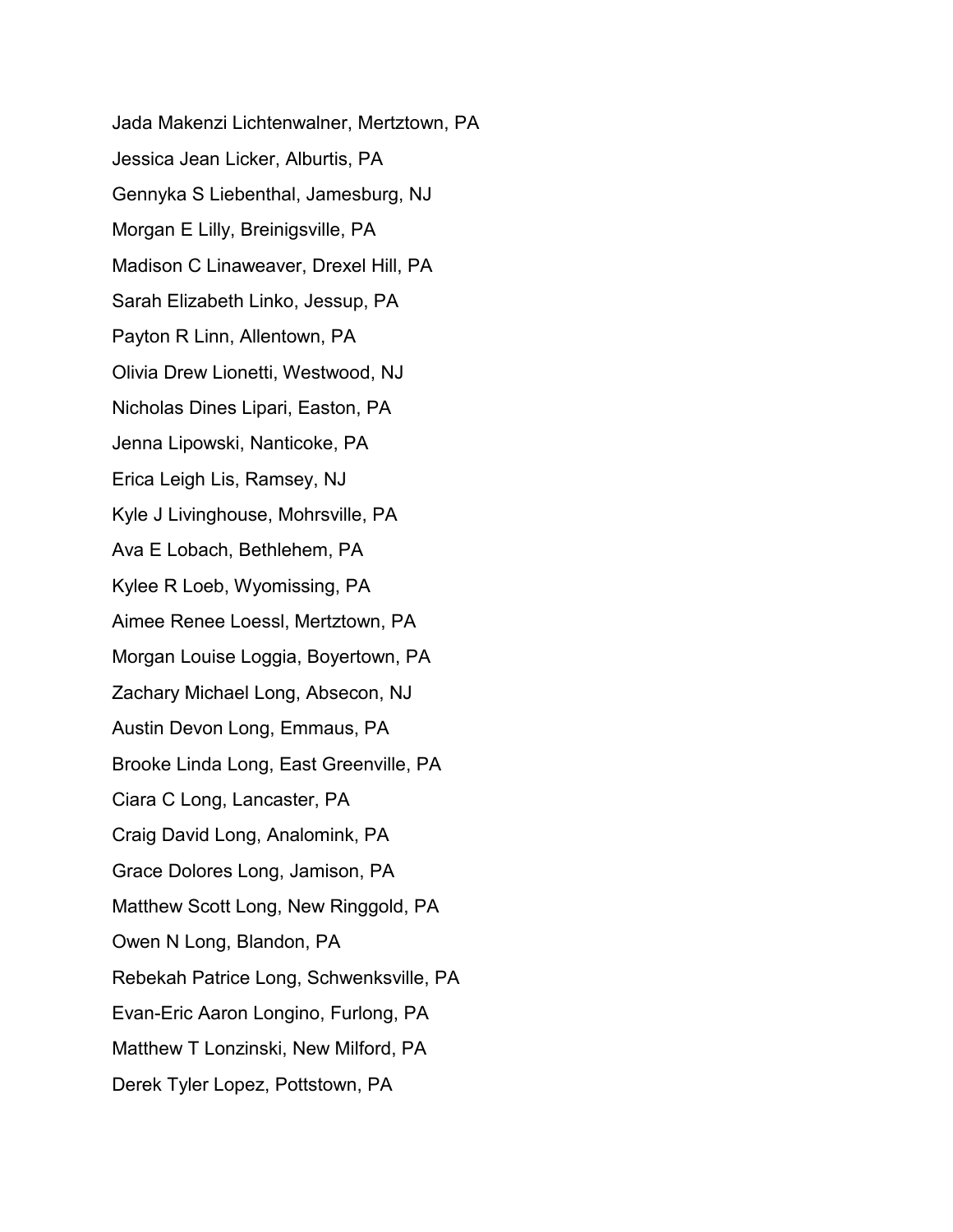Jennifer Lopez, Allentown, PA Jesus Lopez, Reading, PA La-Eleya Lopez, Allentown, PA Nicole Marie LoPresti, Southampton, PA Sabrina Lopresti, East Stroudsburg, PA Kelly J Loughery, Birdsboro, PA Brian T Loughlin, Warminster, PA Morgan Nicole Loux, Coopersburg, PA Caitlin L Love, East Stroudsburg, PA Rachel M Loveless, Dover, NJ Alan J Lovelidge, Allentown, PA Gerald Ivan Lowe, Kutztown, PA Hannah Elizabeth Loysen, Bartonsville, PA Luke C Lozowicki, Broomall, PA Brooke M Lubarsky, Easton, PA Mackenzie Luciano, Hackettstown, NJ Daniel Ambrose Lucidi, Oley, PA James W Luma, Kutztown, PA Samantha Y Lundholm, Burlington, NJ Julia M Lundy, Allentown, PA Maximillian F Lunsmann, Ringoes, NJ Mariah E Luring, York, PA Julia R Lutz, Bath, PA Cameron Byron Lynch, Temple Hills, MD Benjamin L Lynch, Spring City, PA Emily Lynch, Fallsington, PA Megan Kathleen Lynch, Wyomissing, PA Bridget K Lyons, Marlton, NJ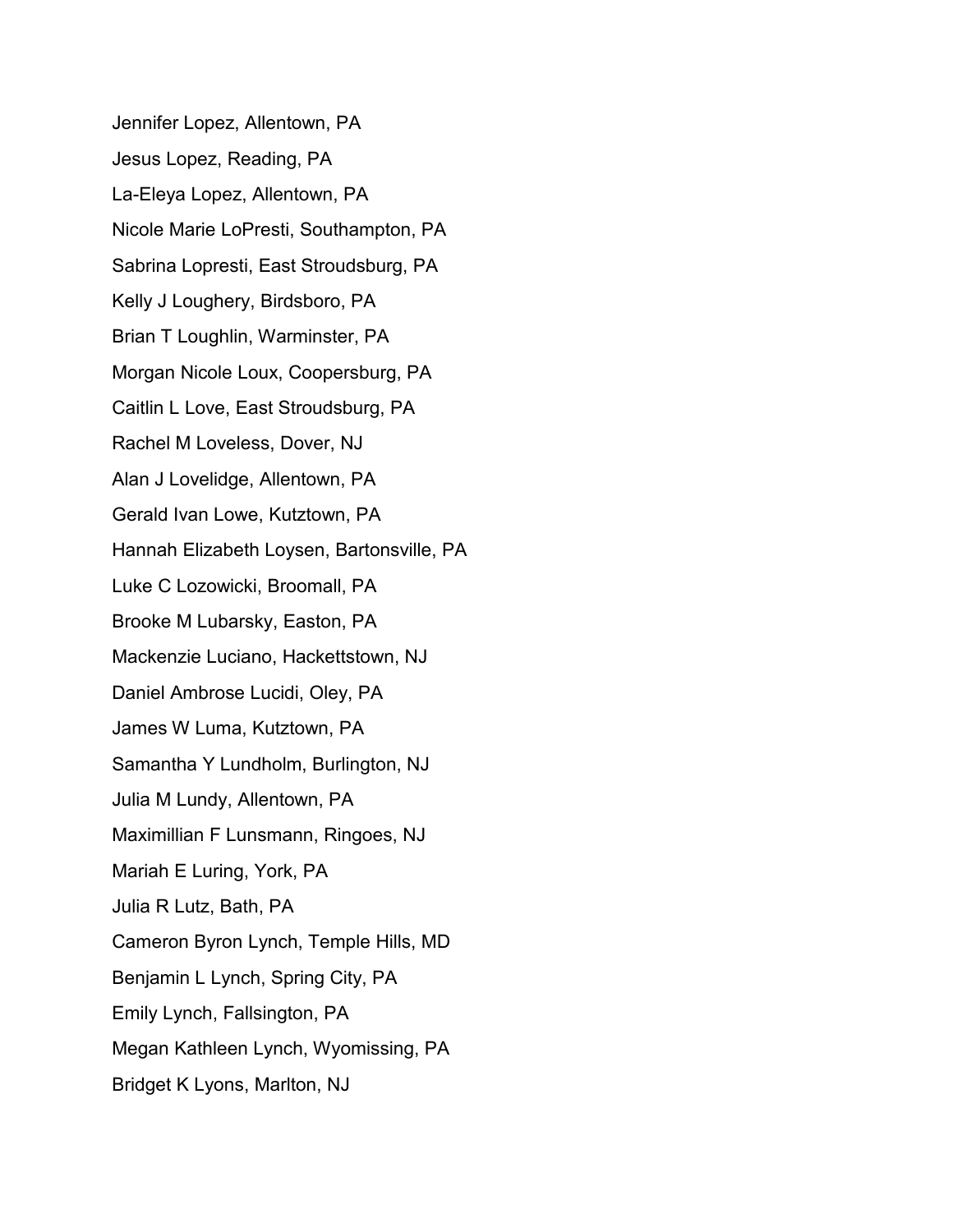Alexandria Rae Maaser, Trexlertown, PA Julia E Mace, Kutztown, PA Maureen Ryan Maceluch, Ridgefield, CT Emily Paige Macklin, Nazareth, PA Raven A Macklin, Abington, PA Kylee M Macleod, Pottstown, PA Aaron C Macnamara, Lancaster, PA Joseph James Madrak, Kennett Square, PA Juliana M Maffea, Bethlehem, PA Munyaradzi I Mafundikwa, Macungie, PA Stephen A Magrowski, Bernville, PA Mackenzie Lee Mahler, Quakertown, PA Katherine Elizabeth Mahoney, Flemington, NJ Kyle M Maiden, Pennsburg, PA Matthieu D Maier, Warminster, PA Samia Afrin Maisha, Dhaka, Bangladesh Sean Michael Majury, Oak Ridge, NJ Claudia J Makarski, Garfield, NJ Catherine S Maki, Chester Springs, PA Grace E Malandrucco, Hillsborough, NJ Alexandra Rachel Malc, Mahwah, NJ Emily Malone, Roseland, NJ Kyle A Malone, Hellertown, PA Caitlin A Maloney, Bangor, PA Tara K Maloney, Hamburg, PA Catherine Mancino, Allentown, PA Cheryl A Mannino, Reading, PA Jacky Mansour, Whitehall, PA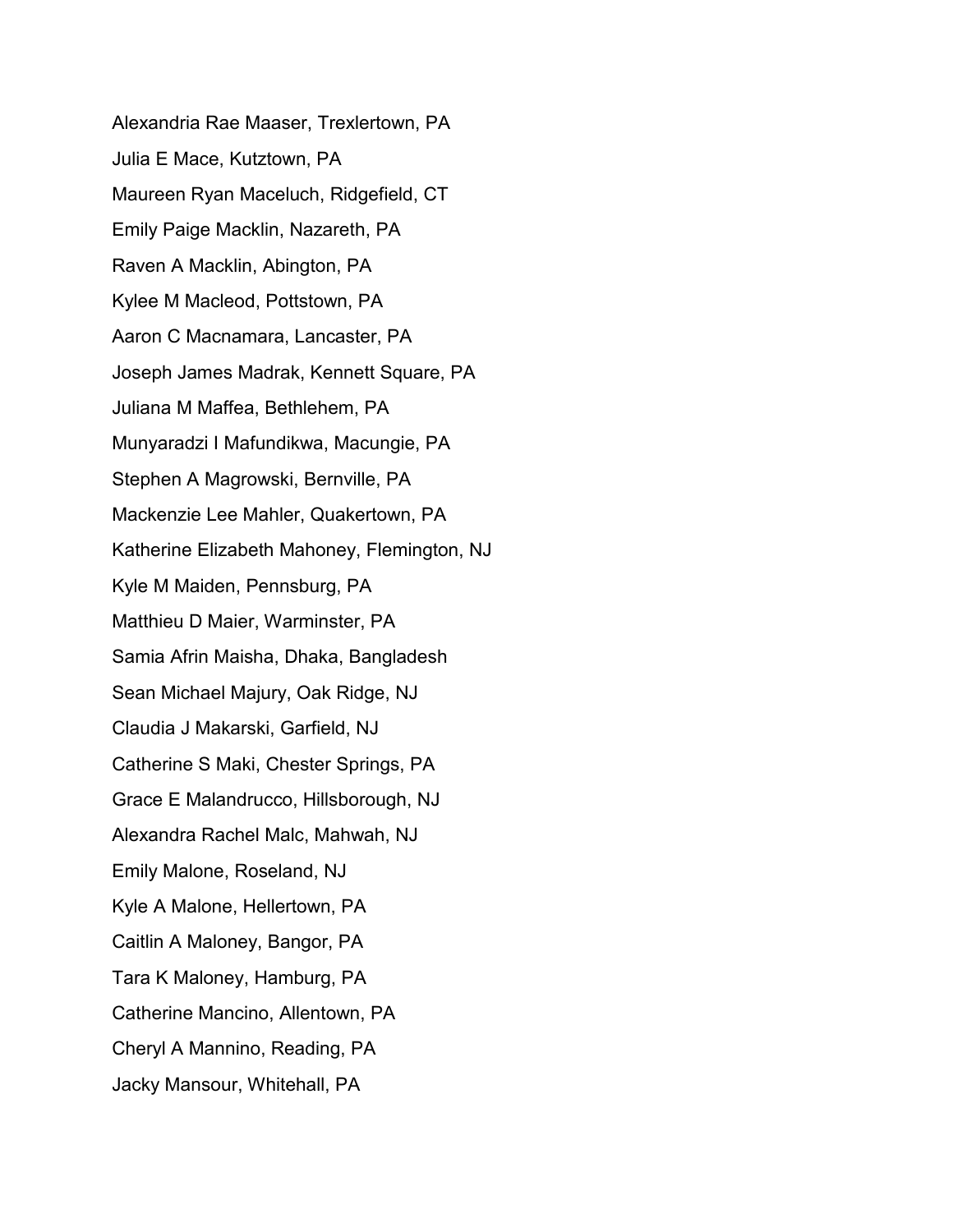Rebekah M March, Downingtown, PA Alec Edward Marchek, Kutztown, PA Lynzie A Marchesani, Collegeville, PA John R Marchese, Honey Brook, PA Keri Marini, Phoenixville, PA Anthony Dominic Marino, Breinigsville, PA Gina M Markus, Southampton, PA Jessica A Marselles, Whitehall, PA Chantel I Marshall, Philadelphia, PA Shey Aubrey Marth, Northampton, PA Caroline Isabella Martin, Whitehall, PA Charis I Martin, Gilbertsville, PA Joseph P Martin, Allentown, PA Maria A Martin, Middletown, PA Michael L Martin, Perkasie, PA Tyler D Martin, Spring City, PA Eric Martinez, Hazleton, PA Karilyn Martinez, Whitehall, PA Alexis Ann Martins, Philadelphia, PA Hannah N Marx, Palmyra, PA Victoria G Marzari, Lynbrook, NY Matthew Masak, Reading, PA Kathryn Renee Mascarenas, Hamburg, PA Lydia A Mascia, Lynbrook, NY Kayla Jean Maskornick, Breinigsville, PA Heather Mastrangelo, Palmyra, PA Kayla Mastrocola, Norristown, PA Victoria Marie Mastroianni, Allentown, PA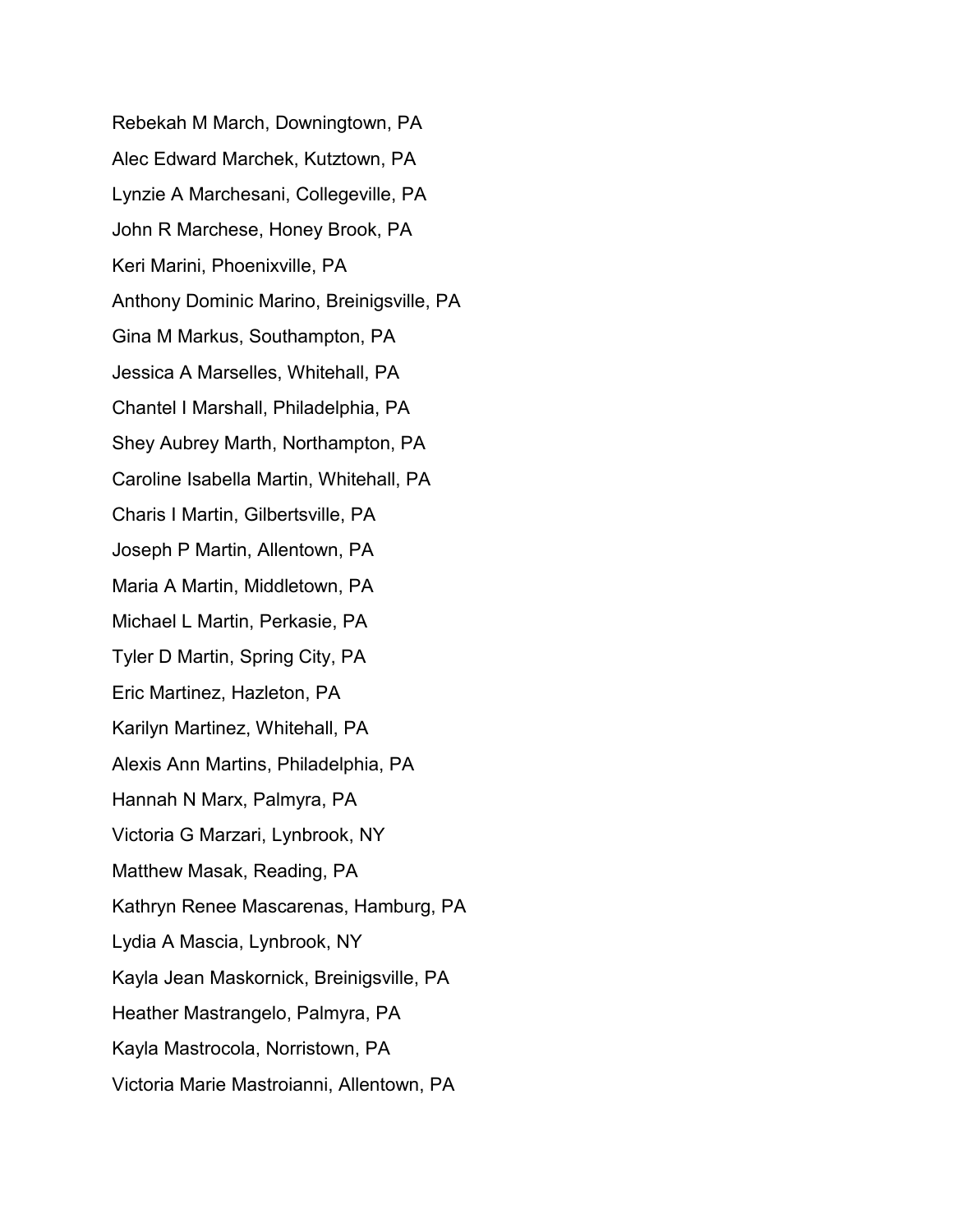Christopher R Mastronardo, Easton, PA Chloe E Matchett, Lancaster, PA Allison Marie Matero, Dallastown, PA Jessica R Mattner, Manahawkin, NJ Stephanie Ann Mauser, Breinigsville, PA Madina Mavlonova, Gilbertsville, PA Kayla Elizabeth May, Collegeville, PA Vanessa G Maybruck, Allentown, PA Kevin Mayen Abreu, Reading, PA Kiara Ann Mayers, Damascus, PA Nicholas Mazzoni, New Carlisle, IN Megan Christine McAndrews, Forked River, NJ Alexis M McCallum, Havertown, PA Ian F Mccardle, Macungie, PA Erin Elizabeth McCarthy, Drexel Hill, PA Shanna Rose Mccarthy, Nazareth, PA Douglas Arthur McCaskey, Mount Joy, PA Colin M Mccaulley, Temple, PA Rebecca Jenna Mcclaine, Kutztown, PA Courtney Renee McClair, Columbia, PA Erica Marie Mccleary, Bethlehem, PA Matthew McClure, Levittown, PA Christian J McComb, Bechtelsville, PA Madison Jade McCormac, Bensalem, PA Ashley Mccoy, Gilbertsville, PA Katelynn Sue Mccullough, Hellertown, PA Marley A Mcdermott, Lancaster, PA Mason Alexander McElroy, Wyomissing, PA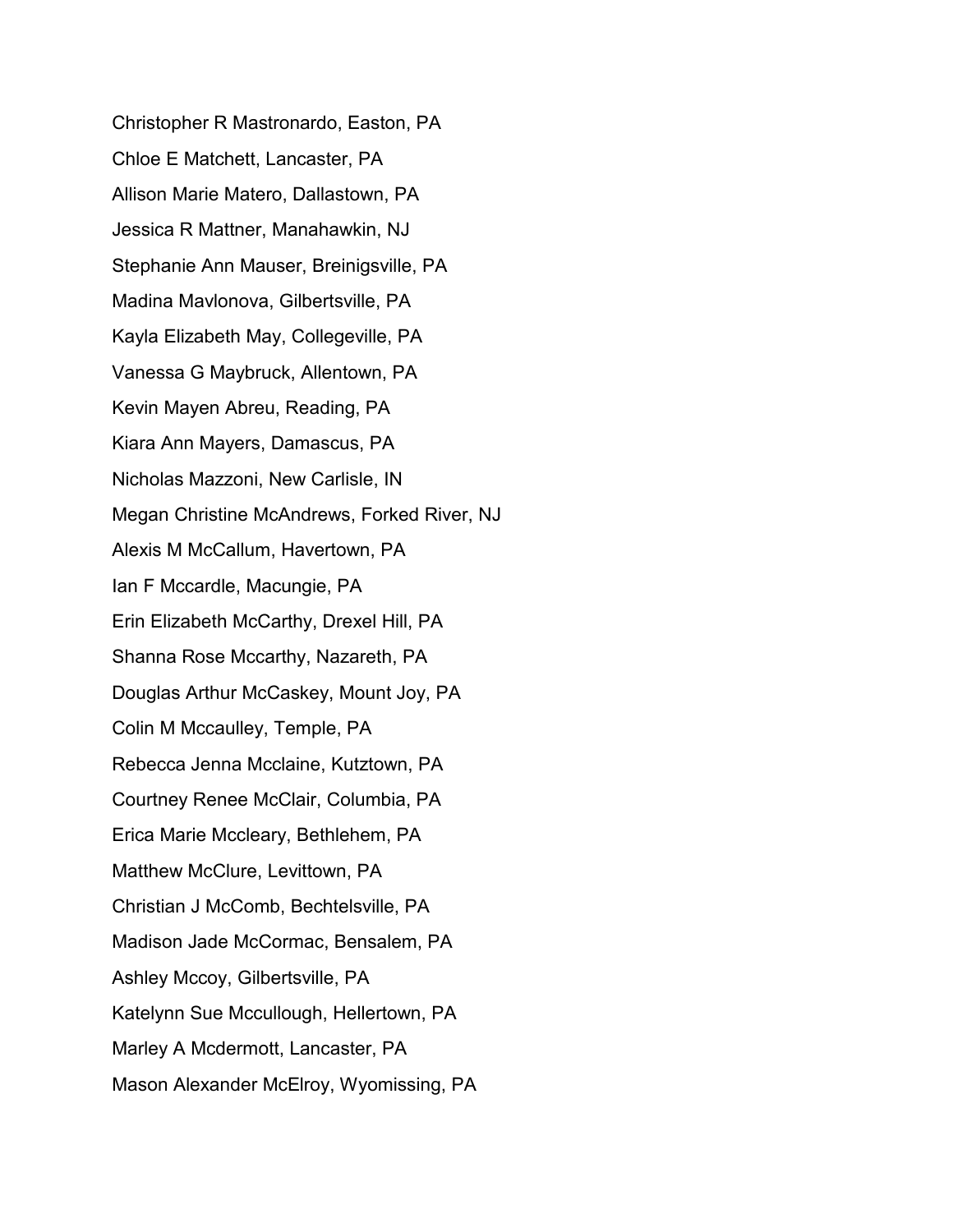Margaret Theresa McFadden, Easton, PA Saoirse M Mcgeary, Pottsville, PA Liam M Mcgee, Jefferson Township, PA Jai Kelis McGloun-Walker, Emmaus, PA Kelsey R McIntyre, Coatesville, PA Kristen Celeste Mckenna, Easton, PA Kymani R Mckenzie, Alburtis, PA Noah D Mclaine, Fleetwood, PA Alison Irene McLaughlin, Hatfield, PA Samantha L Mcmullan, Pine Grove, PA Jenna E McQue, East Greenville, PA Emma Meakim, Hatboro, PA Emily Michelle Meale, Tabernacle, NJ Ashley Ann Mease, Bethlehem, PA Lexi H Meckes, Slatington, PA Kenton Michael Meckley, York, PA Thomas J Meeh, Nazareth, PA Maeret Eli Meehan, Bethlehem, PA Avery Taylor Meiners, Perkasie, PA Jesse Taylor Melhorn, Mechanicsburg, PA Daniel Melin, Macungie, PA Danielle N Melman, Bethpage, NY Sophia Elizabeth Meloney, Glenside, PA Daniela Mendez, Allentown, PA Skyler Mener, Nazareth, PA Rebeckah Mengel, Easton, PA Sarah G Mengel, Easton, PA Alexander D Mento, Pottstown, PA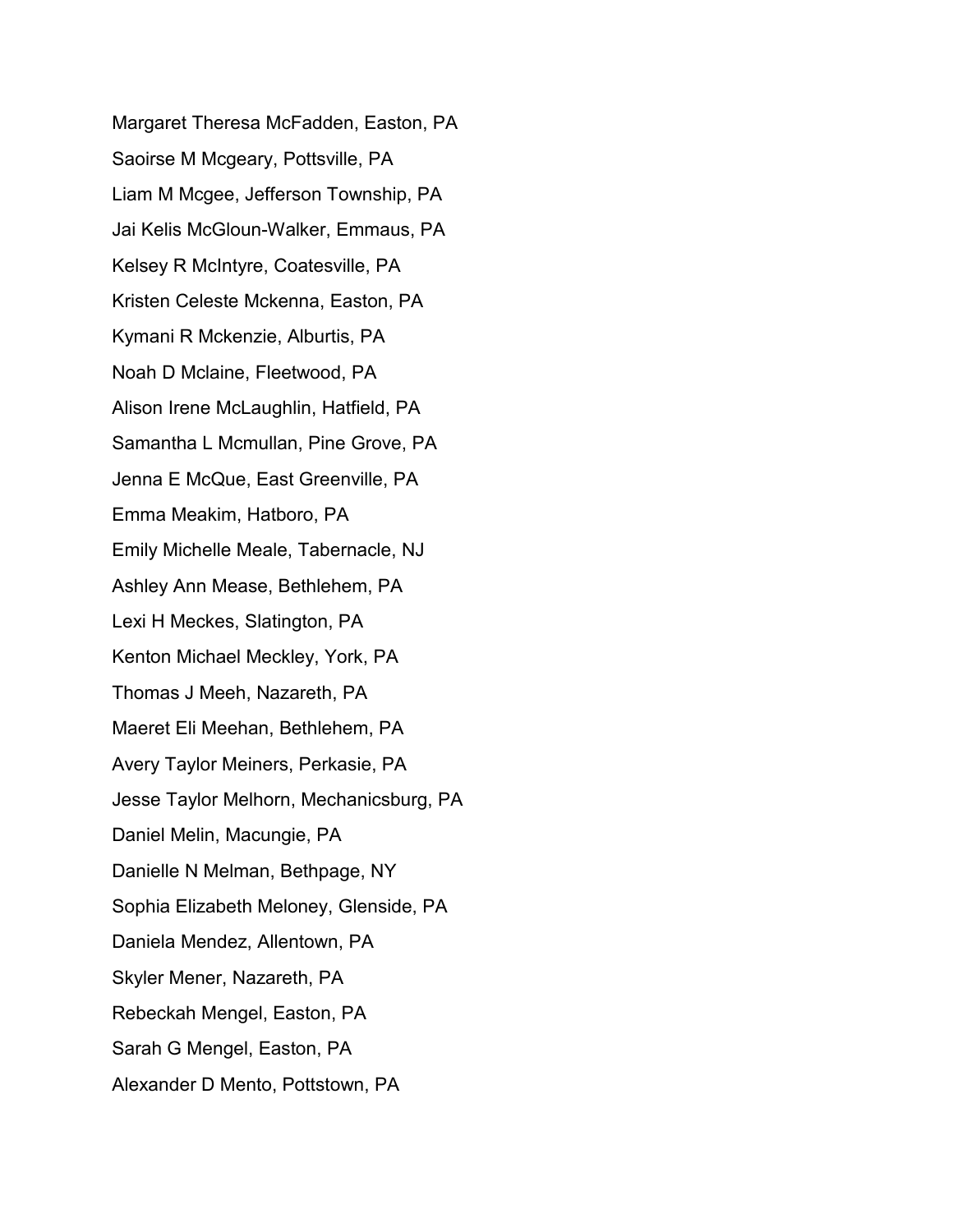Natalie P Mentzer, Ephrata, PA Payton Rebecca Mentzer, Reading, PA Kelsey A Meriwether, Nazareth, PA Joseph N Merkel, Catasauqua, PA Savannah V Merolillo, East Earl, PA Alexa Nicole Merrel, Hanover, PA Alexander Petro Merrell, Havertown, PA Samantha Merrill, Milford, PA Gianna L Meschino, Philadelphia, PA Thomas D Messina, Blandon, PA Hannah Messinger, Northampton, PA Michael Rory Mester, Lancaster, PA Jordan A Metzger, Milford, PA Emma Eileen Meyer, Spring Grove, PA Megan R Meyer, Lenhartsville, PA Ryan Phillip Meyers, Hellertown, PA Brandon K Micciche, Newtown, PA Colby E Michaels, Swoyersville, PA Alan Robert Michener, Allentown, PA Paulina Michnej, Phillipsburg, NJ Nicole Mickles, Plymouth Meeting, PA Lauren E Mickley, Northampton, PA Alexis Middaugh, Slatington, PA Dominique M Middleton, Philadelphia, PA Samantha N Mikos, Freehold, NJ Michaella Lynn Miles, Philadelphia, PA Joseph Frank Milici, Wayne, NJ Ari Chance Milillo, Schnecksville, PA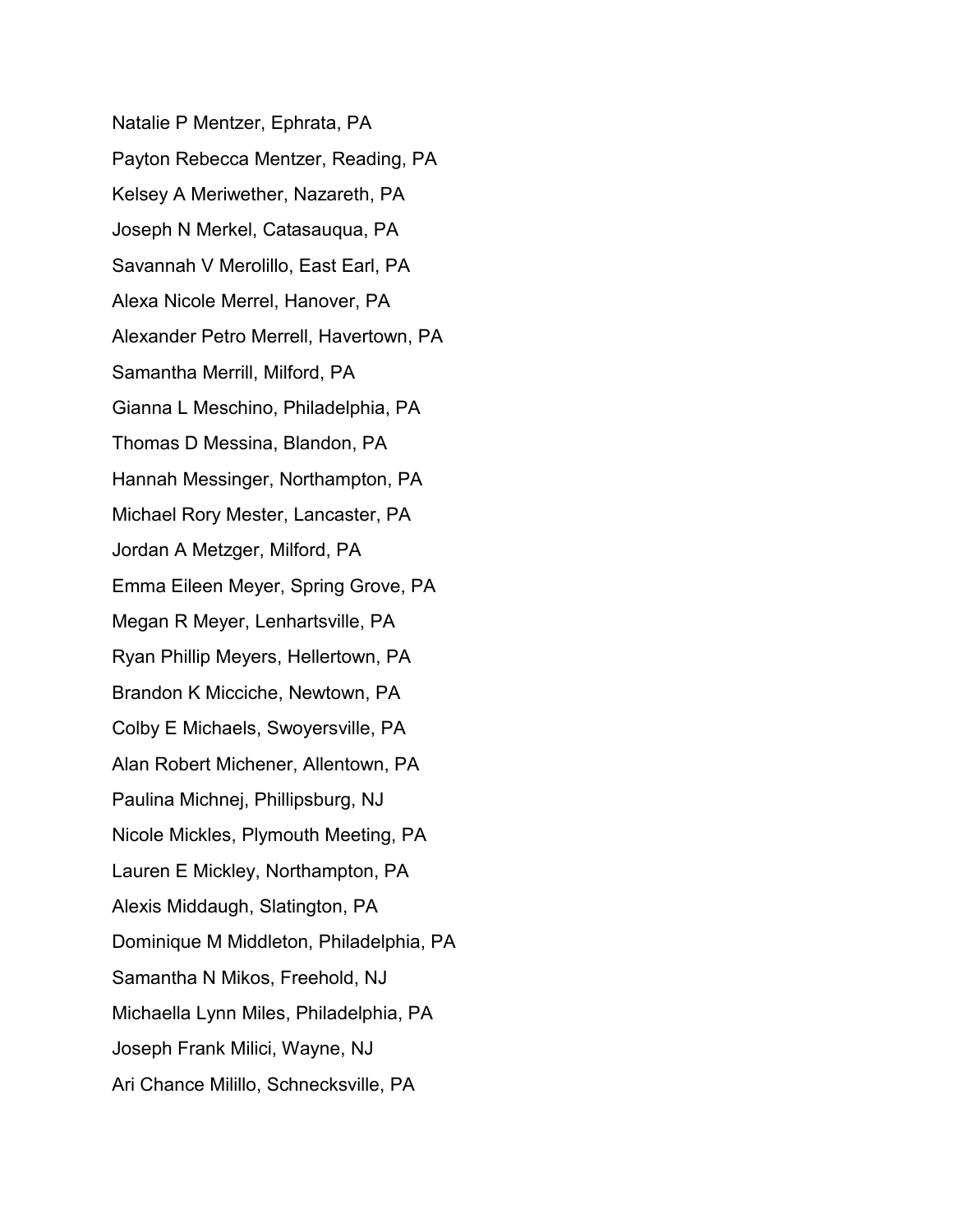Alyssa Marie Miller, Palmerton, PA Ashley C Miller, Montrose, PA Benjamin S Miller, Allentown, PA Brynn Miller, Halifax, PA Gabrielle L Miller, Pipersville, PA Jade N Miller, Mertztown, PA Lauren E Miller, Hummelstown, PA Nicholas A Miller, Reading, PA Paul D Miller, Bethlehem, PA Rebecca Miller, Kutztown, PA Sarah Elizabeth Miller, Robesonia, PA Skylar J Miller, Topton, PA Sydney Shaye Miller, Reading, PA Taiya M Miller, Tobyhanna, PA Vanessa P Miller, Easton, PA Zachary J Miller, Jonestown, PA Kendra Jean Milliken, Thornton, PA Rachael J Mills, Kutztown, PA Ryan Michael Misiura, Allentown, PA Rory Anna Misko, Carbondale, PA Michael E Mistler, Allentown, PA William C Mitchell, West Chester, PA Erik C Modig, Riegelsville, PA Taylor Marie Molettiere, Lansdale, PA Brianna Molina, Flanders, NJ Candice Molina, Allentown, PA Delphi Louise Molyviatis, Oley, PA Areyana J Montanez, Lancaster, PA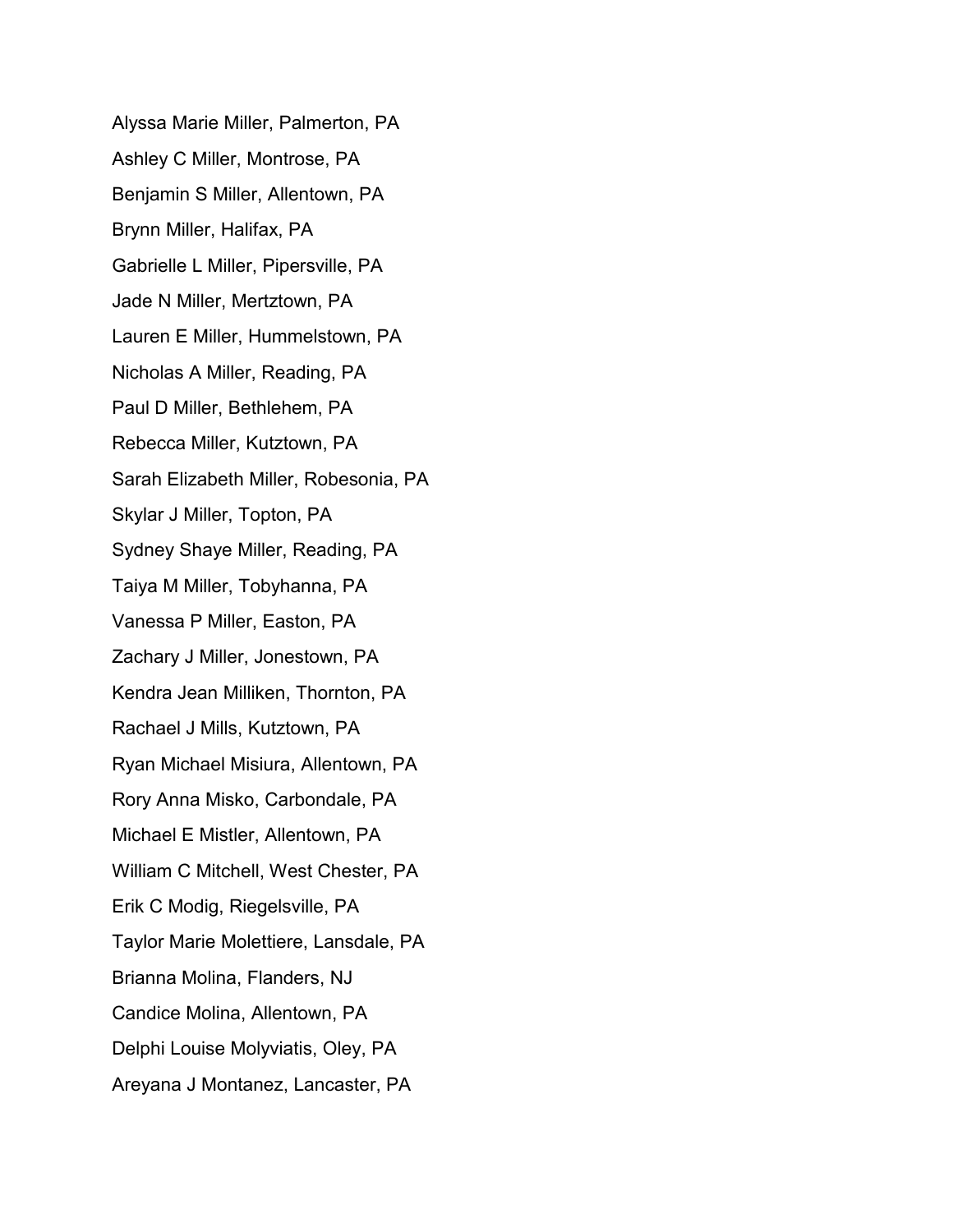Sophia A Monte, Wayne, NJ Marissa Montowski, Douglassville, PA Aman Monzareen, Lebanon, PA Morgan Moore, Barto, PA Lisbeth Rafaela Mora, West Hazleton, PA Joel Morales, Allentown, PA Ian Michael Morder, Allentown, PA Nicholas J Morello, Macungie, PA Erik J Moreno, East Stroudsburg, PA Zachary Paul Moretski, Harleysville, PA Brittany A Morgan, Zionsville, PA Olivia D Morgan, Doylestown, PA Connor Morgandale, Hellertown, PA Jake M Morris, Perkasie, PA Sophie Morrison, Mount Joy, PA Alexis Morrow, Landisburg, PA Courtney R Morstatt, Topton, PA Luis A Mortimer, Alburtis, PA Georgi M Moss, Langhorne, PA Lauren A Mosser, Tabernacle, NJ Christina Lynn Mott, Hamburg, PA Kenleigh M Mowe, Mount Holly Springs, PA Abby M Moyer, Whitehall, PA Brett Michael Moyer, Boyertown, PA Courtney A Moyer, Mertztown, PA Emily R Moyer, Alburtis, PA Ethan J Moyer, Wernersville, PA Hannah Jo Moyer, Lititz, PA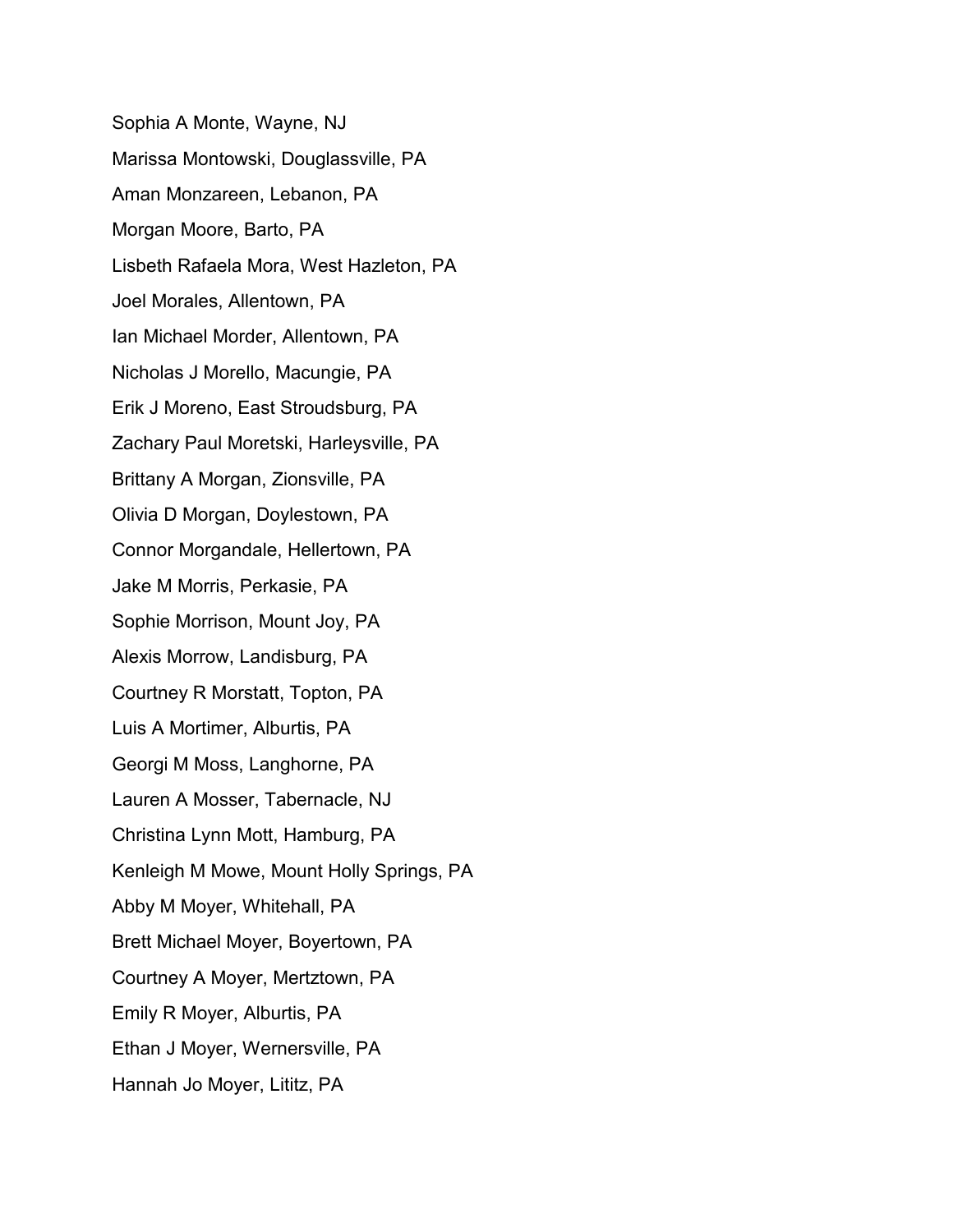Jennifer Moyer, Boyertown, PA Joseph James Moyer, Pittsburgh, PA Kelsey D Moyer, Gilbertsville, PA Lindsey M Moyer, Boyertown, PA Jason J Mraz, Edison, NJ Benjamin M Mulholland, Reading, PA Declan A Mullen, Perkasie, PA Alisea Rose Munshower, Dillsburg, PA Ryan P Murphy, Tamaqua, PA Shadrach A Murphy, Dover, PA Nicholas Murray, Reading, PA Samuel M Murray, Milford, PA Sydney E Murray, Milford, PA William G Murray, Milford, PA Alyson G Muse, Mountain Top, PA Kyle J Musto, Exeter, PA Jillian Rose Muthard, Northampton, PA Kali Rose Muthersbaugh, Schuylkill Haven, PA Madeline Myers, Phoenixville, PA Leann T Nabua, Waynesboro, PA Dakota M Nace, Mount Wolf, PA Logan R Nadelman, Manalapan, NJ Julia M Nahrgang, East Norriton, PA Madison Kathleen Napolitano, Mertztown, PA Alyssa Nicole Nastasi, Quakertown, PA Madi Lynn Nastasi, Quakertown, PA Ryan J Naugle, Shillington, PA Nicholas C Naylor, Schnecksville, PA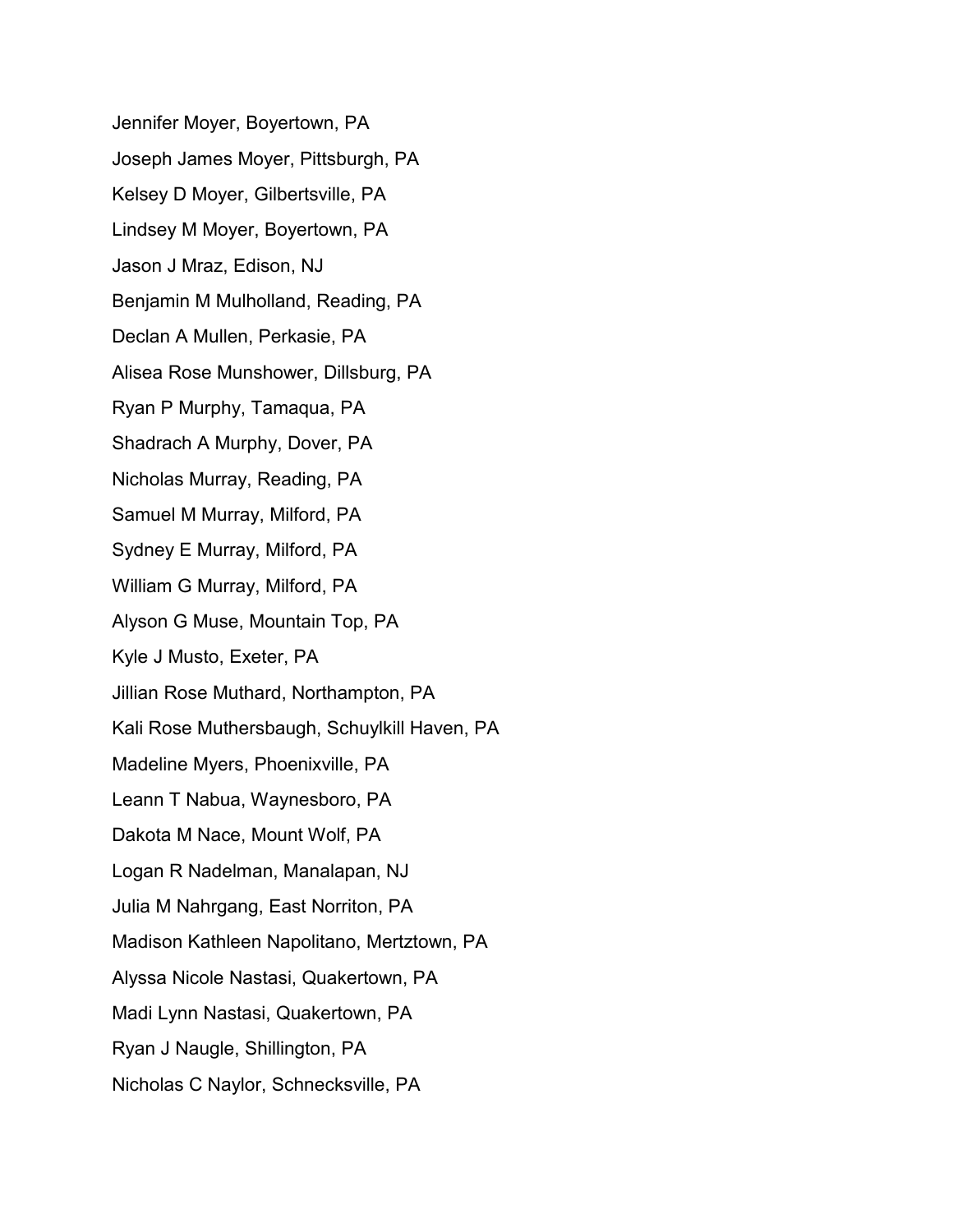Tyler W Nazzaro, Perkiomenville, PA Channick Erwann Ndong Nkoma, Pottstown, PA Matthew Joseph Needelman, Lititz, PA Emily L Neff, Etters, PA Brittany Negrete, Levittown, PA Giovanni Negron-Garcia, Reading, PA Emily Michele Neiberlien, Manasquan, NJ Beth Lynn Nelson, Bethlehem, PA David C Nelson, Robesonia, PA Trinity A Nelson, York, PA Jessica Neumann, Green Lane, PA Kyle P Newman, Palmyra, PA Olivia Ann Newman, Havertown, PA Reagan Alexandra Newswanger, Pine Grove, PA Jessica S Newton, Stroudsburg, PA Marie-Lyse Trudel Neyhart, Kutztown, PA Thi Van Anh Nguyen, Ho Chi Minh City, Vietnam Megan Lynn Niedrist, Warminster, PA Kaylah I Nieves, Reading, PA Justin Antonio Nival, Hellertown, PA Sharon Nolt, Myerstown, PA Caitlin R Noone, Allentown, PA Samantha M Norton, Quakertown, PA Joseph Casey Norvilas, Jefferson Township, PA Paul Jacob Novak, Manheim, PA Brianna L Nowack, Glenmoore, PA Olyvia Rose Nunez, Easton, PA Catherine Valerie Nunn, Reading, PA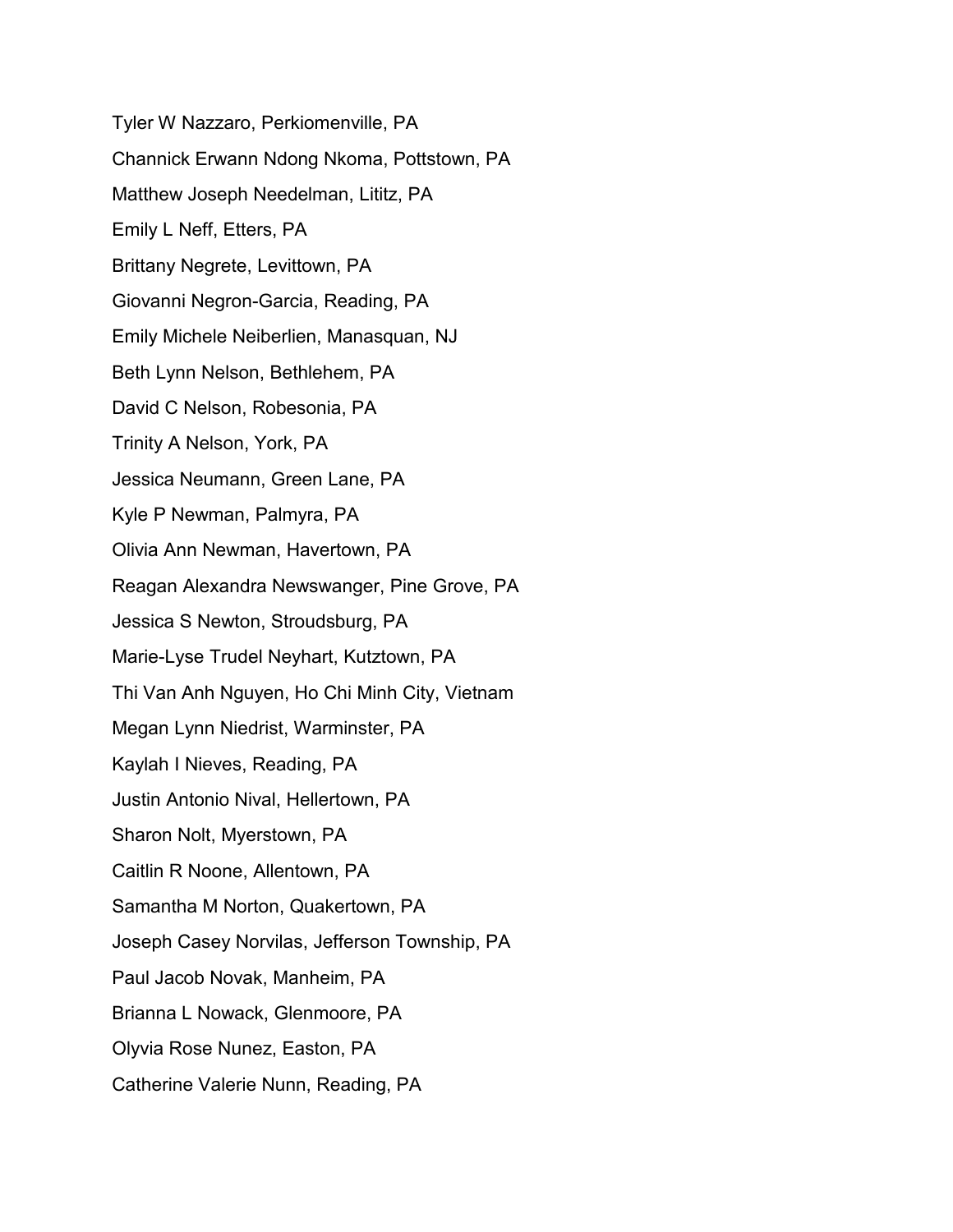Alec John Nunziato, Yardley, PA Brooke E Nuskey, Sinking Spring, PA Olivia L Nyce, Allentown, PA Alyssa M Oakley, Allentown, PA Patrick S O'Brien, Columbia, NJ Melissa M O'brien, Bridgewater, NJ Allison Leigh O'Brien, Albrightsville, PA Courtney E O'connell, Monroe Township, NJ Christian O'Connell, Philadelphia, PA Thorne O'Connell, Kutztown, PA Lynne K O'connor, Southampton, PA Emily Margaret O'Flynn, Farmingdale, NY Elizabeth O'hanlon, Orefield, PA Jensen Ann Ohl, Allentown, PA Zachary Ohmacht, Bath, PA Richard C Okolovitch, Easton, PA Olukemi G Olaewe, Reading, PA Sarah Oleary, Clarks Summit, PA Carly Nicole Oliver, Muncy, PA Kenady Maxine Oneil, Medford, NJ Connor D O'neil, Kutztown, PA Grace H O'Neill, West Grove, PA Jade Oprysko, Huntingdon Valley, PA Courtney Elizabeth Orourke, Wallingford, PA Lourdes R Oroxom, Lyon Station, PA Miguel Alejandro Ortega Arias, Kutztown, PA Bernadette P Ortega-Crespo, Collegeville, PA Wilberto Ortiz, Reading, PA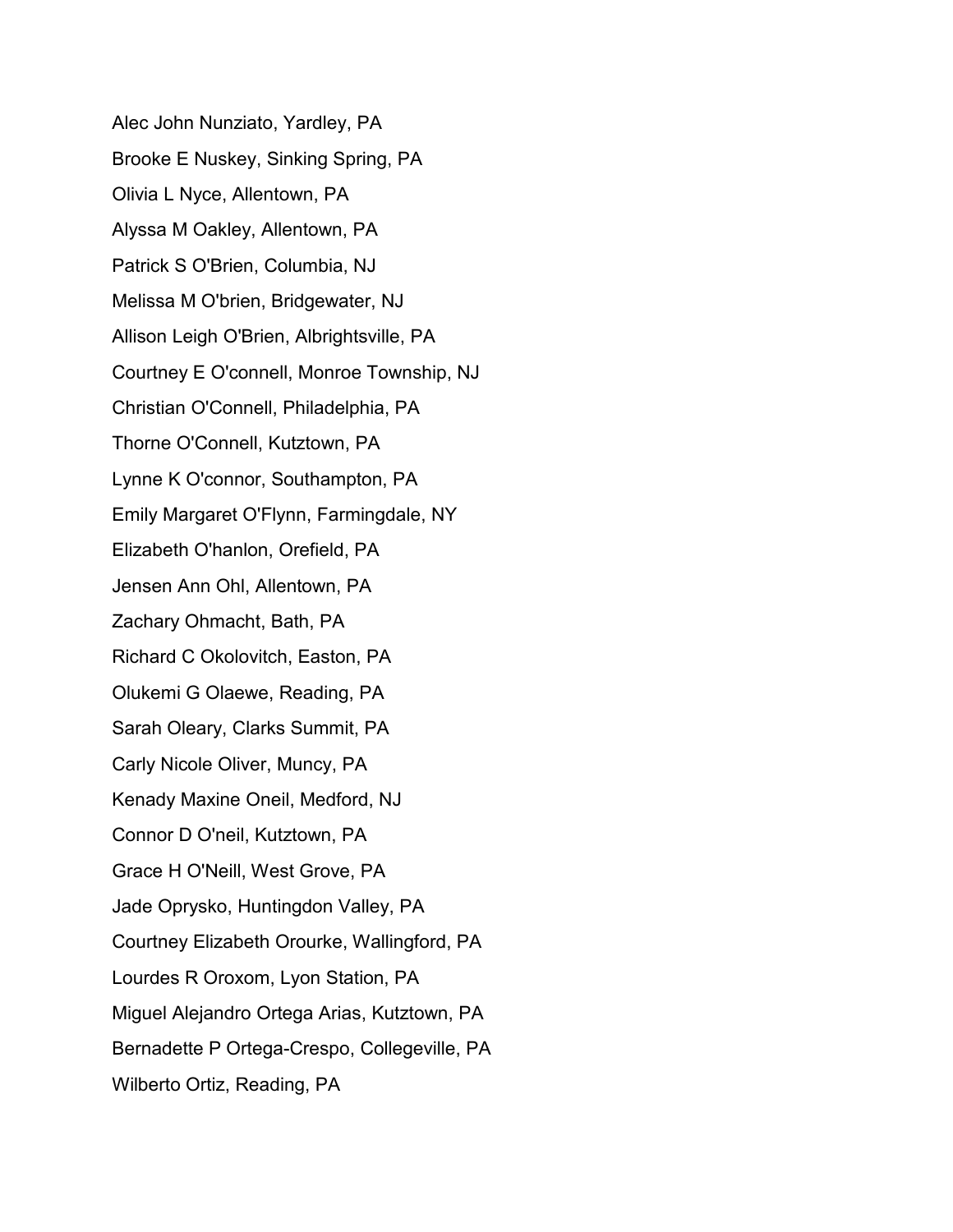Olivia Angelucci Ortwein, Boyertown, PA Mya R Ostermiller, Red Bank, NJ Lylah E Oswald, Wyalusing, PA Fiona Clare O'Toole, Kinnelon, NJ Matthew Carlin Ott, Philadelphia, PA Holly Parker Owen, Hatboro, PA Emily Oyler, Elizabethtown, PA Ana Martha Ozorio, Kutztown, PA Jeromy Edward Pacana, Morgantown, PA Jessa N Paczkoski, Coal Township, PA Angelina C Pagano, Pottstown, PA Logan Ryan Pagotto, Lehighton, PA Zachary Michael Palansky, Allentown, PA Brandon Rebelo Palatino, Highland Mills, NY Marisa Palencar, Macungie, PA Brianna E Pallo, Jessup, PA Danielle J Palmer, Shrewsbury, PA Mersadis J Palmer, Reading, PA Madison Dawn Pancher, Shamokin, PA Alayna Rose Panko, Carlisle, PA Calvin Matthew Panner, Orefield, PA Michael C Parisse, Huntingdon Valley, PA Lauren Parker, Fredericksburg, VA Hannah Marie Parnell, Allentown, PA Victoria Caroline Pascucci, Auburn, PA Lauren O Pash, Orefield, PA Catelynn G Pasterchick, Wall Township, NJ Abby Lynne Pastir, Whitehall, PA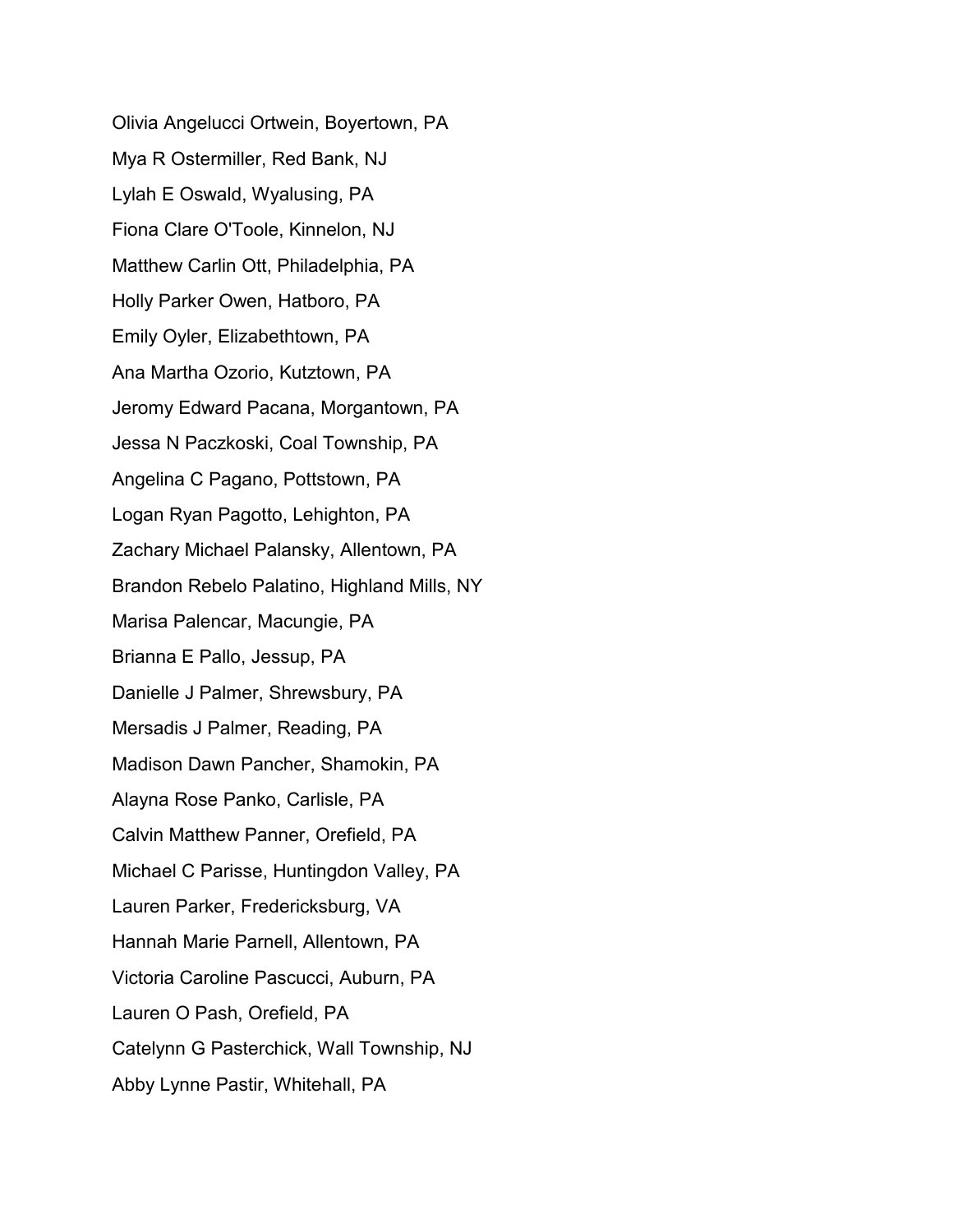Mitul Patel, Jackson, NJ Dhara S Patel, Breinigsville, PA Jay S Patel, Collegeville, PA Yashkumar Patel, Allentown, PA Kelli Nicole Patrick, Huntingdon Valley, PA Erin E Patterson, Garnet Valley, PA Emily Elizabeth Patton, Ottsville, PA Megan A Paulis, Pasadena, MD Celena M Pawling, Telford, PA Nicole A Pawling, Telford, PA Alyssa Charise Payne, Harrisburg, PA Karley R Pedrick, Ivyland, PA Mitchell Peers, Gilbertsville, PA Noah G Pegler, Mohnton, PA Ava L Peklinsky, Bangor, PA Patricia Katherine Pellegrino, Gettysburg, PA Zoe F Peller, Bel Air, MD Annika L Pemberton, Saylorsburg, PA Chase K Pendleton, Collegeville, PA Gabrianne N Penn, Kennett Square, PA Avery Gale Pennell, Macungie, PA Dorie M Penny, Hallstead, PA Alexis Nikole Peoples, Philadelphia, PA Emily O. Peralta, Allentown, PA Rene A Perez, Roselle Park, NJ Yaire Alexa Perez Rijo, Reading, PA Isabelle A Perkins, King of Prussia, PA Natalie Perkowski, Ebervale, PA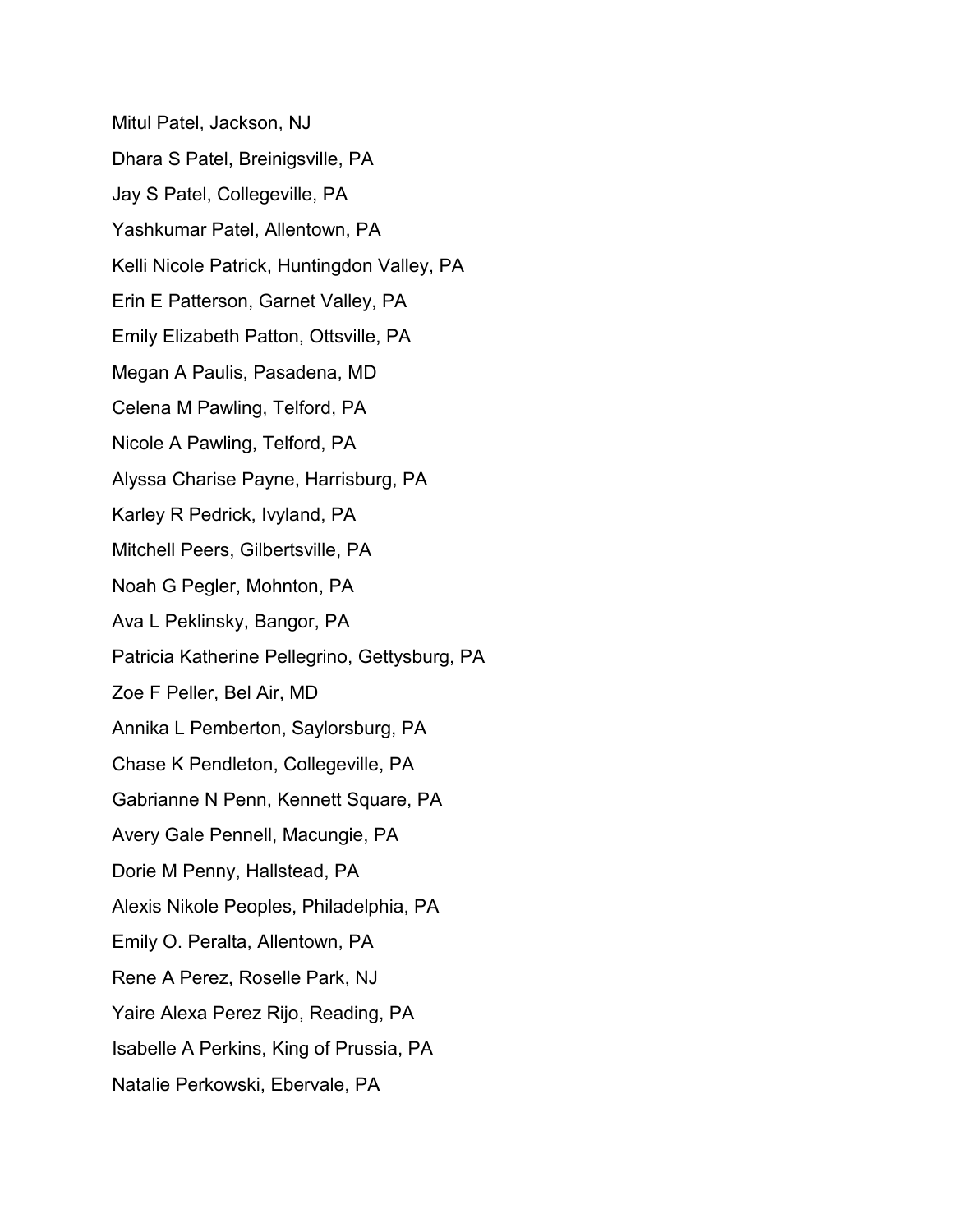Lindsey E Perry, Bel Air, MD Tayane Kara Perry, Philadelphia, PA Jovanna Peters, Blue Bell, PA Meghan Ryan Peters, Perkasie, PA Zach Peters, Lititz, PA Brianna M Petriga, Limerick, PA Grace M Petterson, Easton, PA Christopher Pettinari, Easton, PA Thomas A Pezzano, Conshohocken, PA Onanong Keldelline Phetsavan, Brownstown, PA Valerie I Philipps, Saylorsburg, PA Taylor M Philips, Schuylkill Haven, PA Juliette M Phillips, Lititz, PA Sean Patrick Phillips, Phoenixville, PA Shannon M Phillips, Luzerne, PA Kayla Lee Piacquadio, Allentown, PA Gabrielle A Pierson, Ambler, PA Sydney Blake Pierson, Elizabethtown, PA Vincent Franco Pikunic, Union City, NJ Lauren M Pilaar, Bloomingdale, NJ Danielle Rae Pillart, Gibsonia, PA Elijah X Pison, Dallastown, PA Marcus Kane Pitt, Yardley, PA Austin Francis Pitt, West Chester, PA Sydney Rachel Pitta, Quakertown, PA Dakota R Pittinger, Gardners, PA Frank A Pizzuta, Collegeville, PA Abigail Evelyn Place, Pennsburg, PA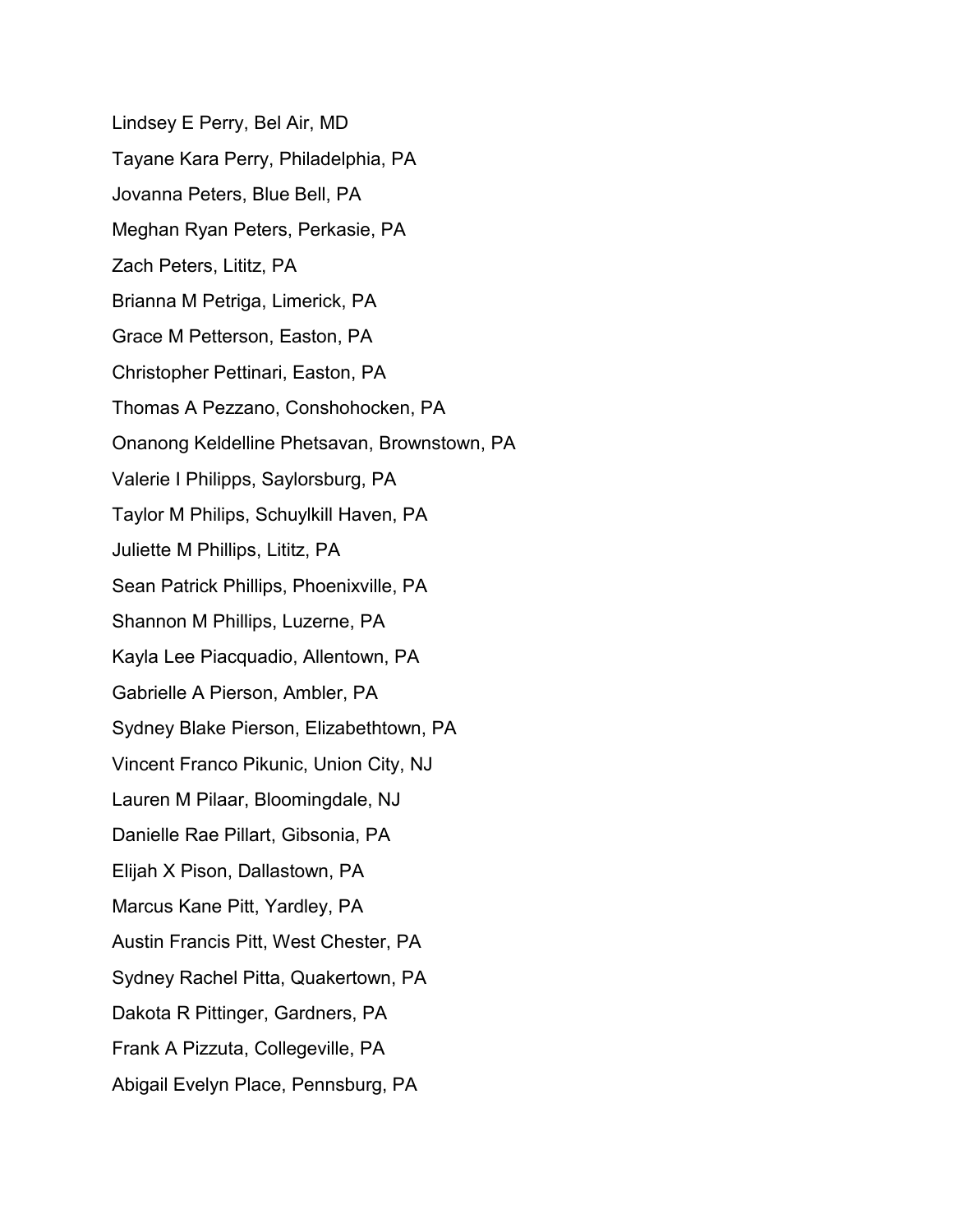Annie R Plitnick, Sugarloaf, PA Brayden T Pohlman, Linwood, NJ Carmen A Popovici, Reading, PA Grace J Porter, Newtown, PA Jessica L Posselt, Easton, PA Nathan C Post, Mechanicsburg, PA Alexis Leigh Potteiger, Harrisburg, PA Corey M Potter, Fleetwood, PA Madeline G Poulton, Atco, NJ Madison M Powell, Lancaster, PA Gregory Thomas Power, McChord AFB, WA Allison D Poyer, Anderson, IN Catherine Maria Pratt, Allentown, PA Michael Edward Prebosnyak, Allentown, PA Taylor Ann Prebula, Coplay, PA Meghan K Presta, Glen Mills, PA Brian Hayden Prezuhy, Gilbertsville, PA Ivy R Price, Gilbertsville, PA Rachel Price, Northampton, PA Jessica Pringle, Quakertown, PA Aaron N Pritchard, Mertztown, PA Dominic J Proietto, Norristown, PA Reuben David Pugliese, Canadensis, PA Andrew Joseph Puka, Frackville, PA Emanuel Pulecio, Gilbertsville, PA Ciara C Purcell, Nazareth, PA Lindsay N Purcell, Pottsville, PA Madison Marie Purich, Huntingdon Valley, PA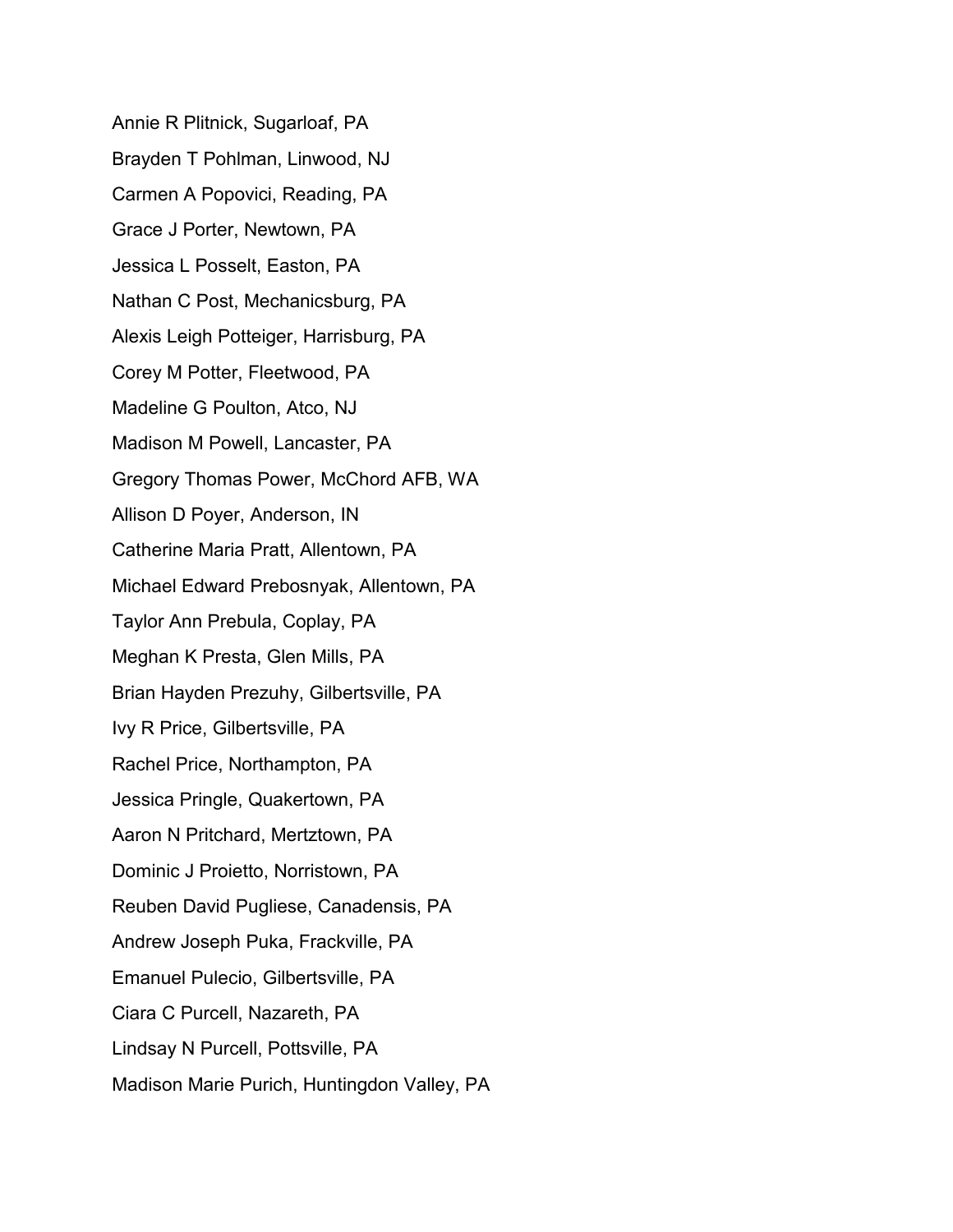Alexis Pursell, Catasauqua, PA Molly E Putnick, Sellersville, PA Anthony Daniel Quagliarello, Plymouth Meeting, PA Benjamin Quaglio, Orefield, PA Malina Nicole Quarry, Elizabethtown, PA Emily Grace Quigg, Macungie, PA Garrett H Quinn, Alburtis, PA Isabella Nichole Race, Monroe Township, PA Paul Radocha, Alburtis, PA Carly Bea Radowitz, Hillsborough, NJ Jayson Santo Rago, Shenandoah, PA Alexander William Rainer, Harleysville, PA Michael H Raineri, Gilbertsville, PA Kayla K Ramsey, Blakeslee, PA Laura Marie Ramsey, Shillington, PA Sarah Grace Rappoldt, Coatesville, PA Marissa Marie Rapposelli, Birdsboro, PA Kyle Steven Rasmus, Harrisburg, PA Katherine Raudenbush, Ringwood, NJ Alex B Raymond, Manchester, PA Nadia Bella Razi, East Brunswick, NJ Alayna M Rea, Quakertown, PA Danielle S Readinger, Dauberville, PA Faith M Readinger, Reading, PA Gwendolyn Danae Rearich, Ephrata, PA Clarissa D Reed, Finksburg, MD Cassidy A Reed, Cresco, PA Martha J Reed, Hazleton, PA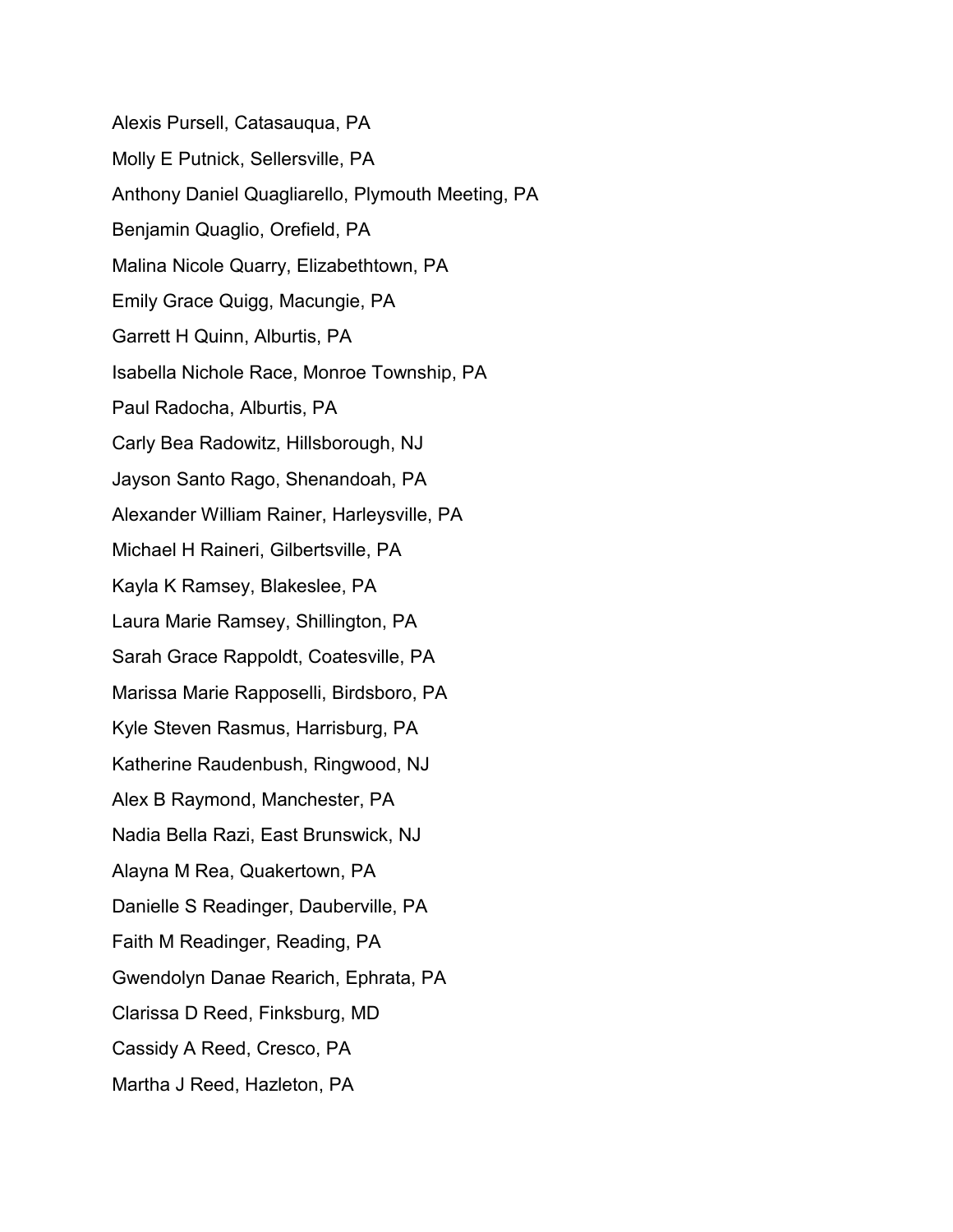Ryan Noah Reed, Northampton, PA Zakiyyah J Reed, East Lansdowne, PA Madison O Reeder, Downingtown, PA Braden M Reel, Denver, PA Ian A Reese, Whitehall, PA Kyla M Reese, Freemansburg, PA Andrew Reichard, Allentown, PA Bryson I Reidinger, Easton, PA Sarah Reidy, Carlisle, PA Zoey Reifinger, Bethlehem, PA Hannah E Reimel, Warminster, PA Darian R Reimels, Medford, NJ Noah W Reinhart, Boyertown, PA Ashley M Reinstein, Oley, PA Isaac Reiter, Fleetwood, PA Matthew Patrick Relkin, State College, PA Andrew Richard Rembis, Allentown, PA Amanda Remick, Kutztown, PA Casey J Remolde, Philadelphia, PA Carolyn Rene, Mahanoy City, PA Kelsey Jordan Renoll, York, PA Viktoriya Repchuk, Feasterville Trevose, PA Kaylin Reuwer, Harrisburg, PA Nathan Wilson Rew, Harrisburg, PA Jillian Rex, Whitehall, PA Laura E Rex, Walnutport, PA Peter Reyes, Brooklyn, NY Jennifer Lynn Reynolds, Hanover, PA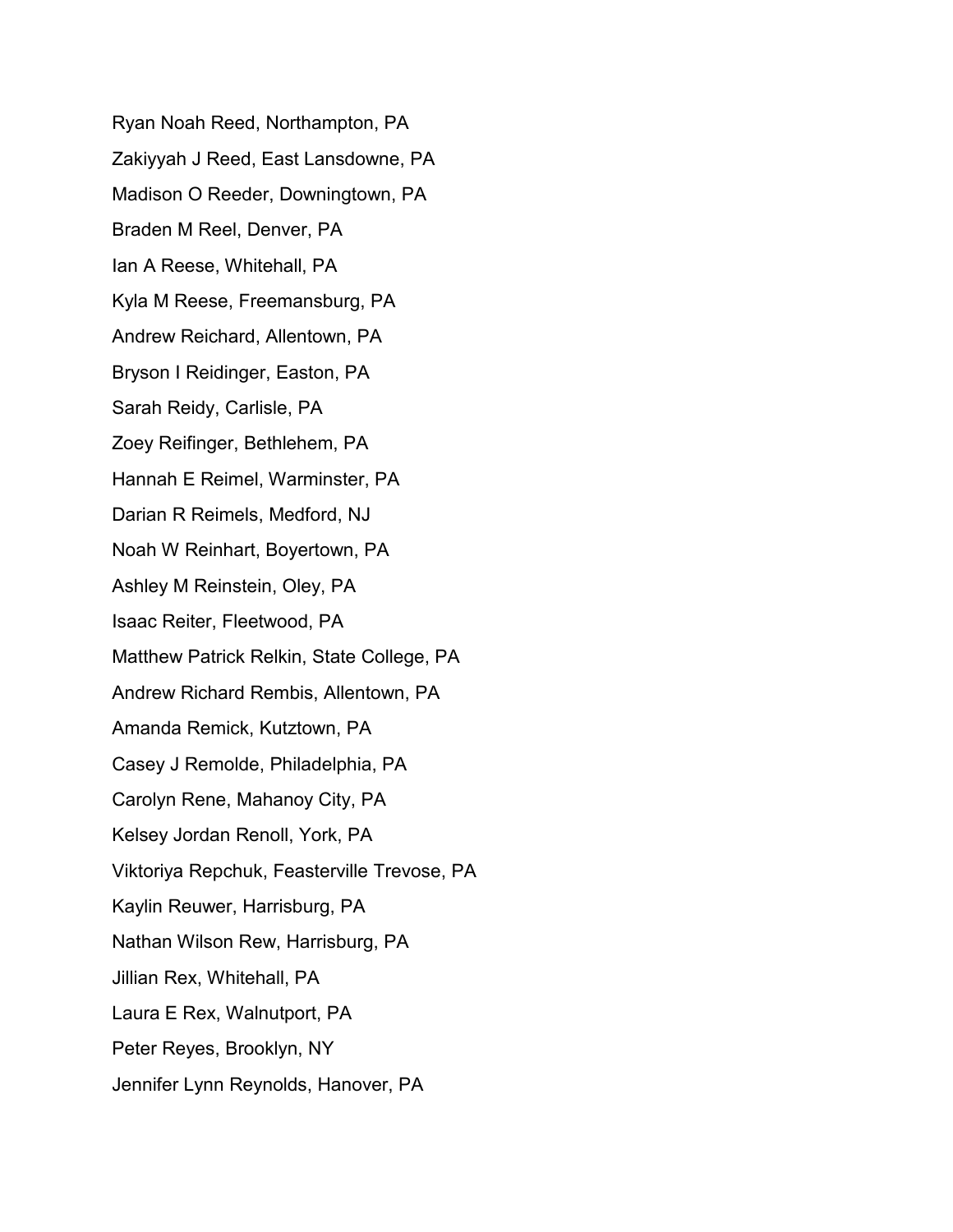Zachary G Reynolds, Lincoln University, PA Luke Edward Rheiner, Macungie, PA Austin Lee Rhoads, Richland, PA Kara Rhoads, Jonestown, PA Zoe K Rhodes-Elmy, Chesapeake City, MD Madison Rhyder, Coplay, PA Dominic Richard, Temple, PA Bailey E Richardson, Bensalem, PA Hannah Ricles, Bethlehem, PA Marlaina Ember Riegel, Germansville, PA Joseph S Riley, Harleysville, PA Olivia R Rinaldi, Wyoming, PA Zebulon R Rineer, Denver, PA Lillie E Risser, New Holland, PA Joshua Ristovski, Rochelle Park, NJ Isaiah Thomas Rivas, Bethlehem, PA Paulina Rivas, Nazareth, PA Emily A Rivell, Collingswood, NJ Andre G Rivera, Reading, PA Chastidy Danielle Rivera, Kutztown, PA Gisela Damaris Rivera, Sinking Spring, PA Idalmi V Rivera, Reading, PA Melina Rose Rivera, Pennsburg, PA Noreymi Nicole Rivera Camacho, Allentown, PA Rachel Nicole Rizzo, Manahawkin, NJ Ginger Marie Roberti, Easton, PA Nicholas James Roberts, Telford, PA Tia S Roberts, Philadelphia, PA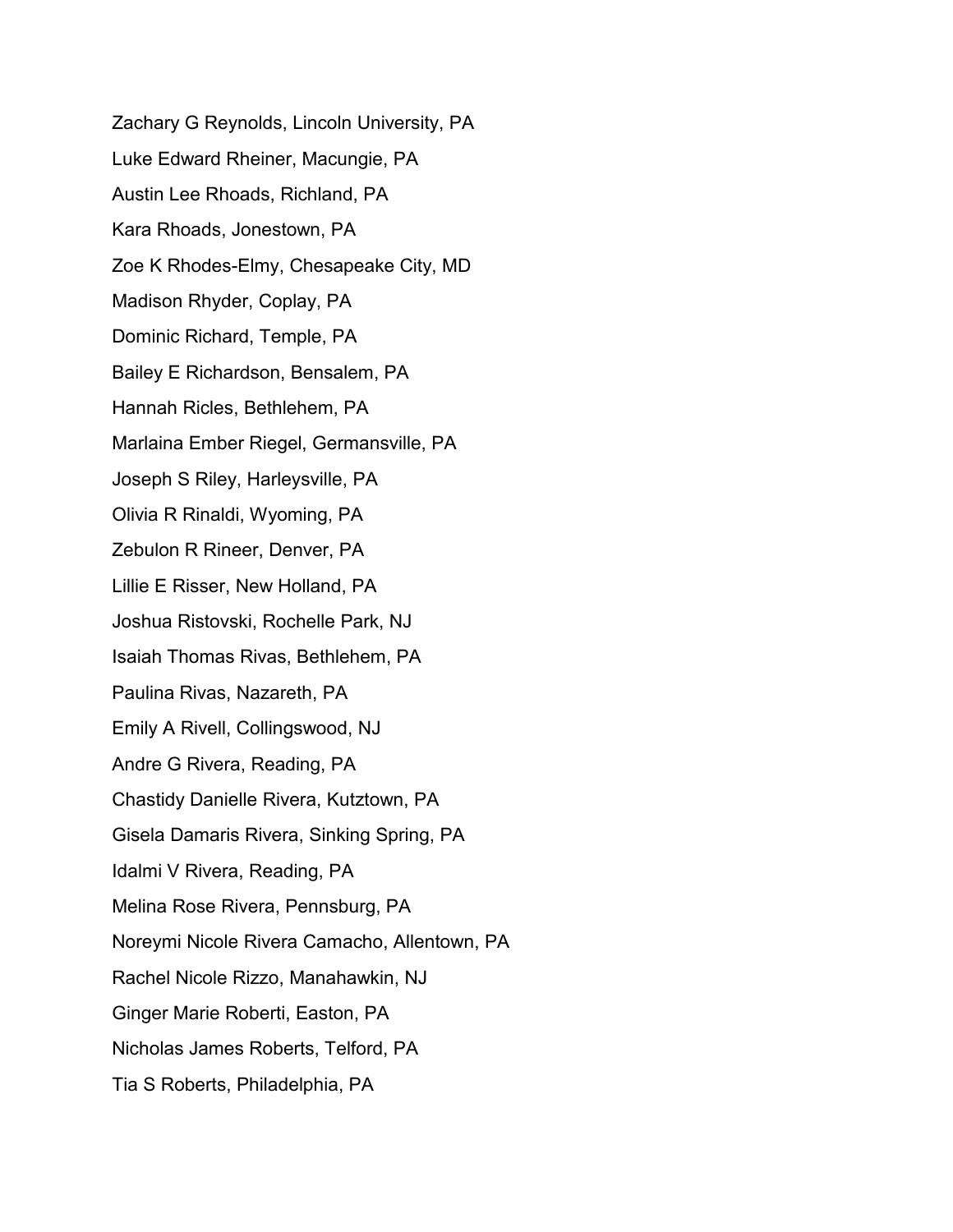Shannon M Robicheau, Easton, PA Anthony J Robinson, Gilbertsville, PA Jade A Robinson, King of Prussia, PA Khalis J Robinson, Philadelphia, PA Cole Mannix Roche, Quakertown, PA Hali N Rockstroh, Bethlehem, PA Alexa Mackenzie Rode, Brookhaven, PA David Rodgers, Wescosville, PA Jaclyn E Rodick, Stanhope, NJ Alejandro M Rodriguez, Allentown, PA Mariluz E Rodriguez, Drums, PA Zachary K Rogers, Red Bank, NJ Trenton Caine Rogers, Cincinnati, OH Charles W Rogers, York, PA Morgen A Rogers, Macungie, PA Gillian J Rogerson, Bath, PA Pierce Robert Rohrer, Annville, PA Maria Jose Rojas Tamez, Collegeville, PA Kiley Roland, Shoemakersville, PA Timothy Michael Rolls, Emmaus, PA Alexa Margaret Romanoskie, Kutztown, PA Alyssa M Romoho, Bernville, PA Adamaris A Rosado, Allentown, PA Judah Rose, Media, PA Julianna J Rose, Collegeville, PA Ryan Rose, Shillington, PA Mackenzie T Rosenberger, Jim Thorpe, PA Veronica Jane Rosenberger, Zionsville, PA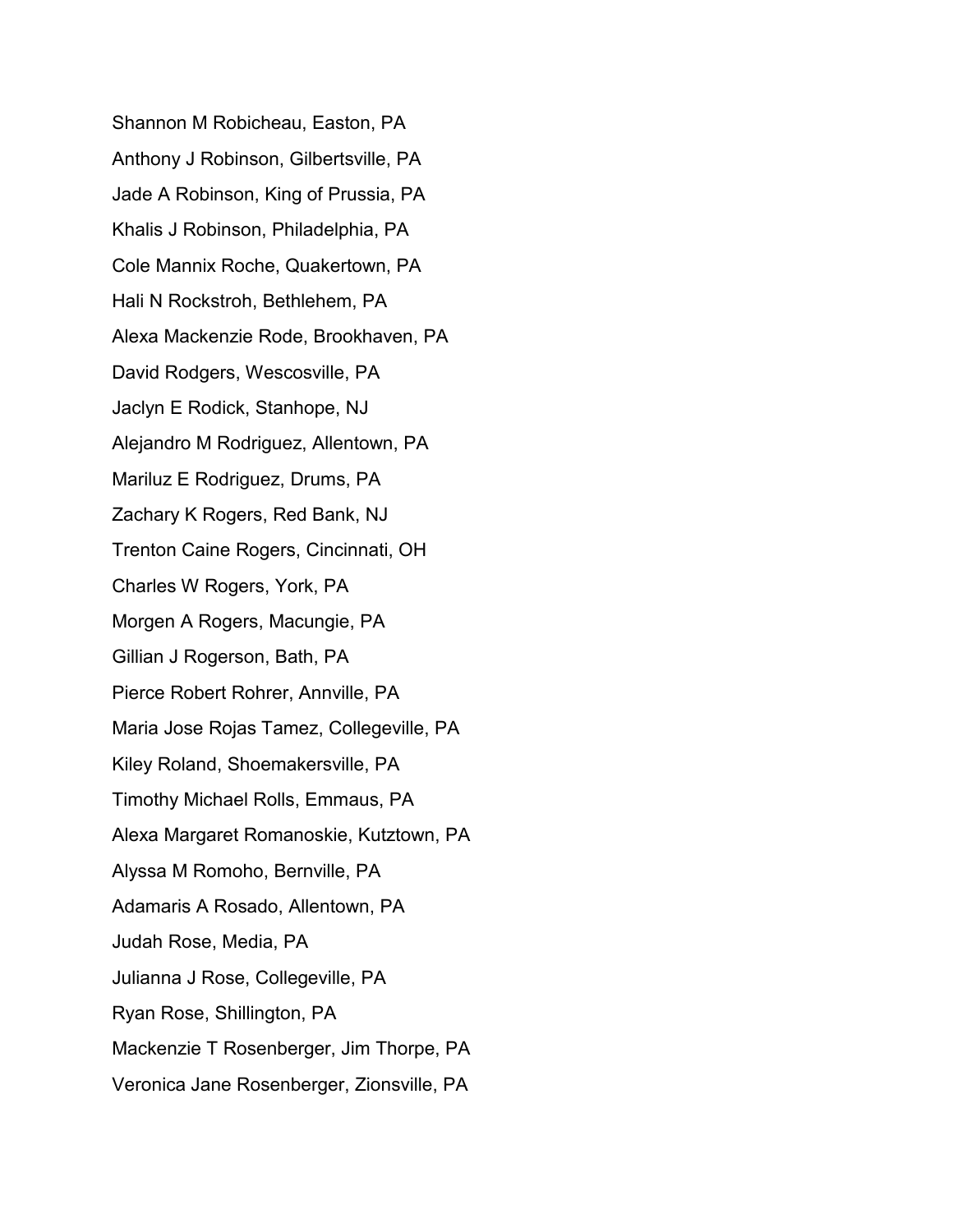Rebecca Ann Rosenblum, Holmdel, NJ Kerry M Ross, Levittown, PA Michael Angel Ross, Shoemakersville, PA Ramsi Shea Ross, Kutztown, PA Lea R Rossanese, Whitehall, PA Isabella Rossetti, Cherry Hill, NJ Brandon Roth, Ephrata, PA Megan J Roth, Gibsonia, PA William K. Roth, Fogelsville, PA Rachel Rothrock, Phillipsburg, NJ Tara L Rothrock, Phillipsburg, NJ Jenna Cheyenne Rothrock, Mertztown, PA Rebekah Anne Roux, Baldwinsville, NY Tyler M Row, Reading, PA Sage Rowley, Runnemede, NJ Michael William Rubinstein, Lebanon, PA Jennifer Rubio Florian, Santo Domingo, Dominican Republic Connor Scott Ruch, Tamaqua, PA Alyssa M Rufo, Mechanicsburg, PA Sole G Ruiz, Reading, PA Daniel C Rumsey, West Chester, PA Sydney Runkel, Stroudsburg, PA Olivia Lynn Runyon, Ringoes, NJ Erika N Russell, Jackson, NJ Alexa Danielle Russo, Branchburg, NJ Erica Marie Russo, Staten Island, NY Sabina Isabella Russo, Mechanicsburg, PA Alexis Ann Rute, Bethlehem, PA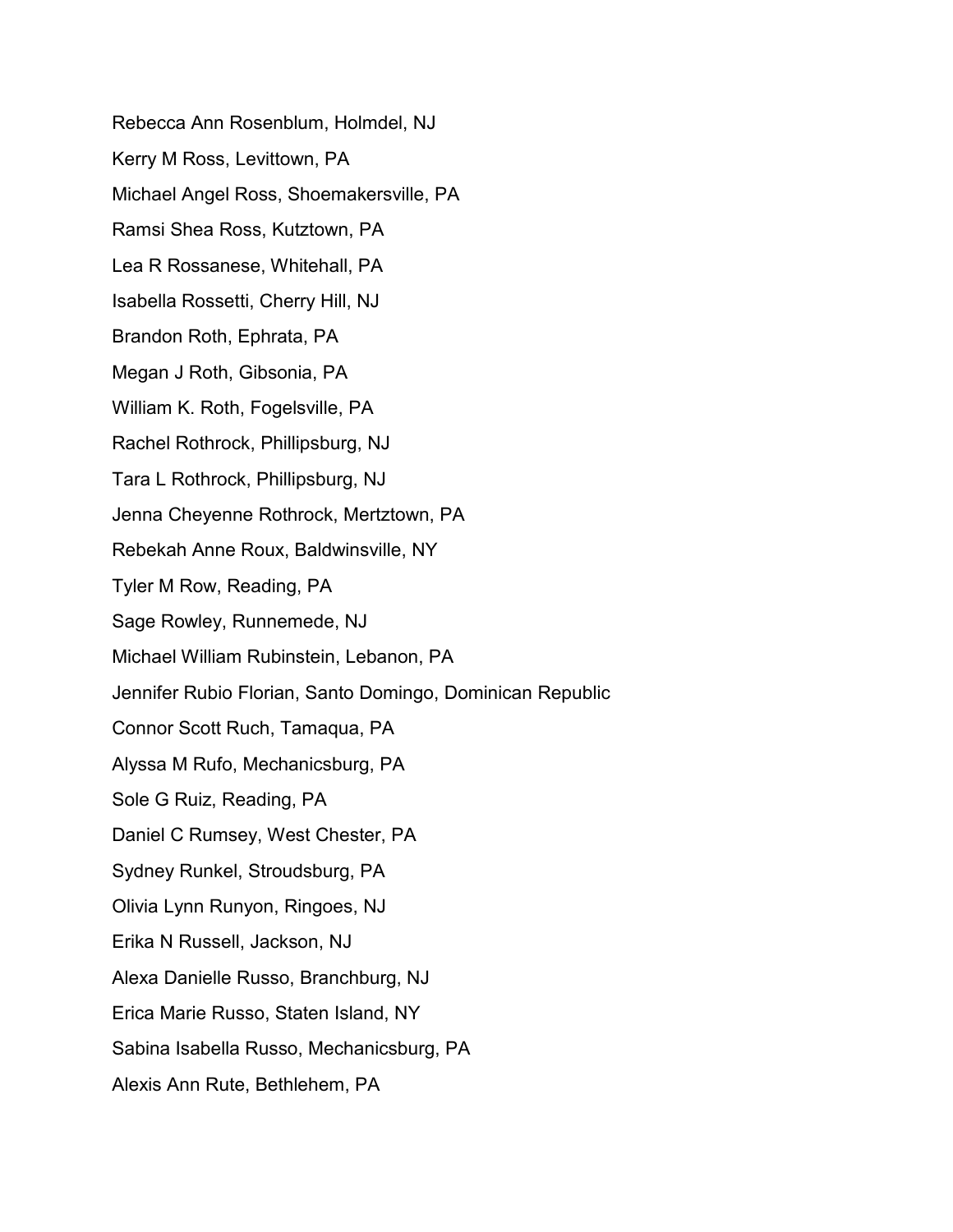Travis Cade Rutledge, Tyler Hill, PA Brenna Lynn Ryabin, Lansdale, PA Yumaira Saavedra-Mozo, Allentown, PA Remy Kade Sabol, Emmaus, PA Nazube Sabri, Breinigsville, PA Holly R Sagrestano, Lancaster, PA Rachel Nicole Saienni, West Grove, PA Zairea L Sailer, Reading, PA Alexis G Saladino, Selden, NY Nina A Sales, Bangor, PA Mounier Hisham Sallit, Orefield, PA Amanda D Salomon, Butler, NJ Krystal S Salter, Lehighton, PA Cayla M Samuel, Shamong, NJ Emily M Sanceciz, Hatboro, PA Nathan J Sanchez, Collegeville, PA John T Sandala, Export, PA Hannah Sanders, Lenhartsville, PA Ella Sandnes, New Cumberland, PA Samantha L Sands, Nazareth, PA Cheyenne Brooke Saner-Jones, Mohnton, PA Michael J Sangirardi, Quakertown, PA Sean M Santiago, Telford, PA Elline Reyes Santos, Slatedale, PA Evan Lee Santos, Blandon, PA Meghan R Sarge, Pine Grove, PA Charlotte O Saternos, Emmaus, PA Danielle L Satola, Fulton, MD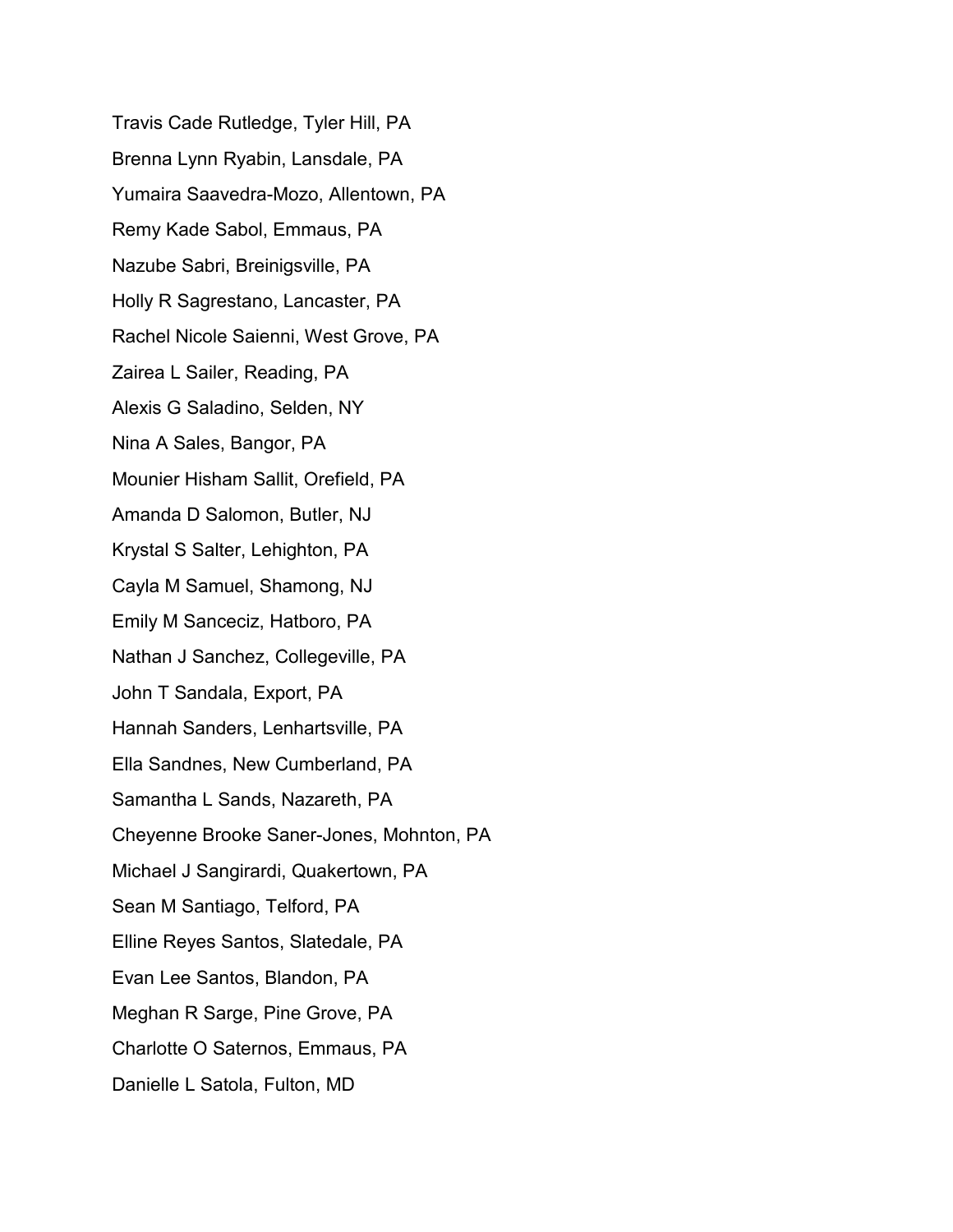Kathryn Valerie Sauers, Freeland, PA David George Saulino, Lansdale, PA Makiya Savage, Philadelphia, PA Rielie Linea Sawyer, Morgantown, PA Georgianna Saxon, Gilbertsville, PA Shayla Alexandra Marie Scallorn, Red Lion, PA Marc Robert Scambia, Westville, NJ Elizabeth L Scanlan, Mountain Top, PA Christopher Scarmack, Hermitage, PA Sarah R Schaefer, Coopersburg, PA Brandon Scott Schaeffer, Coplay, PA Jessica Schafer, Allentown, PA Stephanie L Schalki, Chester Springs, PA Alexis Schaner, Hamburg, PA Natalie M Schappell, Virginville, PA Annabella M Schatzman, Point Pleasant Boro, NJ Michael A Schiano Dicola, Hampton, NJ Emily Schikel, Gilbertsville, PA Madison Lynn Schlott, Reading, PA Zachary Robert Schmidt, Levittown, NY Mallory G Schmidt, Gilbertsville, PA Paige L Schmidt, Warminster, PA Ryan Christopher Schmidt, Whitehall, PA Kelly Ann Schneck, Lehighton, PA Jessica Schneider, Effort, PA Jonathan Schnitzer, Levittown, PA Ella Leigh Schnoor, Lititz, PA Allison Schoenly, Emmaus, PA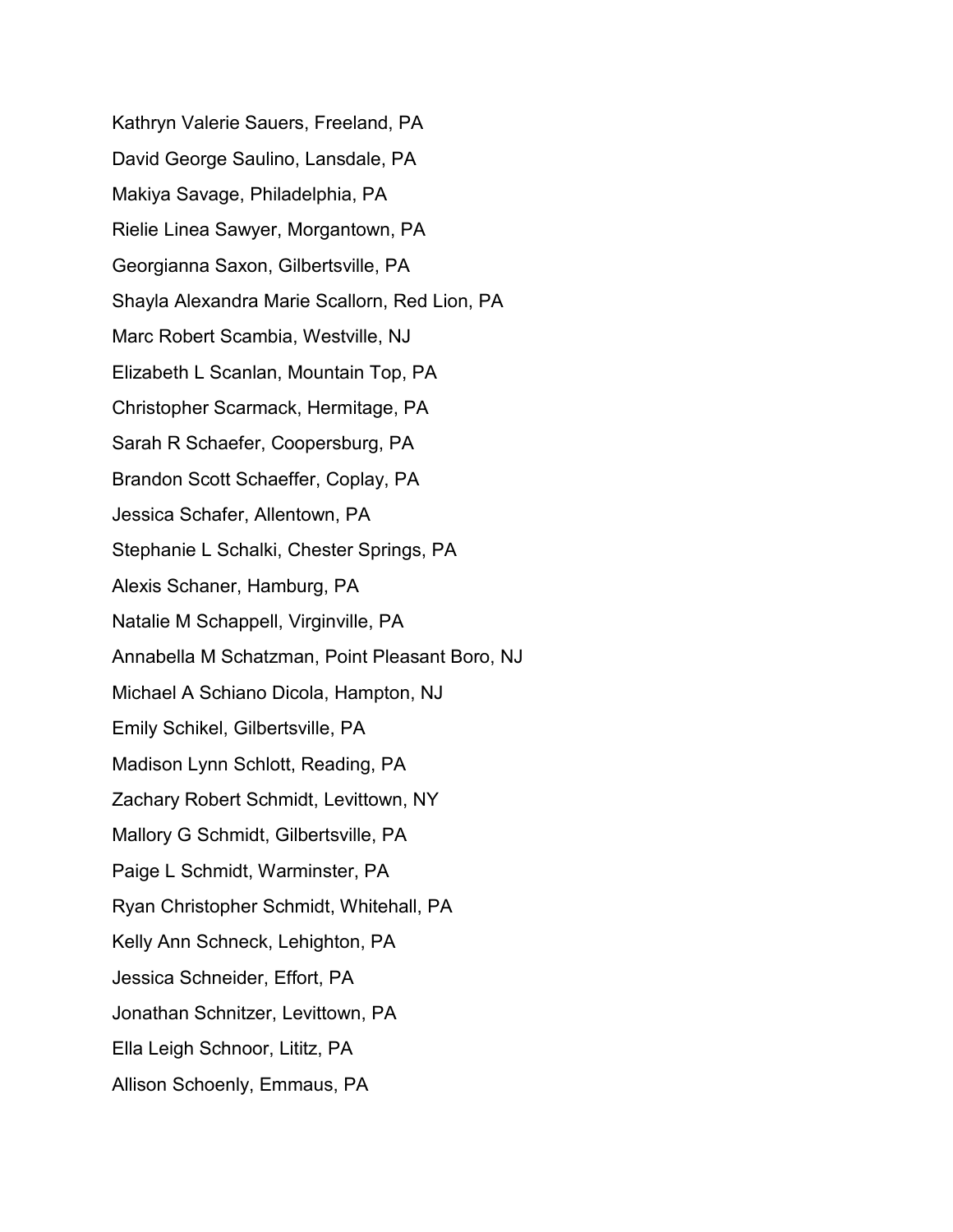Ian Schory, Slatington, PA Keaton Schott, Reinholds, PA David Matthew Schucker, Kempton, PA Madeline M Schuettler, Pottsville, PA Michael Schuler, Emmaus, PA Bridgette E Schultz, Bensalem, PA Cody Evan Schultz, East Greenville, PA Spencer S Schumacher, West Chester, PA William Paul Schumann, Southampton, NJ Rebecca Rose Schupp, Easton, PA Brianna Ashley Schwalm, Hatboro, PA Lucinda M Schware, Allentown, PA Audrey Anne Schwarz, Medford, NJ Rebecca Lee Schweitzer, Red Lion, PA Danielle Marie Schwesinger, Lyon Station, PA Olivia R Sciocchetti, Morton, PA Vincent Edward Sciortino, Mount Laurel, NJ Kelly A Scipione, Warminster, PA Katelyn Scott, Goshen, NY Daniel John Scott, Coopersburg, PA Stephen John Scubelek, Gouldsboro, PA Jeffrey Seaman, Reading, PA Zachary M Searfoss, Jim Thorpe, PA Christine A Searle, Avondale, PA Victoria E Seery, Bethlehem, PA Cory R Seese, Macungie, PA Sarah E Seibel, Leesport, PA Jocelyn Taylor Seidt, Sinking Spring, PA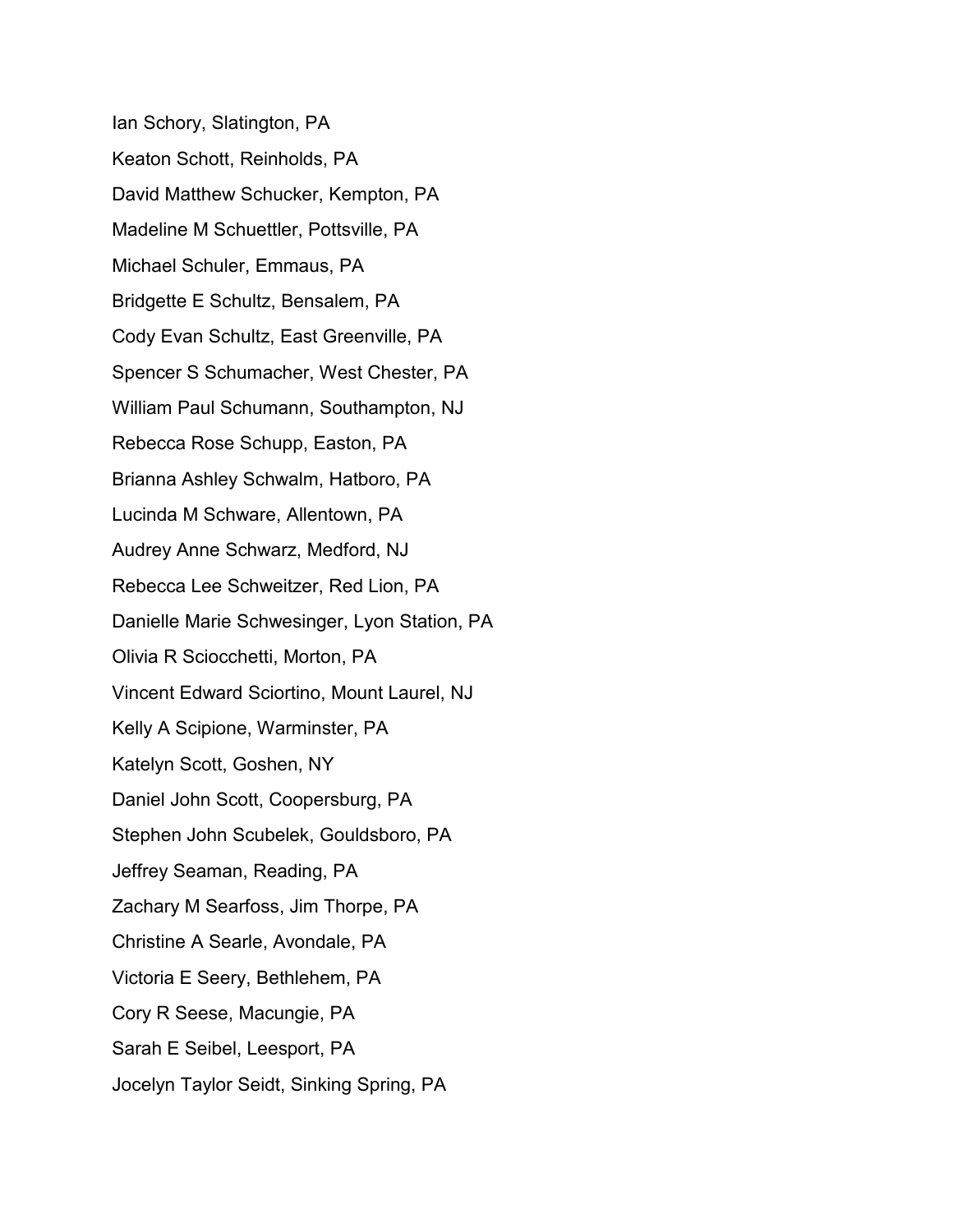Sarah E Sekerak, Breinigsville, PA Maria Selitto, Easton, PA Avery Semler, Orefield, PA Aristides Sepulveda, East Stroudsburg, PA Tyler J Serafini, Newburgh, NY Rachel Katherine Serfass, Lehighton, PA Zachary J Setcer, Easton, PA Sarah Elizabeth Sewilo, Schnecksville, PA Arianna T Shade, Bethlehem, PA Alise M Shadle, Shenandoah, PA Allison L Shannen, Quakertown, PA Stephanie Elizabeth Shara, Allentown, PA Maya Rae Sharma, Collegeville, PA Nicole Shaylor, Reading, PA Hailey Sheak, Wind Gap, PA Raven Shellman, Kutztown, PA Mackenzie Shephard, Allentown, PA Bethany Rose Sherman, Harrisburg, PA Kayla D Sherry, Tamaqua, PA Ashley Shevlin, Bushkill, PA Erin Sarah Shifflet, Elizabethtown, PA Brooke Shiflet, Royersford, PA Evan Shimkanon, Breinigsville, PA Nathan J Shin, Lansdale, PA Benjamin E Shively-Ertas, Bethlehem, PA Kelli A Shivers, East Stroudsburg, PA Samuel James Shoaff, Kutztown, PA Elizabeth A Shoch, Hamburg, PA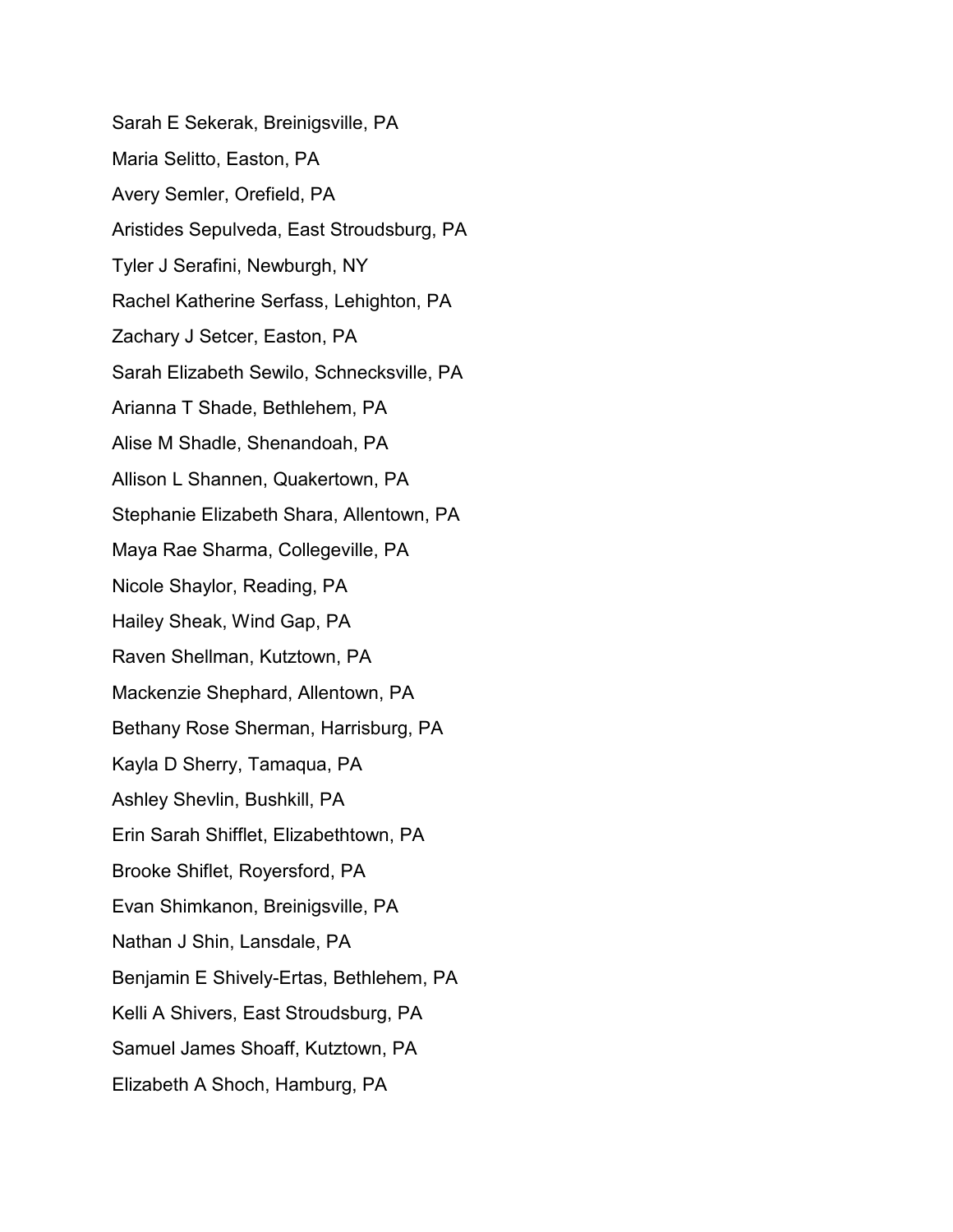Nicholas James Shoemaker, Breinigsville, PA Seth J Shoemaker, Elizabethtown, PA Amber Fay Shook, Catasauqua, PA Michaela L Shorter, Lancaster, PA John Shortino, Hillsborough, NJ Kiera Nicole Showalter, Sinking Spring, PA Thomas A Shrawder, Kutztown, PA Tyler I Shull, Manheim, PA Erika L Shuman, Minersville, PA Michael T Siderio, Levittown, PA Sarah Rose Siegel, Orefield, PA Kylee M Sierer, Camp Hill, PA Adam J Sikoski, Gilford, NH Giuliana R Simmens, Princeton Junction, NJ Ashley Marie Simmons, Temple, PA Joao Pedro E G Simoes, Kutztown, PA Kaitlyn Anne Simon, Stewartsville, NJ Christian Simon, Philadelphia, PA James Simpson, Oreland, PA Jessica Simpson, Allentown, PA Shannon Alexa Simpson, Stroudsburg, PA Sukhtaj Singh, Sinking Spring, PA Cole Nathaniel Single, Elizabethtown, PA Luke Sisco, Levittown, PA Charles D Sisler, Oxford, PA Alicia N Skinner, Warminster, PA Mary Theresa Skoronski, Mertztown, PA Thomas Gregory Skoronski, Mertztown, PA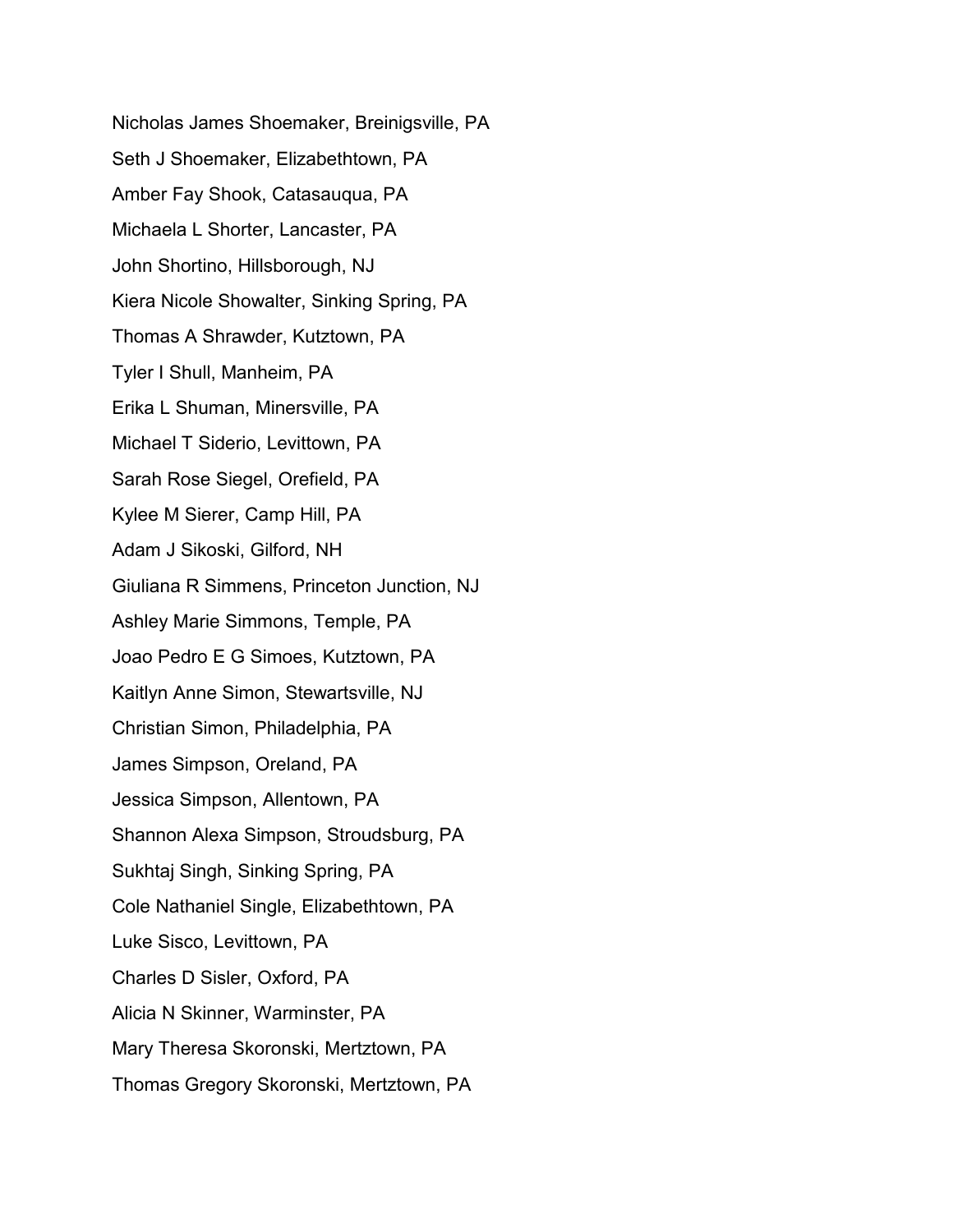Jake M Skrocki, Royersford, PA Jessica R Skuraton, Monroe Twp, NJ Darion Slabinski, Slatington, PA Emily Elizabeth Slane, Whitehall, PA Kelly E Slattery, Douglassville, PA Alexander Slaw, Lehighton, PA Shane Austin Slivinski, Holland, PA Kayla Jean Sloan, Abbottstown, PA Hannah M Slye, Morgantown, PA Leah Ann Smaha, Andover, NJ Taylor Sharlet Small, Poughkeepsie, NY Luca M Smalley, Richboro, PA Abigail R Smaltz, Denver, PA Steven Jacob Smeykal, Collegeville, PA Seamus Joseph Smith, Wilmington, DE Jessica M Smith, Washington, NJ Alexander Francis Smith, Philadelphia, PA Alexis Nicole Smith, Dauphin, PA Courtney Lyn Smith, Mohrsville, PA Courtney Paige Smith, Bangor, PA Emma Smith, Reading, PA Emma Pearl Smith, Martinsburg, PA Jacob J Smith, Boyertown, PA Jaison Smith, Schwenksville, PA Jessica Lynn Smith, Hellertown, PA Joshua Dean Smith, Mertztown, PA Kailey Nicole Smith, Bangor, PA Katelyn M Smith, Kutztown, PA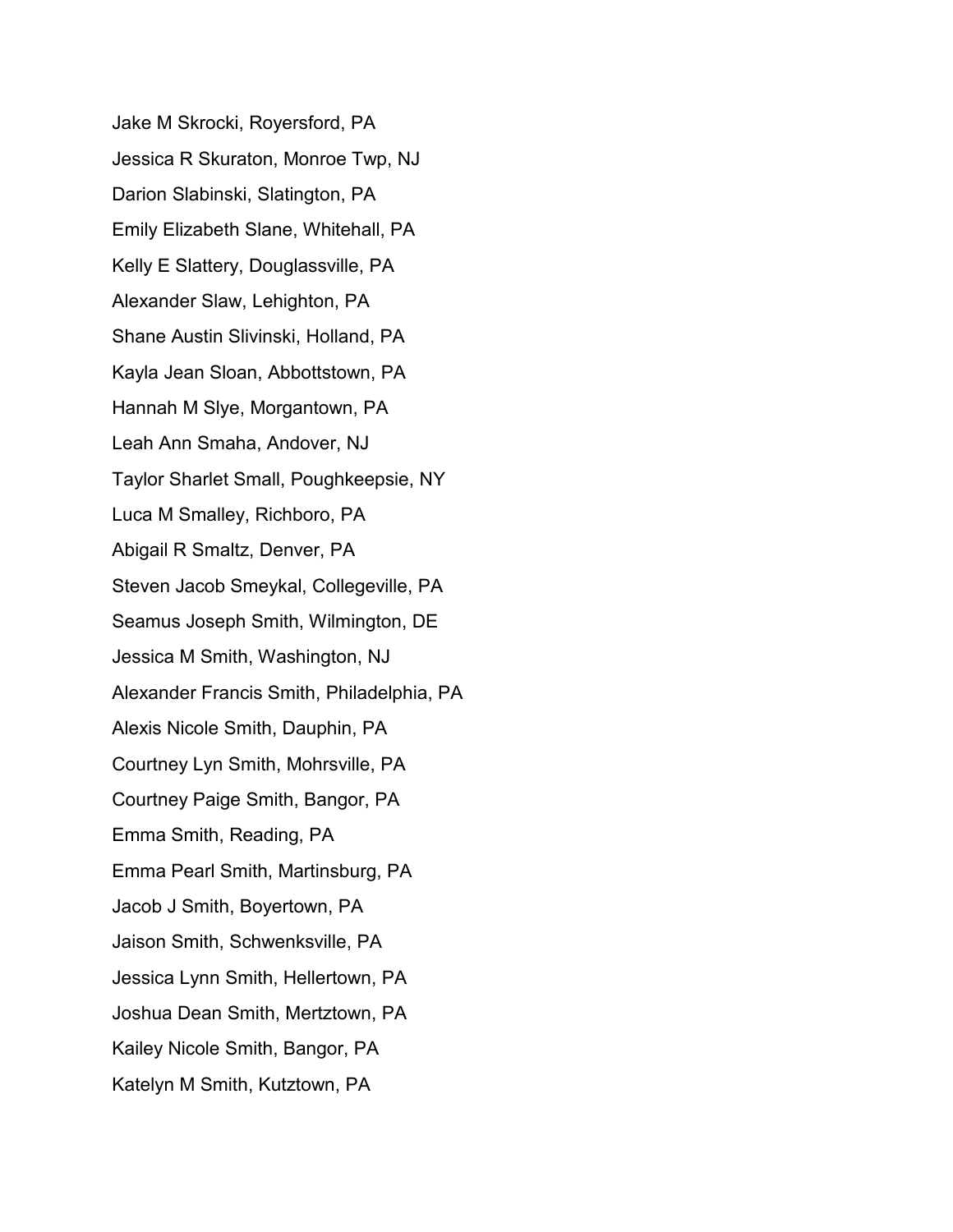Kelsey A Smith, Plains, PA Libby Jane Smith, Lehighton, PA Madison P Smith, Souderton, PA Miya Ann Smith, Fleetwood, PA Paula Eliza Smith, Nazareth, PA Rachel L Smith, Mertztown, PA Rebekah M Smith, Reading Station, PA Robin Grace Smith, Washington Crossing, PA Rylie M Smith, East Greenville, PA Samantha G Smith, Alburtis, PA Trevor R Smith, Schuylkill Haven, PA Tyler Joseph Smith, Royersford, PA Victoria Rose Smith, Folsom, PA Vivian Leigh Smith, Nazareth, PA William A Smith, Catasauqua, PA Isaiah Smola, Pottstown, PA Sarah A Smolenak, Feasterville Trevose, PA Emily R Smolinsky, Hazleton, PA Lindsay A Smyth, Landenberg, PA Lauren Nicole Snell, Spring Grove, PA Brianna Lydia Snyder, Allentown, PA Gavin Joseph Snyder, Schnecksville, PA Hannah Dayne Snyder, Carlisle, PA Jacob J Snyder, Allentown, PA Mackenzie C Snyder, Allentown, PA Madalyn A Snyder, Sunbury, PA Shannon Colleen Soares, Collegeville, PA Kelcey Paige Sokol, Whitehall, PA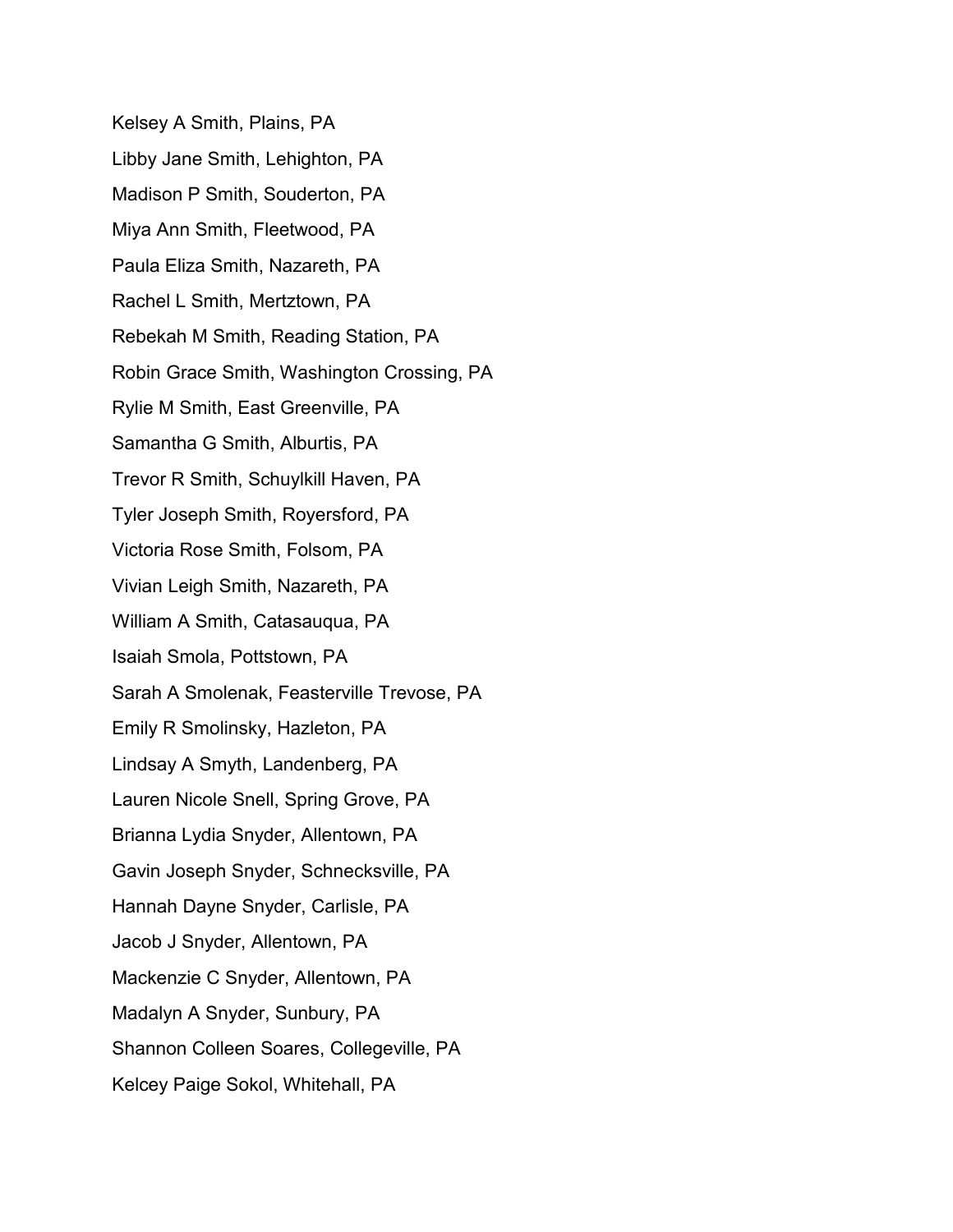Kay Susan Solderitch, Whitehall, PA Joely Melinda Solovei, Phillipsburg, NJ Kira Mikaela Solt, Hillsborough, NJ Justin Solt, Germansville, PA Kevin Daniel Somdat, Bethlehem, PA Abigail J Sommer, Macungie, PA Quinn D Sommer, Macungie, PA Emeli Diana Sosa, Harrisburg, PA Kenneth D Soto Vera, Reading, PA Amanda E Spaar, Pottstown, PA Trevor D Spaide, Germansville, PA Victoria G Spaide, Germansville, PA Alexander D Spangler, Bellefonte, PA Tiffany J Spangler, York, PA Kiera M Spann, West Lawn, PA Robin Spector, Northfield, NJ Rachel R Speranza, Etters, PA Nicolette Sperczak, Marlboro, NJ Sabrina M Spicer, Gilbertsville, PA Alexa Quinn Spilis, Tabernacle, NJ Michael Andrew Spitz, Owings Mills, MD Stephen L Sponenburg, Saint Clair, PA Claire Sprang, North Wales, PA Aaron L Springer, Nassau, New Providence, Bahamas Sierra Carol Sprouse, Lebanon, PA Cameron St.James, Montgomery, PA Nicole Lauren Stabile, Blakeslee, PA Andrew R Stackhouse, Bethlehem, PA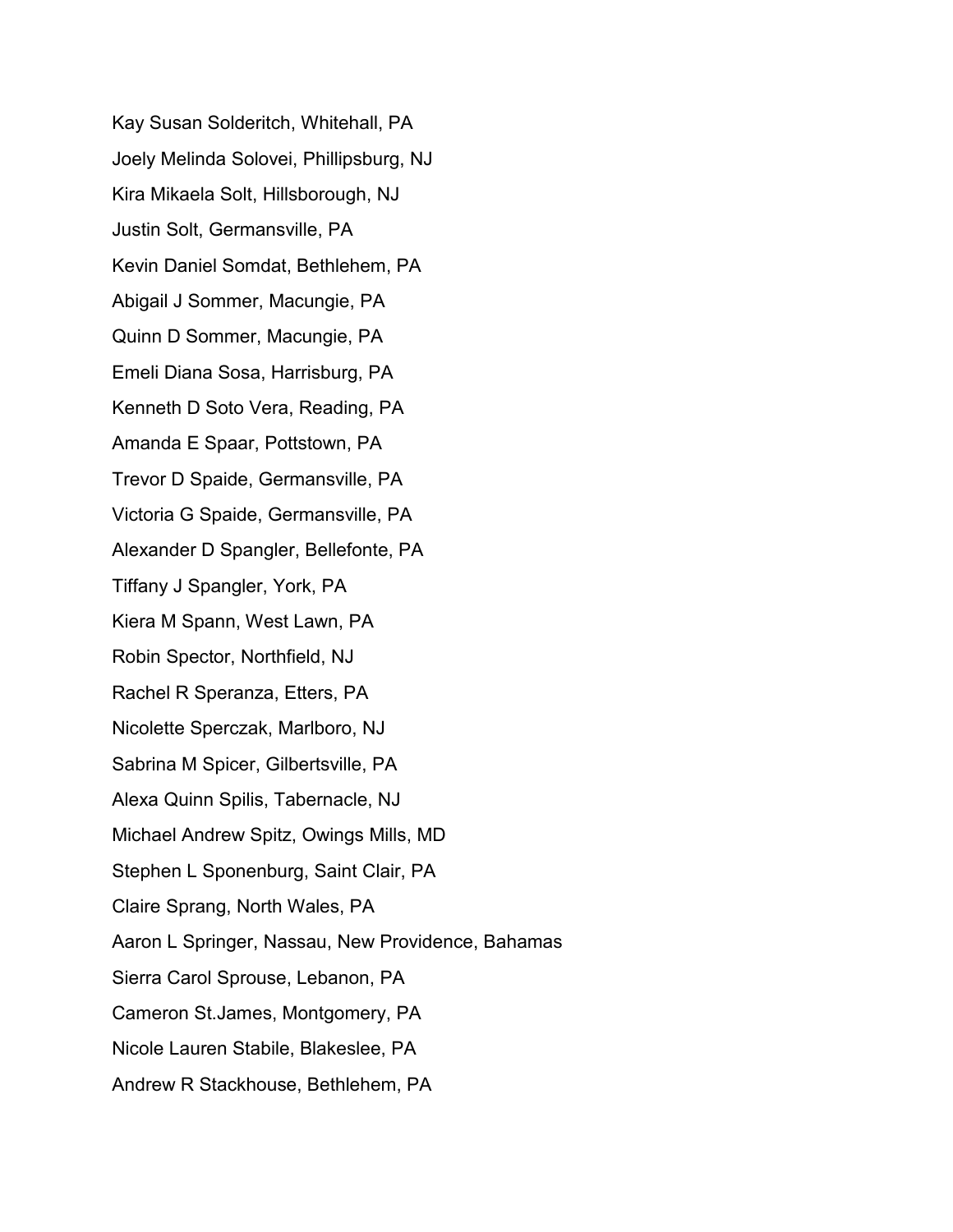Vanessa N/A Stack-Smith, Reading, PA Lauren Nicole Stanchick, Danville, PA Branden Michael Stanley, Atglen, PA Madison Lynn Stanton, Duryea, PA Ryan Stark, Bethlehem, PA Julia Anne Stasis, Havertown, PA Taryn Stauffer, Kutztown, PA Ben T Steele, Warminster, PA Sophia M Stefanowski, Warminster, PA Sarah Michelle Stehlik, Middletown, NY Mindy Jena-Lantz Steiger, Augusta, NJ Catherine Stephany, Pennsburg, PA Ketanya Stephens, Philadelphia, PA Ryan B Sternberg, Easton, PA Jamie Lynn Sterner, Muncy, PA Madison Anne Stettler, Schnecksville, PA Abigail O Steveline, Clifton Heights, PA Daniel Glenn Stevens, Bethlehem, PA Valerie L Stevenson, Upper Chichester, PA Conor Robert Steward, Blandon, PA Nina A Stewart-Thomas, Reading, PA Allecia Marie Stiles, Coatesville, PA Joslyn N Stoltz, Levittown, PA Allen F Stork, Boyertown, PA Olivia Kincaid Storms, Upper Chichester, PA Davis Robert Stoudt, Fleetwood, PA Deena Stoudt, Macungie, PA Emily L Stough, Coopersburg, PA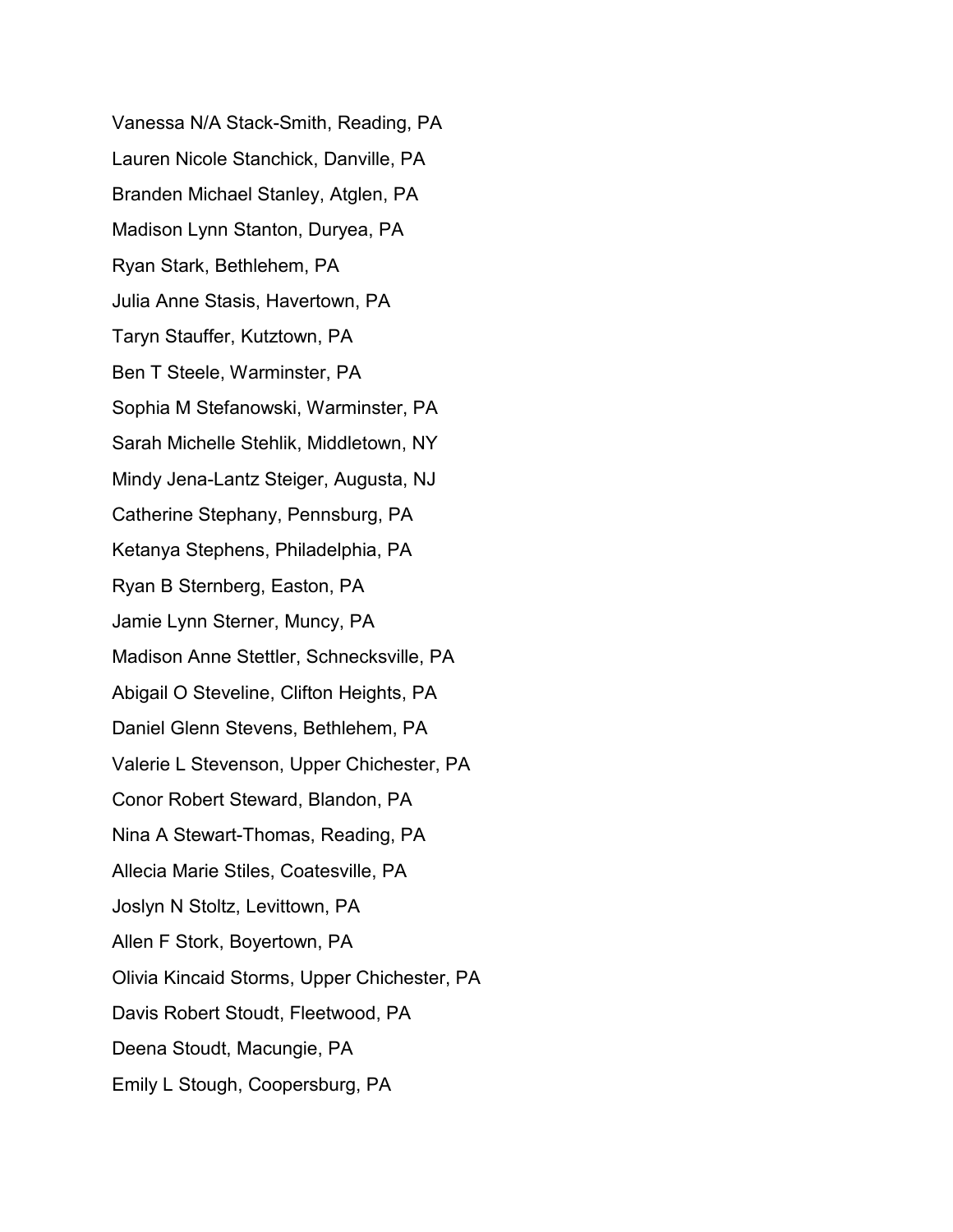Melissa P Stough, Coopersburg, PA Isabella Diana Stoughton, Jamison, PA Kevin C Stover, Chambersburg, PA Joseph M Strain, Reading, PA Amy Barbara Stratton, Phillipsburg, NJ Lori Stratton, Stratford, NJ Leigha Stratton, Sinking Spring, PA Morghan E Straub, Scranton, PA Maggie Ann Strawoet, Mercersburg, PA Emma M Streb, Mount Wolf, PA Julia Ann Stricker, Mohrsville, PA Savanna L Stricker, Mohrsville, PA Chris John Strohmeyer, Doylestown, PA Auxillian L Stroia, Hazle Township, PA Peter Jeffrey Strong, Breinigsville, PA Stephanie Stronsick, Mertztown, PA Alexus Leigh Strunk, Royersford, PA Katrina Elizabeth Stump, Birdsboro, PA Corrinne Anna Stumpf, Bethlehem, PA Adelynd M Styer, Palm, PA Rachel J Suchy, Horsham, PA Cassandra Miao Sucoloski, Pottstown, PA Ava J Sulkowski, Chester Springs, PA Matilda M Sullivan, St Petersburg, FL Taylor Angelina Sultan, Nazareth, PA Jonathan D Summers, Flint, MI Taylor Alexandra Swartley, Sellersville, PA Sianna G Swavely, Boyertown, PA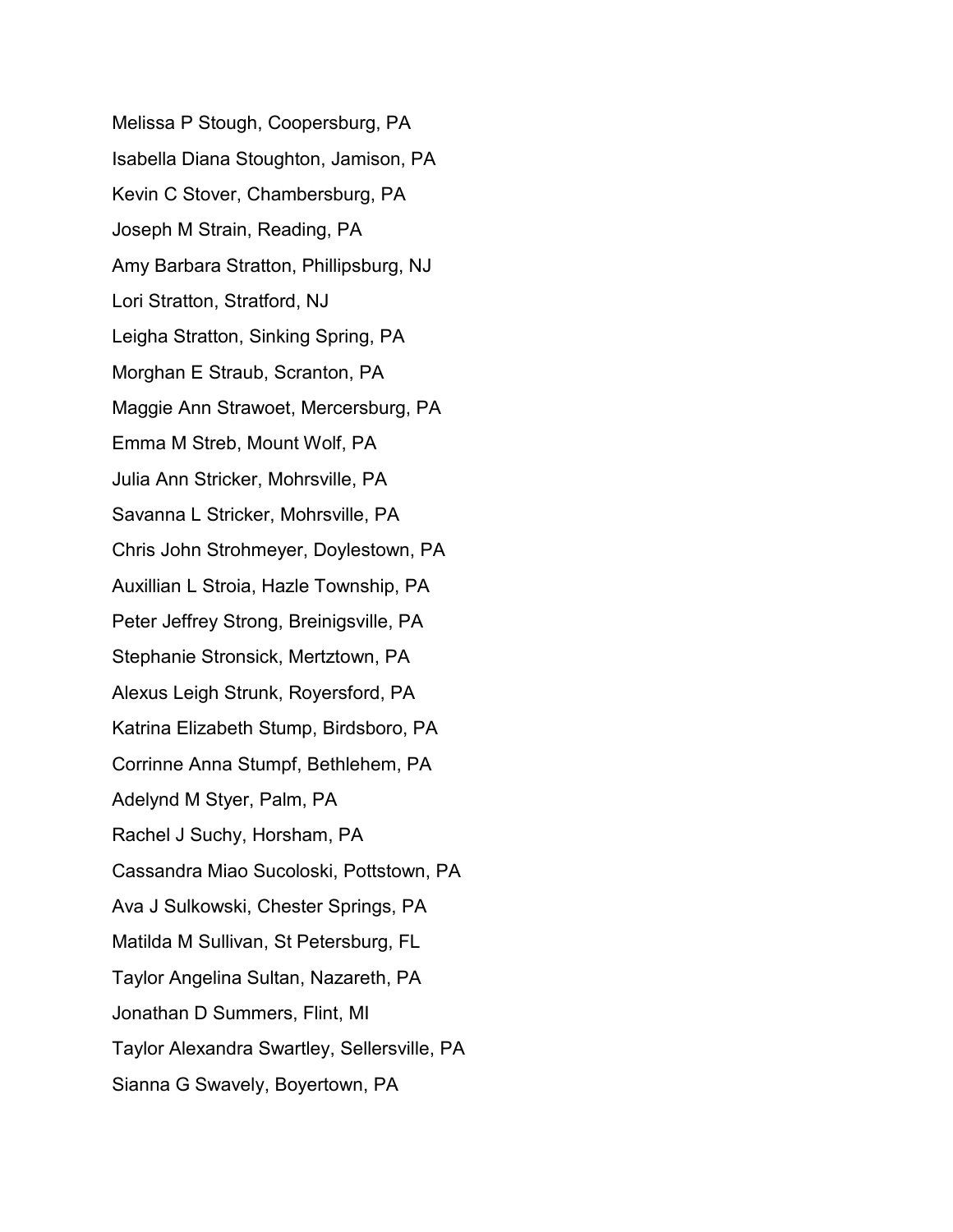Jade Lauren Sweetwood, Birdsboro, PA Sara M Sweitzer, New Tripoli, PA Breanna Adalia Sylvester, Blakeslee, PA Jessica R Symes, Wilmington, DE Madison L Szczecina, Orwigsburg, PA Jakub M Szemiako, Bethlehem, PA Lauren Marie Szuter, Nazareth, PA Fatoumata O Tall, Sinking Spring, PA Gina M Tallarico, Orefield, PA Alexandra Lynn Tama, Towanda, PA Luke A Tama, Towanda, PA Ashley Marie Tammany, Pottstown, PA Melissa Karen Taranto, Wayne, NJ Laura Taschner, Newark, DE Kaila Ann Taylor, New Freedom, PA Daniel Tecce, Jamison, PA Johan Tejada, Reading, PA Jada Tejeda, Allentown, PA Aemireen N Tenebro, Lebanon, PA Edgar Tenorio, Reading, PA Katelyn N Terplan, Allentown, PA Megan Marie Tewksbury, Meshoppen, PA Jeffrey Colin Tews, Albrightsville, PA Paola Eunice Texidor, Reading, PA Kelsey K Thayer, Bechtelsville, PA Sarah M Thayres, Harleysville, PA Haley Thiel, Williamstown, NJ Neil Thomas, Carlisle, PA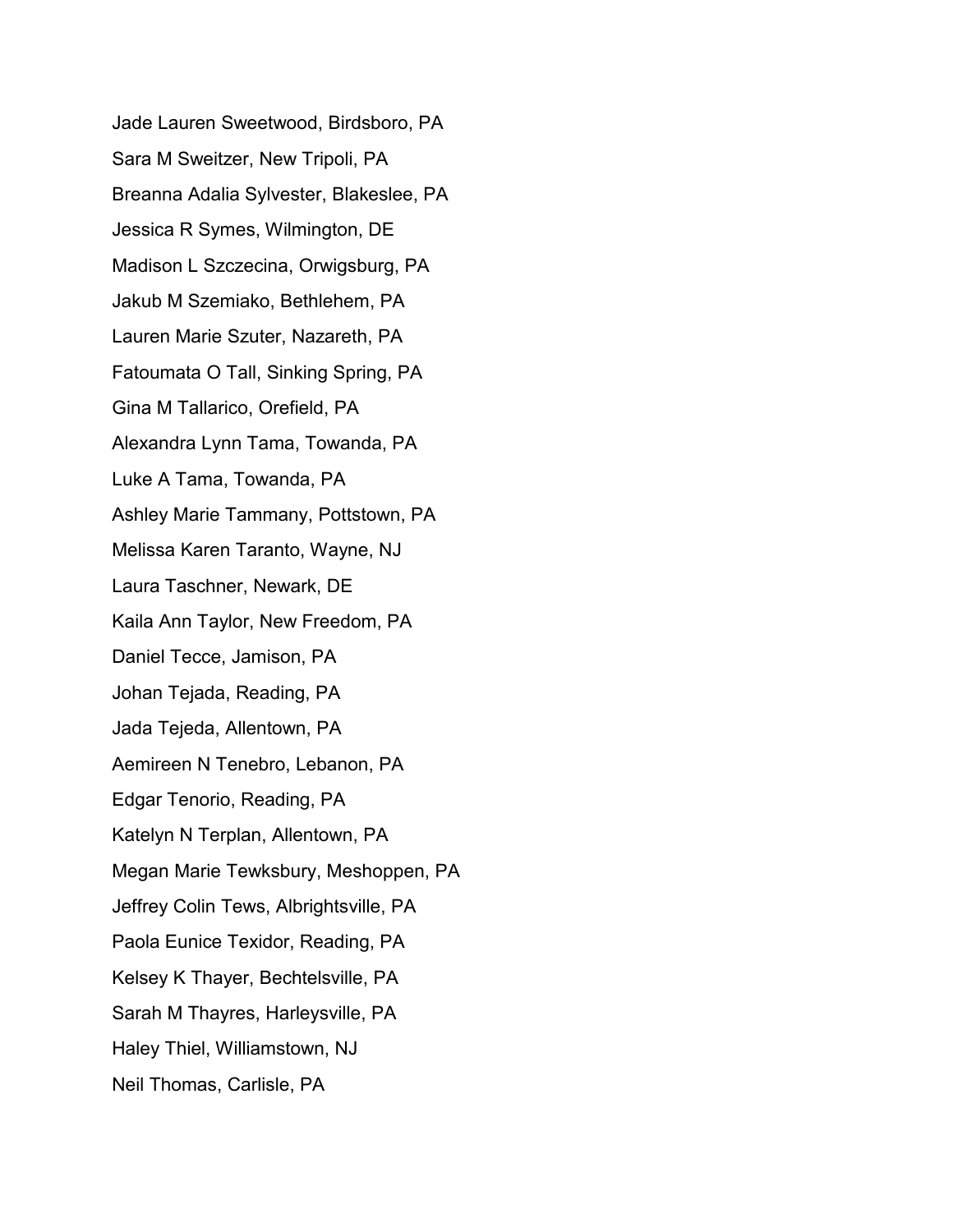Serra Kaylin Thomason, Slatington, PA Alicia Thompson, Willow Grove, PA Casey L Thompson, Warminster, PA Julie Brianna Thompson, Essington, PA Ryann Thomson, Allentown, PA Darrel Brian Timmerman, Warrington, PA Joseph Robert Tiwold, Northampton, PA Moises David Tlatenchi, Wilkes Barre, PA Sydnie Mae Tobias, Jonestown, PA Jesse Alma Grace Todero, Pine Grove, PA Lyndon Emmanuel Toe, Philadelphia, PA Decontee F Togba, Downingtown, PA Caitlyn C Tomaro, Bath, PA Elyssa Marie Tomczyk, Plainville, CT Penelope Anne Tooks, Harrisburg, PA Dominic F Toriello, Morton, PA Sophia Leona Tornay, Oreland, PA Kylie Anne Torrens, Pottstown, PA Alberto J Torres, Reading, PA Bethsaida Torres, Reading, PA Julivette Torres, Lancaster, PA Marleny Torres, Lancaster, PA Haley E Toth, Kresgeville, PA Kailye E Towner, Susquehanna, PA Samantha L Trafford, Jamison, PA Bridget M Tramontana, Havre De Grace, MD Huong Vu Ngoc Tran, Kutztown, PA Kiet T Tran, Sinking Spring, PA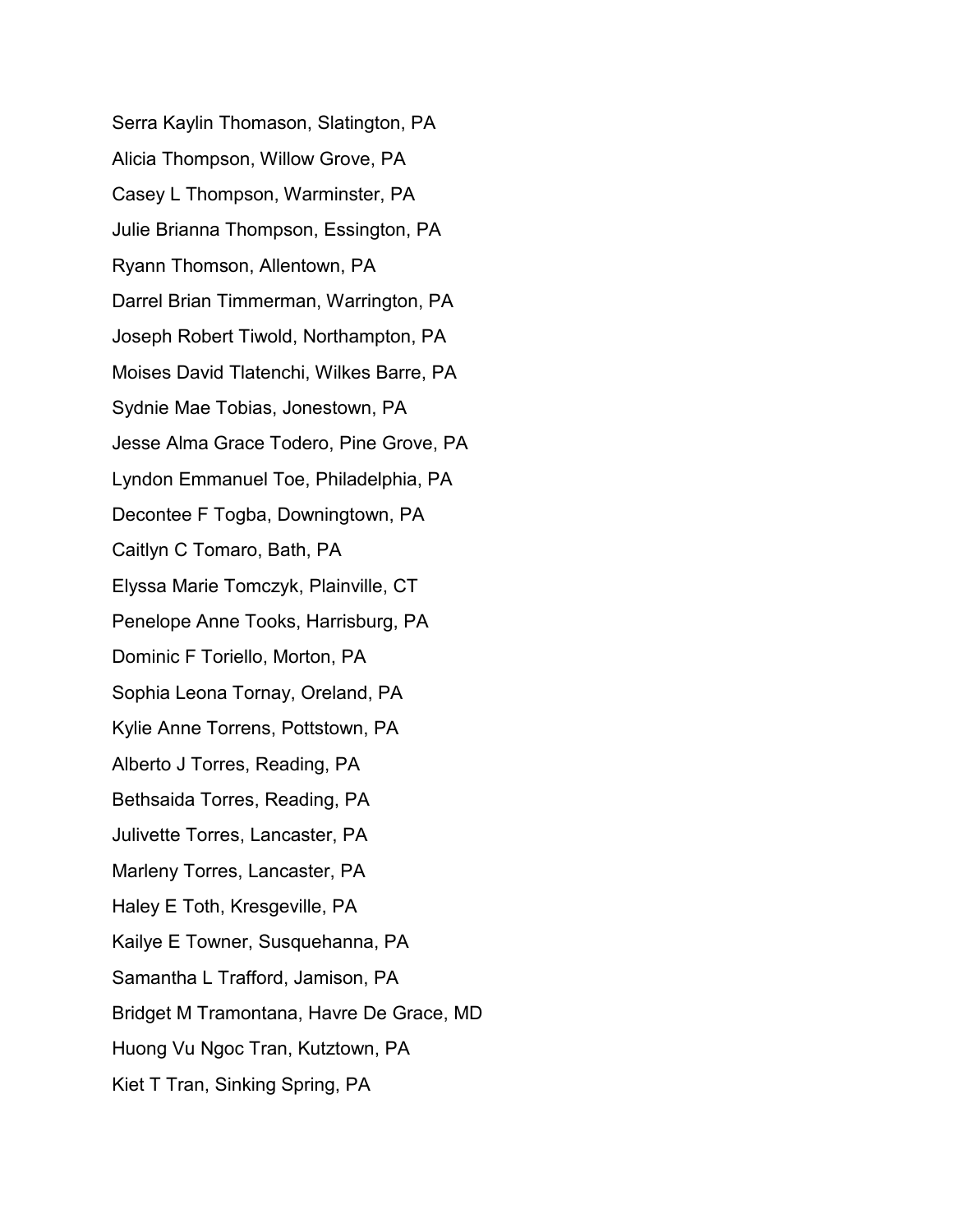Ty Travaglia, Leechburg, PA Patrick M Travis, White Mills, PA Shani E Trebatoski, York, PA Zachary Charles Trexler, Allentown, PA Jaclyn S Triefler, West Caldwell, NJ Aubrey Elizabeth Trout, Fleetwood, PA Victoria Trout, Pottstown, PA Aviv Nechama Tumbleson, Kutztown, PA Carson Turco, Massapequa, NY Tiffani S Turk, Philadelphia, PA Lailani Jeannine Tyler, Reading, PA Micah A Ulicny, Valley View, PA Melissa Ann Ulrich, Harrisburg, PA Zachary Ulsh, Tower City, PA Alicia N Underkoffler, Elizabethtown, PA Alexia K Unger, Slatington, PA Katie Rochelle Urban, Downingtown, PA Diana Valdivia, Easton, PA Julia E Valentino, Woolwich Twp, NJ Nicolette B Vallaster, Jackson, NJ Martin D Valle, Sinking Spring, PA Alexa Reese Van Doren, Mullica Hill, NJ Alexis Laryne Vanmeter, Carlisle, PA Carrie Anne Vannorden, Macungie, PA Dorothea Savvas Vardaxis, Macungie, PA Tyler M Vasaturo, Folsom, PA Karlee Vaverchak, Jermyn, PA Tori L Velas, Perkasie, PA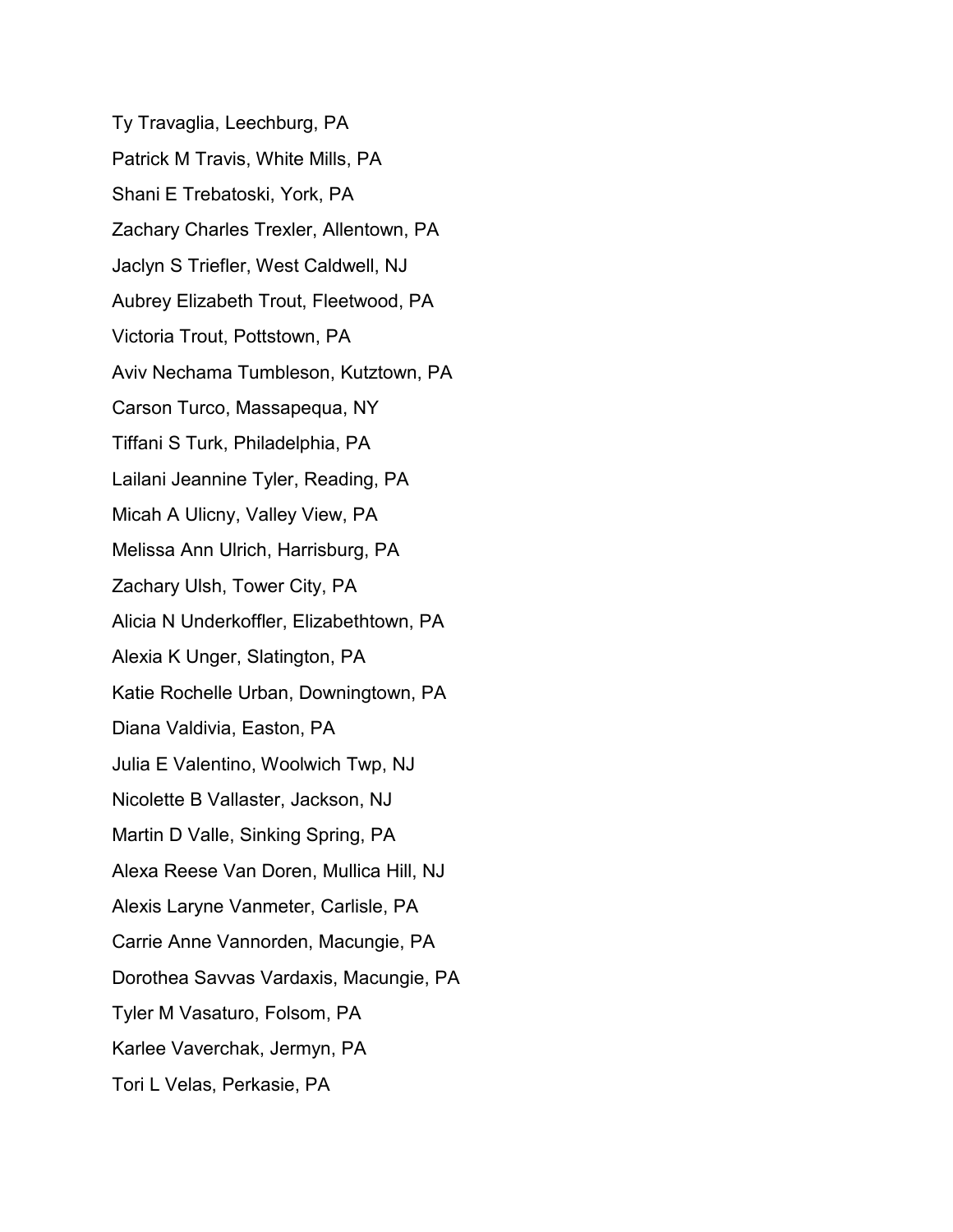Jordan Marie Velez, Freemansburg, PA Alexa Wilson Veres, Robbinsville, NJ Gina Marie Vergantino, Bensalem, PA Amanda Verna, Allentown, PA Sarah Catherine Vertucci, Hamburg, PA Ibeth M Villa-Tamay, Reading, PA Alyssa Nichole Vitali, Philadelphia, PA Jesenia A Vizcaino, Bushkill, PA Owen W Volkerijk, Medford, NJ Earl H Volz, Philadelphia, PA Jessica Lee Voorhees, Allentown, PA Thong Tien Vu, Macungie, PA Montana A Wagner, Royersford, PA Meghan E Wald, Morris Plains, NJ Amanda C Walker, Warminster, PA Hannah Walker, Kutztown, PA Jacob W Walker, Kutztown, PA Nevada K Walker, Camp Hill, PA Jenny R Wallace, Johnstown, PA Christopher Robert Waller, Whitehall, PA Erika M Walter, Langhorne, PA Reiley J Walther, Kutztown, PA Rebecca Waltman, Quarryville, PA Brandon Robert Wambold, Barto, PA Cassidy J Wampole, New Tripoli, PA Caleb D Wanamaker, Slatington, PA Sierra Louise Wanamaker, Hamburg, PA Brooke A Wargo, Tuscarora, PA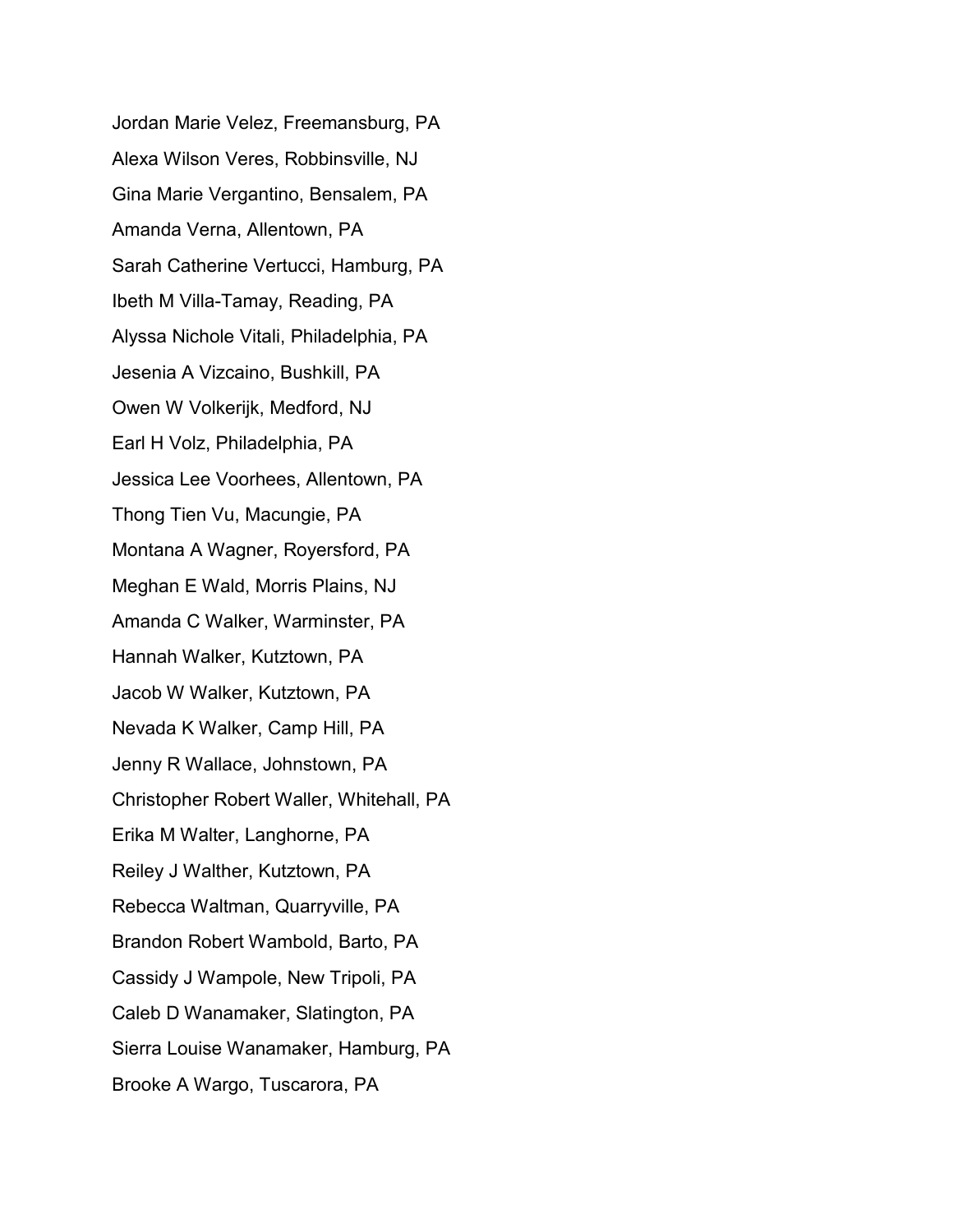Makenna L Warminsky, Fogelsville, PA Ethan J Warren, Breinigsville, PA Rachael Warshawsky, Lancaster, PA Lauren Wasiakowski, Shickshinny, PA Madison G Watson, Havertown, PA Haley T Wawrzynek, Harleysville, PA Kaitlynn A Wayman, Leesport, PA Brady George Weaver, Harrisburg, PA Christopher Landon Weaver, Bloomsburg, PA Shannon Marie Hannah Weaver, Martinsburg, PA Caroline D Weber, Ephrata, PA Rebecca E Weber, Wayne, PA Alexa Wechsler, Schnecksville, PA George A Weems, Cheltenham, PA Matthew R Weger, Bloomsbury, NJ Gabrielle Lynn Wehr, Annville, PA Katelyn M Wehr, Kutztown, PA Madison R Weidenhammer, Walnutport, PA Robert I Weidler, Elizabethtown, PA Zoe A Weidman, Kutztown, PA Sydney Camille Weiland, Mars, PA Kameron Lewis Weinberg, Hanover, PA Ryan Christopher Weiss, Nazareth, PA William Weiss, Emmaus, PA Michael August Weisser, Red Lion, PA Leonard Weiszgerber, Pennsburg, PA Tiffany Amber Weitzel, Reading, PA Labreah Ann Welliver, Hatfield, PA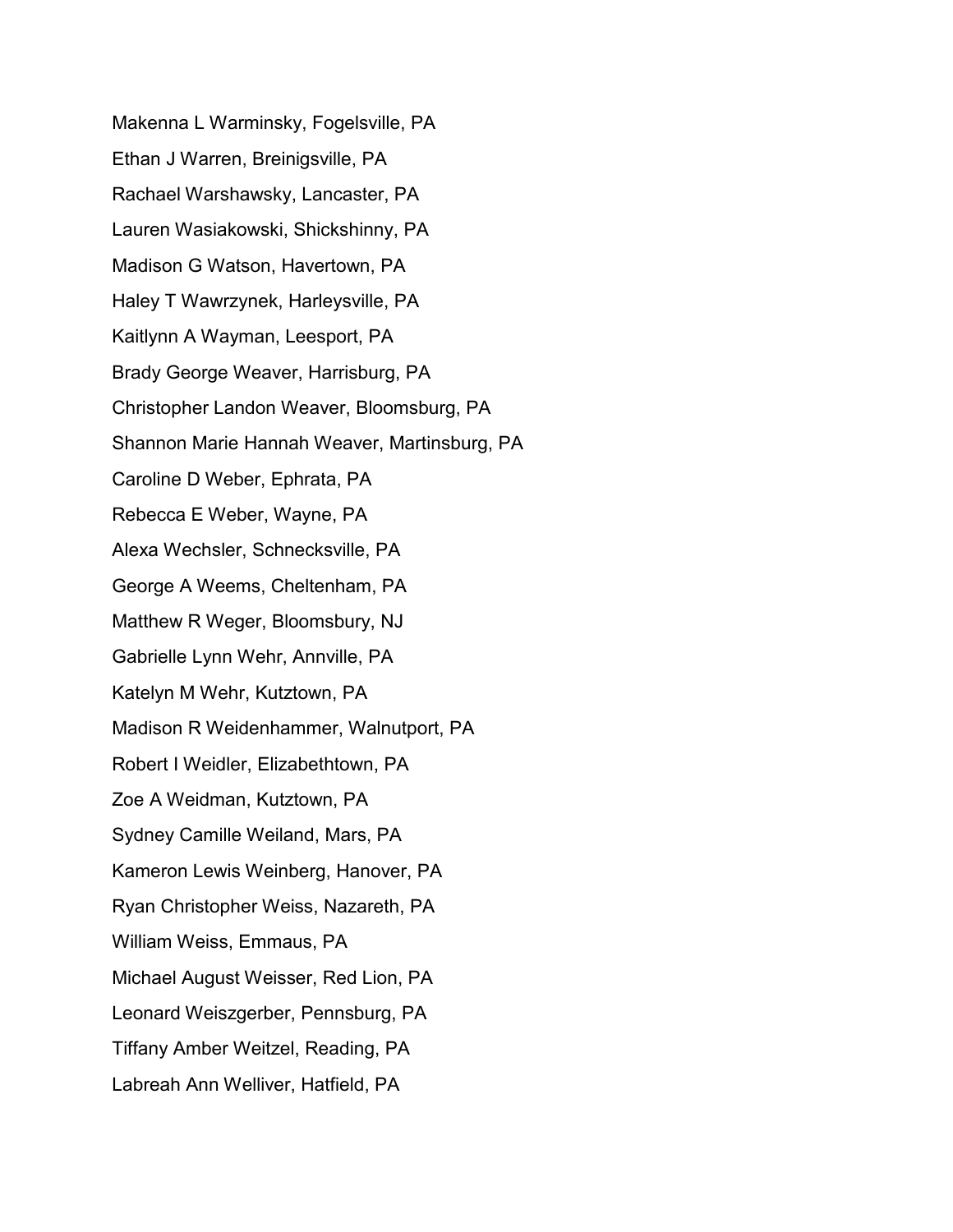Colin M Wenck, Allentown, PA Brianna E Wendling, Kutztown, PA Dana L Wentz, Leola, PA Joel Andrew Werner, Easton, PA Ashley Wert, Orefield, PA Abby Rose Wertman, Auburn, PA Kyle S Wescoe, Northampton, PA Breanna M Wesolowski, Hatboro, PA Cloey M Wessner, Blandon, PA Liam R West, Telford, PA Skyler R West, York Springs, PA Hannah M Westerman, York, PA Kimberly A Wetzel, Topton, PA Madison B Wetzel, Alburtis, PA Kristen M Whalen, Stewartsville, NJ Annmarie M Whalen, Ivyland, PA Melissa Whaling, New Tripoli, PA Abby M Wheeler, Bethlehem, PA Anna Whitbeck, Tamaqua, PA Madison Leigh Whiteman, Lehighton, PA Kylie Whitmoyer, Hamburg, PA Aubrynn Whitted, Sellersville, PA Rex F Whittington, Piscataway, NJ Madison Dorothy Wickersham, Reading, PA Hailey E Wiegand, Lancaster, PA Matt James Wilde, Boyertown, PA Pualani P Wilder, Mechanicsburg, PA Emily Wildrick, East Stroudsburg, PA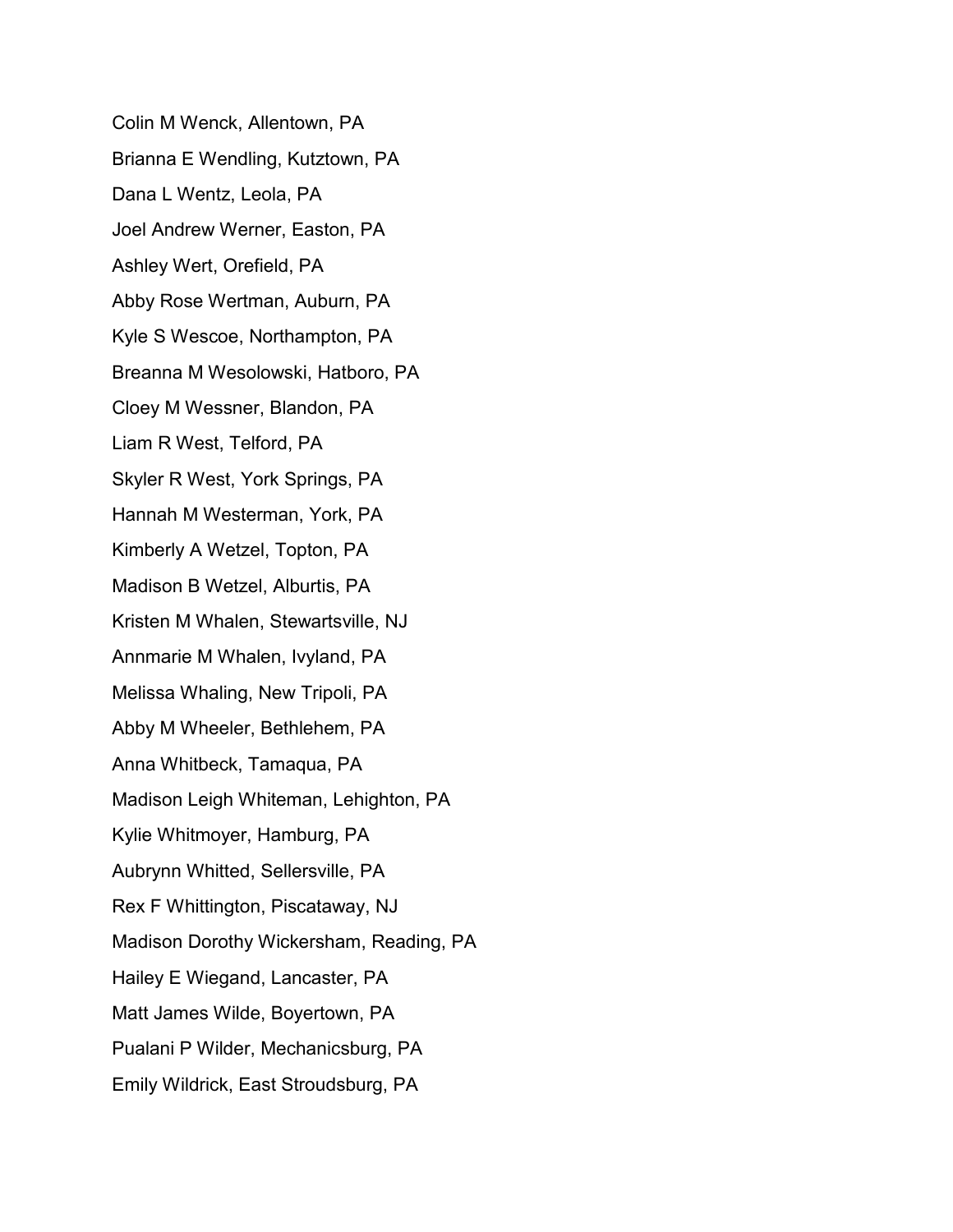Nichole Wiley, Hamburg, PA Jesse Wilkinson, Weatherly, PA Sarah Faith Williams, Pikesville, MD Miranda T Williams, Cranford, NJ Alicia Williams, Easton, PA Elizabeth G Williams, Royersford, PA Jacob P Williams, New Freedom, PA Kira Nichol Williams, Kutztown, PA Najee Williams, Lehighton, PA Nathan Williams, Schnecksville, PA Nicole Marie Williams, Boyertown, PA Zaide B Williamson, Bethlehem, PA Meghan N Willman, Fleetwood, PA Nina R Willow, Milton, PA Eboni Wilson, Mount Pleasant, PA Katherine Wilson, Olyphant, PA Robert M Winegar, Hopatcong, NJ Hailey J Winham, E Stroudsburg, PA Henry S Winkleman, Sinking Spring, PA Cole David Winters, Mount Holly Springs, PA Amanda Marie Wirth, Allentown, PA Abbi N Wise, Bally, PA Andrew Nicholas Witalec, Stafford, VA Emily E Witt, Germansville, PA Nicole Wolf, York Springs, PA Emme A Wolfel, Pottstown, PA Jason Wolff, Hillsborough, NJ Stacy Wolfinger, Willow Grove, PA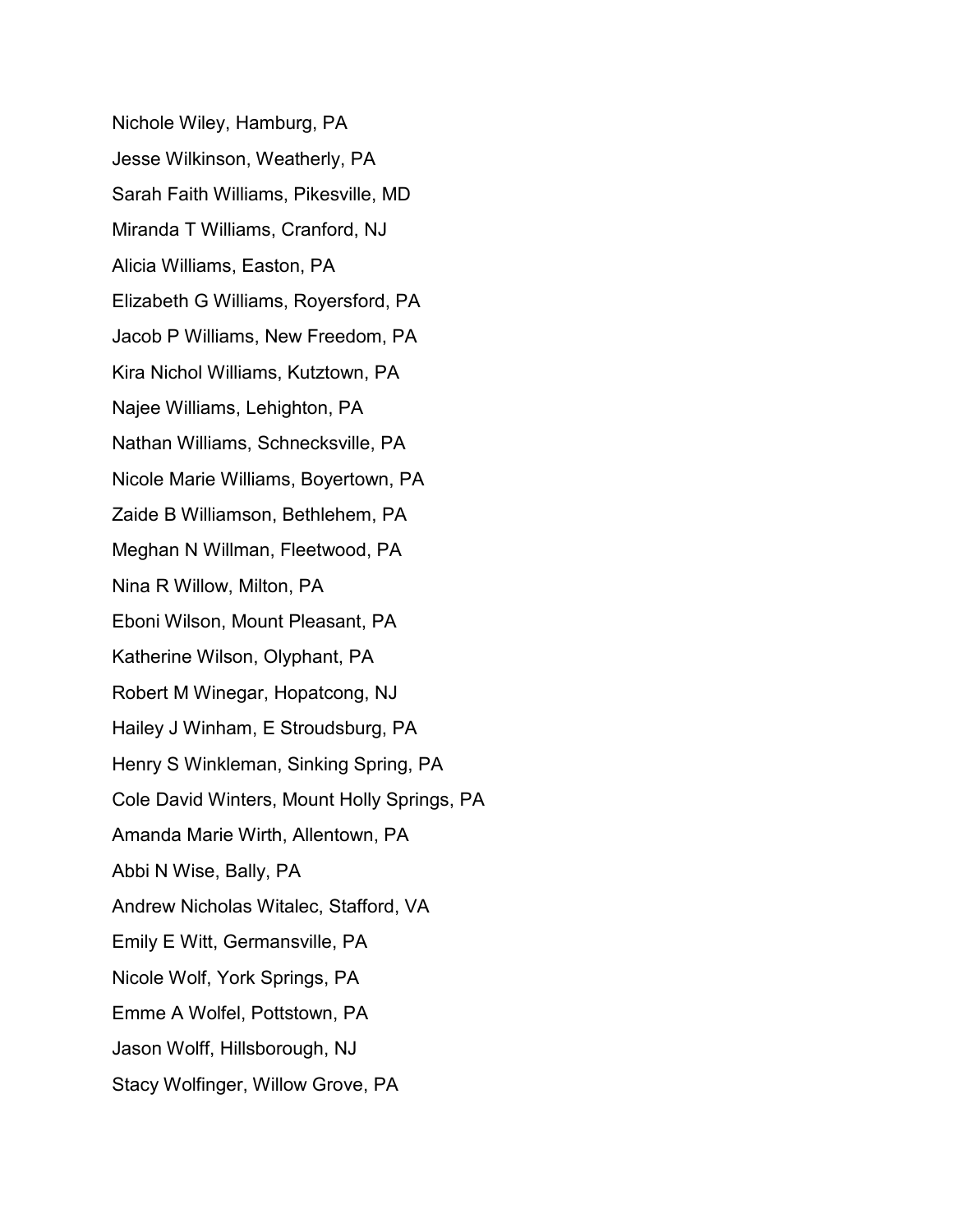Anna R Wood, Blandon, PA Avery John Woodford, Pottsville, PA Jacob R Woods, Upper Black Eddy, PA Caitlyn A Wooten, Birdsboro, PA Sanna N Wooten, Cochranville, PA Noah J Workman, Landenberg, PA John Jacob Earl Worsham, Lebanon, PA Lauren M Wszolek, Delran, NJ Mckenna Marie Wychunas, Orwigsburg, PA Madison Xander, Catasauqua, PA Mandy Xu, Matamoras, PA Baobai K Yang, Reinholds, PA Julia M Yaniger, Whitehall, PA Kayla M Yeager, Churchville, PA Julia C Yeomans, Morgantown, PA Mckenna Yob, Kutztown, PA Chansocheata Yoeurn, Philadelphia, PA Adrieanna Lee Young, Northampton, PA Eric A Young, Reinholds, PA Hunter Rose Young, Danville, PA Ashley Zabaska, Pottstown, PA Madeleine T Zaharchuk, Boyertown, PA Martin A Zaharick, Freemansburg, PA Noah Zahradnik, Whitehall, PA Andrew Sheridan Zammetti, Pottstown, PA John Zangari, Northampton, PA Melani Magali Zawadski, Kutztown, PA Aidan E Zawodny, Hellertown, PA